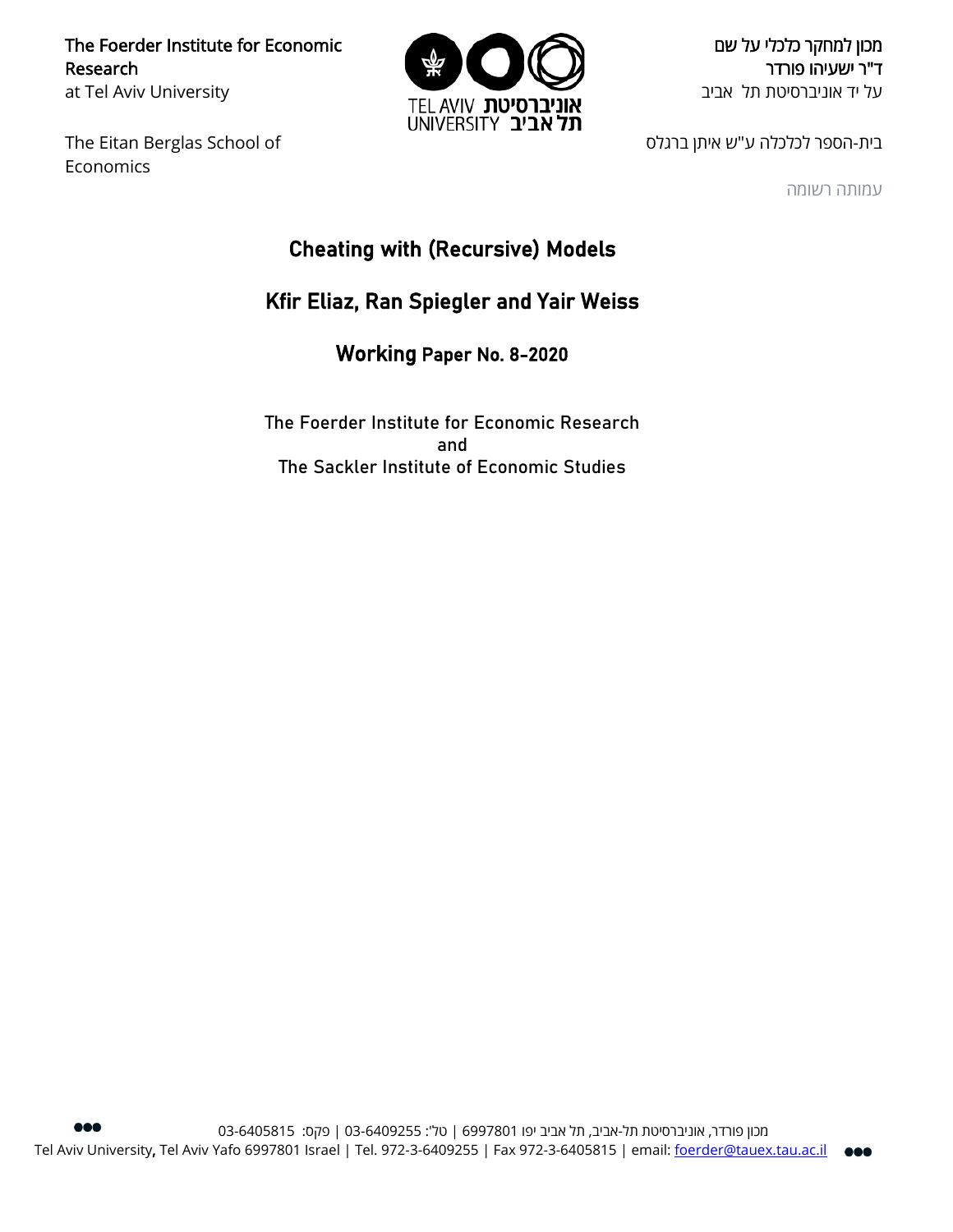# Cheating with (Recursive) Models<sup>∗</sup>

Kfir Eliaz<sup>†</sup> Ran Spiegler<sup>‡</sup> and Yair Weiss<sup>§</sup>

May 15, 2020

#### Abstract

To what extent can misspecified subjective models distort correlations? We study an "analyst" who utilizes models that take the form of a recursive system of linear regression equations. The analyst fits each equation to an objective empirical distribution. We characterize the maximal pairwise correlation that the analyst's model can predict given a generic objective covariance matrix, subject to the constraint that the estimated model does not distort the mean and variance of individual variables. We show that as the number of variables in the model grows, the estimated pairwise correlation can become arbitrarily large, regardless of the objective correlation.

<sup>∗</sup>Financial support from ERC Advanced Investigator grant no. 692995 is gratefully acknowledges. Eliaz and Spiegler thank Briq and the Economics Department at Columbia University for their generous hosptiality while this paper was written. We also thank Armin Falk, Irit Gat-Wiks, Xiaosheng Mu, Tal Pupko, Martin Weidner, seminar audiences and especially Heidi Thysen, for helpful comments.

<sup>†</sup>School of Economics, Tel-Aviv University and David Eccles School of Business, University of Utah. E-mail: kfire@tauex.tau.ac.il.

<sup>‡</sup>School of Economics, Tel Aviv University; Department of Economics, UCL; and CFM. E-mail: rani@tauex.tau.ac.il.

<sup>§</sup>School of Computer Science and Engineering, Hebrew University. E-mail: yweiss@cs.huji.ac.il.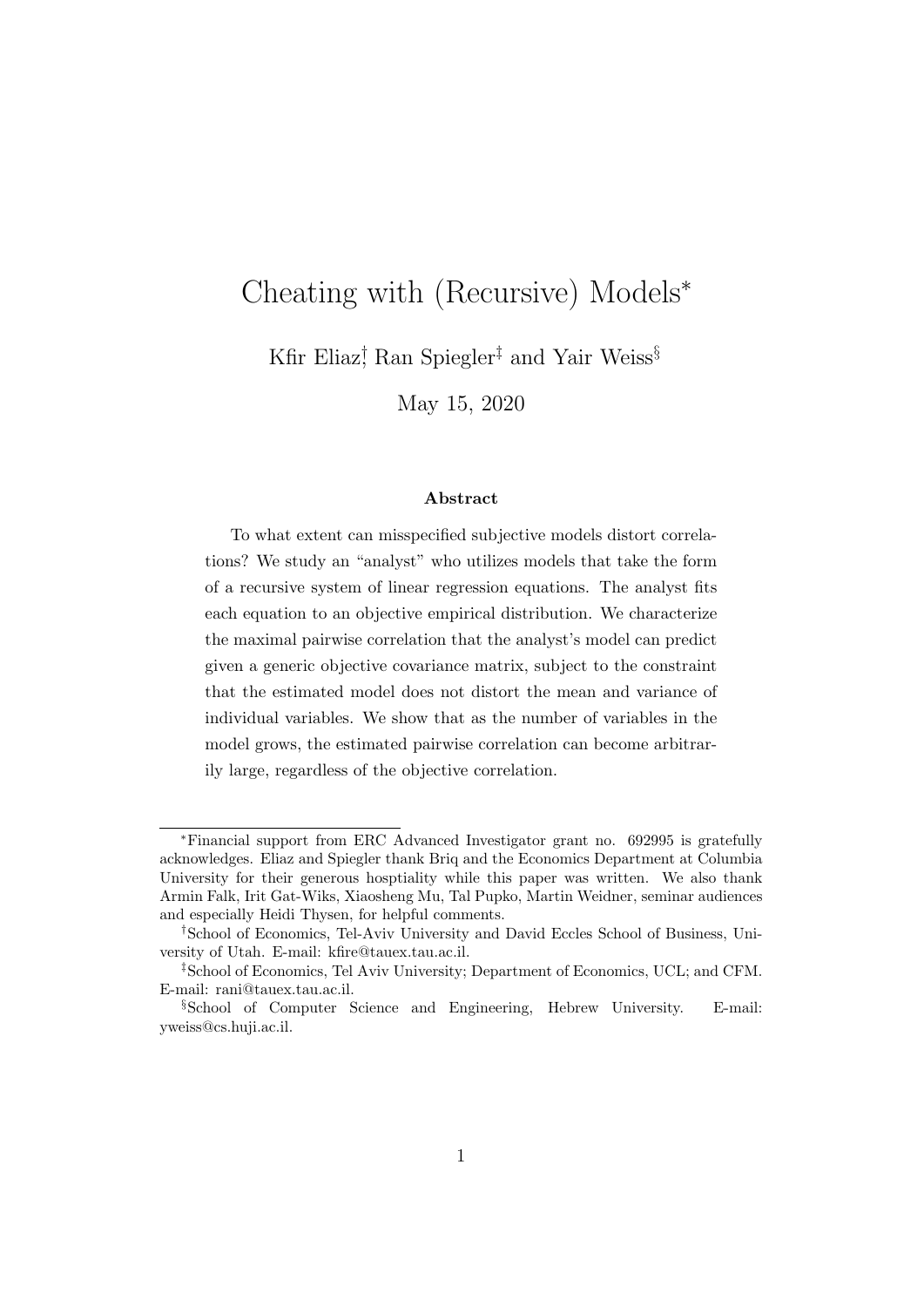## 1 Introduction

Quantifying the correlation between random variables preoccupies decision makers and scientific researchers, for purposes of diagnostication, prediction or causal inference. In some cases, agents are comfortable with learning correlations directly from observational data. In other cases, they estimate them indirectly with the help of models. The use of models - whether informally by everyday decision makers or more formally by researchers - has several origins. Belief in a model allows us to extrapolate from incomplete data. Models are instrumental in drawing causal inferences from observational data. Finally, as simplified representations of complex empirical regularities, models help perceiving and communicating them - often in the form of memorable "narratives".

And yet, just as a correct model is valuable for all these reasons, a *wrong* model can derail decision makers and scientific researchers (or their audiences). We pose the following theoretical question: To what extent can a misspecified model lead to a distorted estimate of pairwise correlations? There are several reasons to be interested in this question (which, to our knowledge, this paper is the first to pose). First, when analyzing the behavior of decision makers with misspecified models, we would like to know how large their errors can get. Our paper thus introduces worst-case analysis into the literature on decision making under misspecified models.<sup>1</sup> Second, politicians use false narratives (which can be regarded as misspecified causal models) to exaggerate the perceived impact of policies and attribute credit/blame for social outcomes (Eliaz and Spiegler (2018)). Our exercise helps quantifying the extent to which they can do so. Third, when multiple contending models address a social issue, those that predict extreme effects are more likely to grab public attention. Models that maximize distorted correlations survive this kind of "natural selection".<sup>2</sup> Finally, scientific researchers often aim to persuade their audience of diagnostic, predictive or causal relations between variables. Their motive could be that they serve a decision maker with a

<sup>&</sup>lt;sup>1</sup>See Piccione and Rubinstein (2003), Jehiel (2005), Esponda and Pouzo (2016) for a few examples. Spiegler (2019) reviews this literature through the prism of causal models.

<sup>2</sup>This idea is related to the notion of "competing models" in Montiel Olea et al. (2018).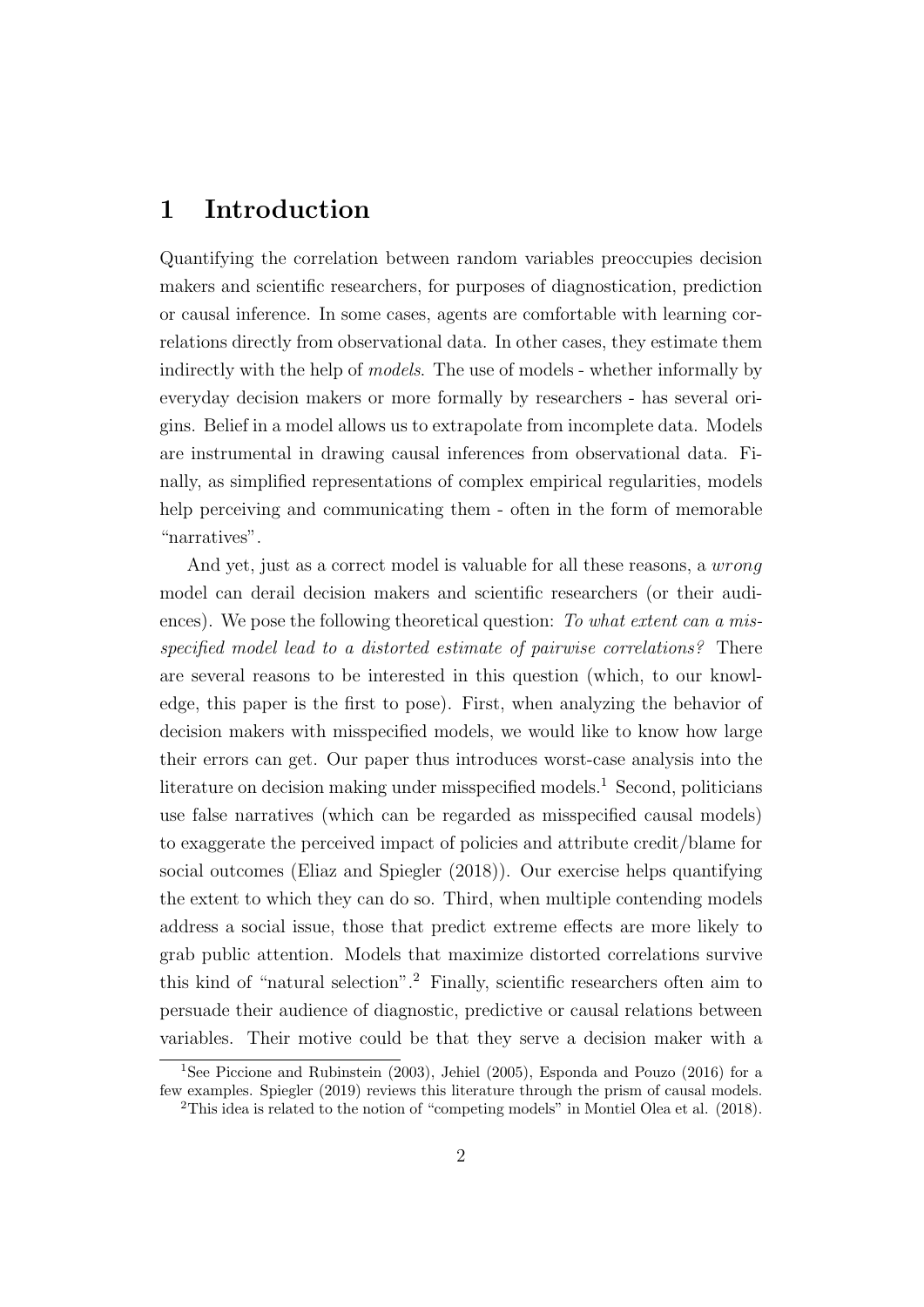particular agenda (e.g. a study demonstrating that taxation has an adverse affect on economic growth would be of use for a policy maker with a taxcutting agenda). Alternatively, they may have staked their reputation on a claim that strongly links two variables. Or they may want to make a splash with a strong finding. Such incentives may lead to (possibly subconscious) self-serving model selection.

For expositional purposes, we will focus on the latter, "bad researcher" metaphor throughout the paper. In our model, an *analyst* wishes to demonstrate to a lay audience that  $x$  and  $y$  are strongly associated (we will bounce between the diagnostic, predictive and causal interpretations of this association). The analyst has statistical data about the joint behavior of many variables, including x and y. His method is to propose a model, fit it to the data and use the estimated model to compute the correlation between x and y. The analyst is unable (or unwilling) to tamper with the data, and his method of fitting the model to the data is "legitimate". However, he is free to choose the variables that enter the model and how they operate in it. Thus, the researcher "does everything right" given the model; his only vehicle for "cheating" is model misspecification.

We assume that the analyst is restricted to use *recursive linear-regression* models ("recursive models" henceforth). A model in this class consists of a list of linear-regression equations, such that an explanatory variable in one equation cannot appear as a dependent variable in another equation down the list. We assume that the recursive model includes the variables  $x$  and y, as well as a selection of up to  $n-2$  additional variables. Thus, the total number of variables in the analyst's model is  $n$ , which is a natural measure of the model's complexity. Each equation is estimated via Ordinary Least Squares (OLS).

We examine this class of models for a number of reasons. First, recursive models are a convenient object of study because they would be familiar to readers from their elementary econometrics studies (as a special case of simultaneous equations). Second, outside economics, recursive models are often known as Gaussian Bayesian Networks. The structure of a recursive model can be described by a directed acyclic graph (DAG). At least since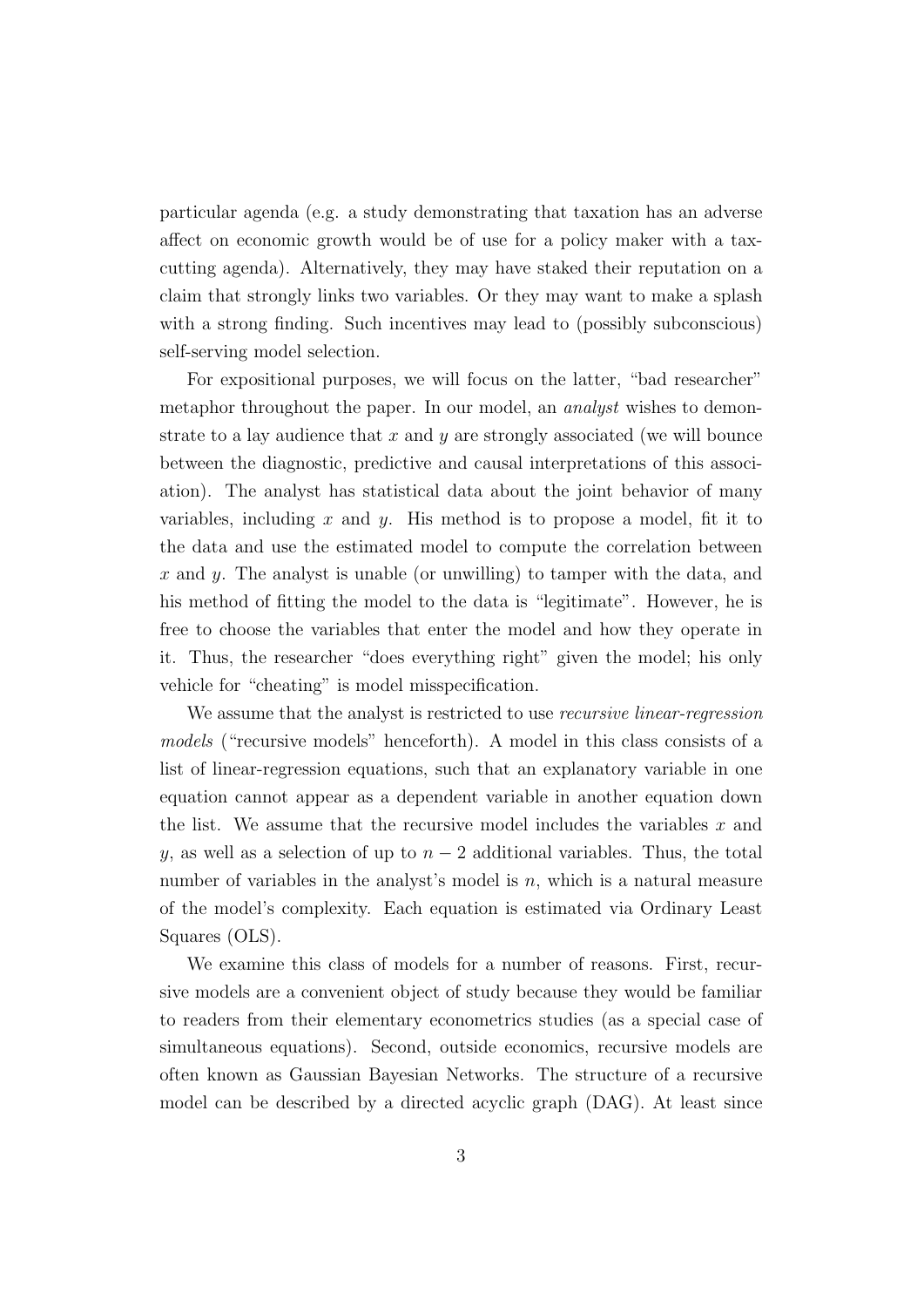Pearl (2009), DAGs are the leading formalization of causal models. Indeed, when  $x$  appears exclusively as an explanatory variable in the system of equations while  $\gamma$  appears exclusively as a dependent variable, the recursive model intuitively charts a causal explanation that pits  $x$  as a primary cause of  $y$ , such that the estimated correlation between  $x$  and  $y$  can be interpreted as an estimated causal effect of  $x$  on  $y$ . Our analysis characterizes the maximal false effect that a misspecified causal model can generate in Gaussian environments.

Finally, in their simplest forms (which we will encounter in Sections 1.1 and 5), recursive models are regularly employed by empirical researchers. But rather than viewing our analysis in terms of its direct applicability for practitioners, we invite the reader to think about it more abstractly, as a model of how researchers (and other types of agents) misuse models. From this point of view, the class of recursive models is a stylized representation of an aspect of empirical research, not a literal description of its current practice. Our approach is akin to the way economists capture imperfect competition with abstract models like Cournot/Bertrand competition or repeated games - except that the objects of our abstraction are researchers rather than firms. By way of analogy, just as the large theoretical literature on Bayesian persuasion (e.g. Dworczak and Martini (2019)) examines the extent to which agents' beliefs can be manipulated by prior commitment to an information structure, our exercise examines the extent to which beliefs can be manipulated by misspecified models.

### 1.1 An Example: Fishing for Surrogate Markers

To illustrate our exercise, imagine an analyst who has access to an arbitrarily large sample documenting the joint distributions of  $(x_1, x_2)$  and  $(x_2, x_3)$ , yet lacks direct data about the joint distribution of  $(x_1, x_3)$ . He estimates the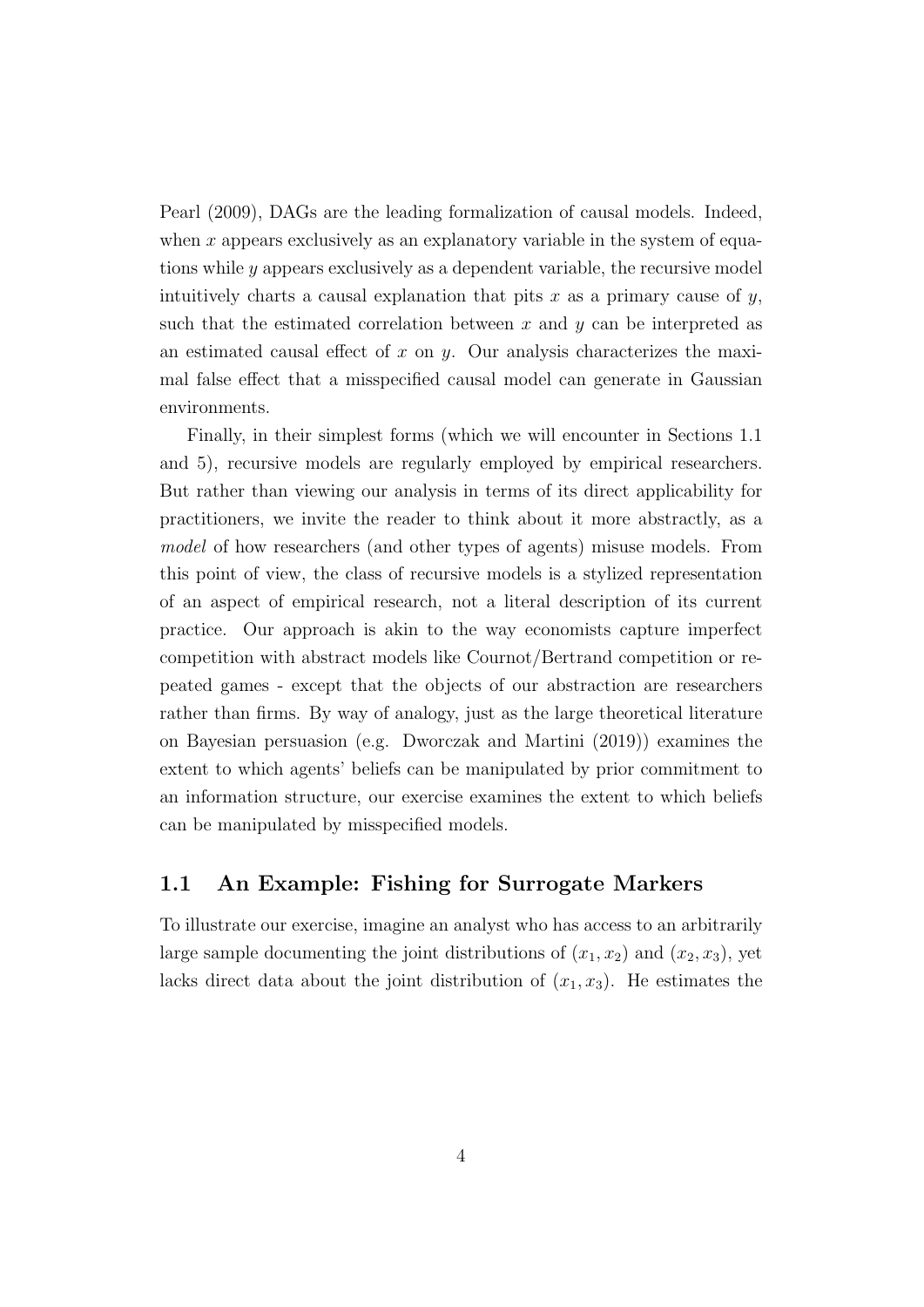following three-variable recursive model:

$$
x_1 = \varepsilon_1
$$
  
\n
$$
x_2 = \beta_1 x_1 + \varepsilon_2
$$
  
\n
$$
x_3 = \beta_2 x_2 + \varepsilon_3
$$
\n(1)

where  $x_1, x_2, x_3$  are normalized to have zero mean and unit variance. The analyst assumes that all the  $\varepsilon_k$ 's are mutually uncorrelated, and also that for every  $k > 1$  and  $j < k$ ,  $\varepsilon_k$  is uncorrelated with  $x_j$  (for  $j = k - 1$ , this is mechanically implied by the OLS method).

For a real-life situation behind this example, consider a pharmaceutical company that introduces a new drug, and therefore has a vested interest in demonstrating a large correlation between drug dosage  $(x_1)$  and the tenyear survival rate associated with some disease  $(x_3)$ . This correlation cannot be directly measured in the short run. However, past experience reveals the correlations between the ten-year survival rate and the levels of various biomarkers (each of which can serve as the intermediate variable  $x_2$ ). The correlation between these markers and drug dosage can be measured experimentally in the short run. The model (1) captures a research strategy that treats  $x_2$  as a "surrogate marker" for  $x_3$ . Yet the company's R&D unit may select the marker  $x_2$  opportunistically, in order to get a large estimated effect. Fleming and DeMets (1996) and Katz (2004)) discuss pitfalls in interpreting correlation estimates from drug effects on biomarkers. Our exercise is (to our knowledge) the first to put an upper bound on the false correlation that can result from misinterpreting biomarker data.

Let  $\rho_{ij}$  denote the correlation between  $x_i$  and  $x_j$  according to the true data-generating process. Suppose  $\rho_{13} = 0$  - i.e.,  $x_1$  and  $x_3$  are objectively uncorrelated. In contrast, the *estimated* correlation  $\hat{\rho}_{13}$ , given the analyst's procedure and its underlying assumptions, is  $\hat{\rho}_{13} = \rho_{12}\rho_{23}$ . It is easy to see from this expression how the model can generate spurious estimated correlation between  $x_1$  and  $x_3$ . All the analyst has to do is select a variable  $x_2$  that is positively correlated with both  $x_1$  and  $x_3$ , such that  $\rho_{12}\rho_{23} > 0$ .

Yet how large can  $\hat{\rho}_{13}$  be? Intuitively, since  $x_1$  and  $x_3$  are objectively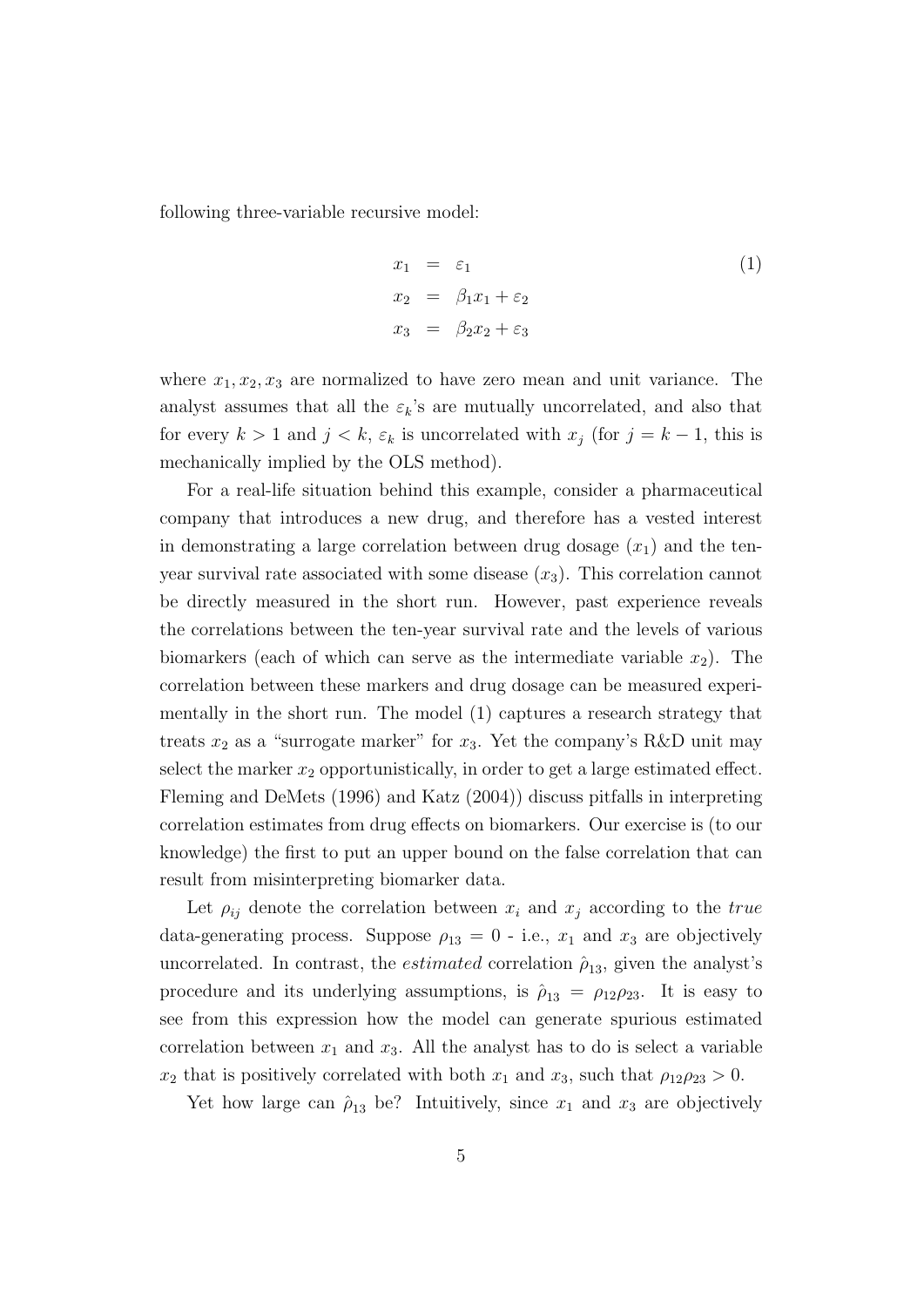uncorrelated, selecting  $x_2$  to raise  $\rho_{12}$  will come at the expense of raising  $\rho_{23}$ . Formally, consider the true correlation matrix:

$$
\begin{array}{ccc}\n1 & \rho_{12} & 0 \\
\rho_{12} & 1 & \rho_{23} \\
0 & \rho_{23} & 1\n\end{array}
$$

By definition, this matrix is positive semi-definite. This property is characterized by the inequality  $(\rho_{12})^2 + (\rho_{23})^2 \leq 1$ . The maximal value of  $\rho_{12}\rho_{23}$ subject to this constraint is  $\frac{1}{2}$ , hence this is the maximal false correlation that the model can generate. This bound is tight: It can be attained if we define  $x_2$  to be a deterministic function of  $x_1$  and  $x_3$ , given by  $x_2 = (x_1 + x_3)$ √ 2. Thus, while a given misspecified recursive model may generate spurious correlation between objectively uncorrelated variables, there is a limit to how far it can go.

What is the significance of this upper bound on  $\hat{\rho}_{13}$ ? As the "fishing for markers" scenario suggests, we have in mind situations in which the analyst can select  $x_2$  from a *large pool* of potential auxiliary variables. In the current age of "big data", analysts have access to datasets involving a huge number of covariates. When the analyst has discretion over which variables will enter the model, he can generate a false correlation that approaches the theoretical upper bound.

To give a concrete demonstration for the latter claim, consider Figure 1, which is extracted from a database compiled by the World Health Organization and collected by Reshef et al.  $(2011)^3$  All the variables are taken from this database. The figure displays the maximal  $\hat{\rho}_{13}$  correlation that the model (1) can generate for two fixed pairs of variables  $x_1$  and  $x_3$  with  $\rho_{13}$ close to zero, when the auxiliary variable is selected from a pool whose size is given by the horizontal axis (variables were added to the pool in a particular order). When the analyst can choose  $x_2$  from only ten possible auxiliary variables, the estimated correlation between  $x_1$  and  $x_3$  he can generate with (1) is still modest. In contrast, once the pool size is in the hundreds, the

<sup>&</sup>lt;sup>3</sup>The variables are collected on all countries in the WHO database (see www.who.int/whosis/en/) for the year 2009.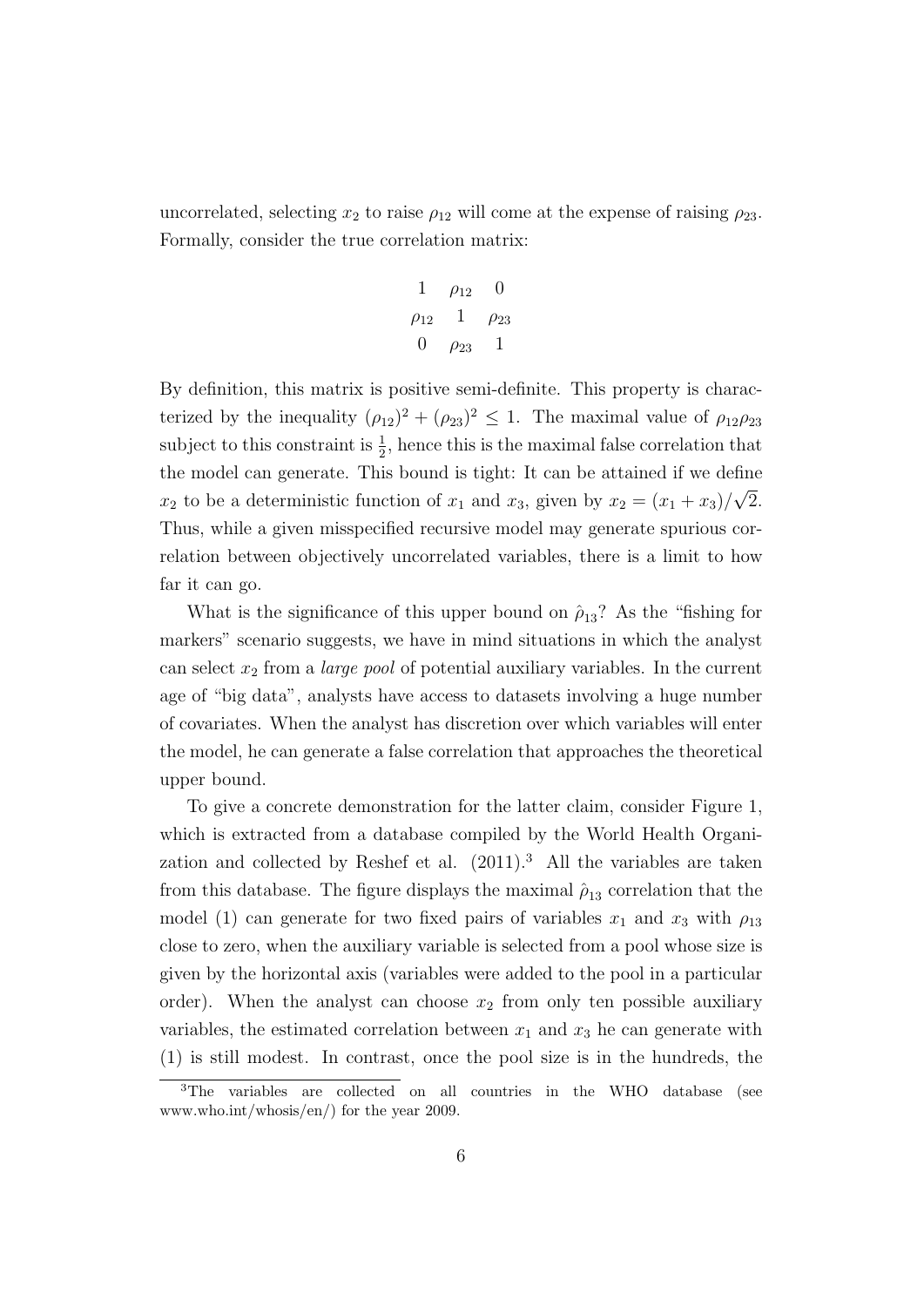

Figure 1: False correlation in a recursive model with one auxiliary variable, as a function of the number of possible auxiliary variables the researcher can choose from. All variables and their correlations are taken from a database compiled by the World Health Organization. Even though the true correlation is close to zero in both cases, as the number of possible auxilary variable increases, the estimated correlation rises yet never exceeds 0.5.

maximal estimated correlation approaches the upper bound (slightly above 1  $(\frac{1}{2})$ .

For a specific variable that gets us near the theoretical upper bound, consider the figure's R.H.S, where  $x_1$  represents urban population and  $x_3$ represents liver cancer deaths. The true correlation between these variables is 0.05. If the analyst selects  $x_2$  to be coal consumption, the estimated correlation between  $x_1$  and  $x_3$  is 0.43, far above the objective value. This selection of  $x_2$  has the added advantage that the model suggests a plausiblesounding causal mechanism: Urbanization causes cancer deaths via its effect on coal consumption. This numerical illustration shows that the upper bound on  $\hat{\rho}_{13}$  may have real-life relevance when researchers have substantial freedom to "fish for markers"

### 1.2 Preview of the Analysis

We present our model in Section 2 and pose the main question: What is the largest estimated correlation  $\hat{\rho}_{1n}$  that an *n*-variable recursive model can generate? We impose one constraint: The estimated model cannot distort individual variables' mean and variance. We interpret this constraint as an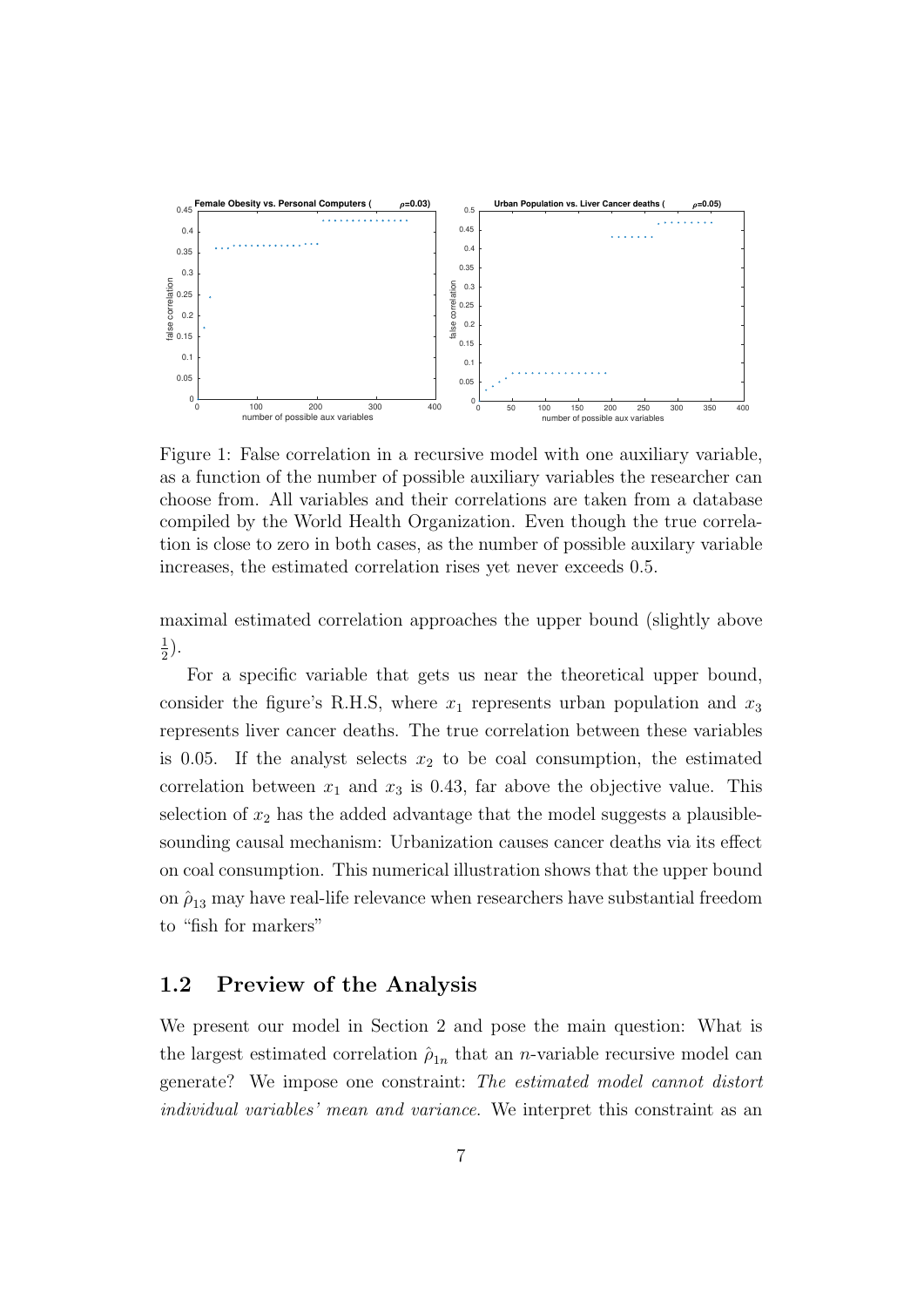elementary "misspecification test" that an unsophisticated decision maker can implement, since monitoring individual variables (unlike their comovement) is relatively straightforward.<sup>4</sup>

In Section 3, we state our main result. For a generic objective correlation matrix with  $\rho_{1n} = r$ , the maximal  $\hat{\rho}_{1n}$  that an *n*-variable recursive model can generate, subject to the correct-variance constraint, is

$$
\left(\cos\left(\frac{\arccos r}{n-1}\right)\right)^{n-1} \tag{2}
$$

The upper bound is tight. It is attained by the simplest connected  $n$ variable model: For every  $k = 2, ..., n$ ,  $x_k$  is regressed on  $x_{k-1}$  only. This model is represented graphically by the chain  $x_1 \rightarrow x_2 \rightarrow \cdots \rightarrow x_n$ . The variables  $x_2, ..., x_{n-1}$  are all deterministic linear functions of  $x_1$  and  $x_n$ .

Formula (2) reproduces the value  $\hat{\rho}_{13} = \frac{1}{2}$  $\frac{1}{2}$  from Section 1.1 when  $r = 0$ , and it is strictly increasing in n. When  $n \to \infty$ , the expression converges to 1 for any r. That is, regardless of the objective correlation between  $x_1$ and  $x_n$ , a sufficiently large recursive model can generate an arbitrarily large estimated correlation. Furthermore, if the analyst only uses discretion when selecting the variables and then applies a sparsity-seeking model-discovery tool like the Chow-Liu algorithm (Chow and Liu (1968)), the algorithm will "discover" the above chain.

The detailed proof of our main result is presented in Section 4. It relies on the graphical representation of recursive models and employs tools from the Bayesian-networks literature (Cowell et al. (1999), Koller and Friedman  $(2009)$ ).

In Section 5 we relax the correct-variance constraint. Our motivation for doing so is the use of recursive models for estimating the causal effect of  $x_1$  on  $x_n$ , when their observed correlation is claimed to be contaminated by confounding. We analyze the special case of models that consist of a single non-degenerate regression equation. We show that the maximal causal effect (standardized to be comparable to Pearson correlation) is 1/ √  $2-r^2$ . The model and variables that implement this bound are an instance of "bad

<sup>4</sup>The model (1) in the example of Section 1.1 satisfies the constraint.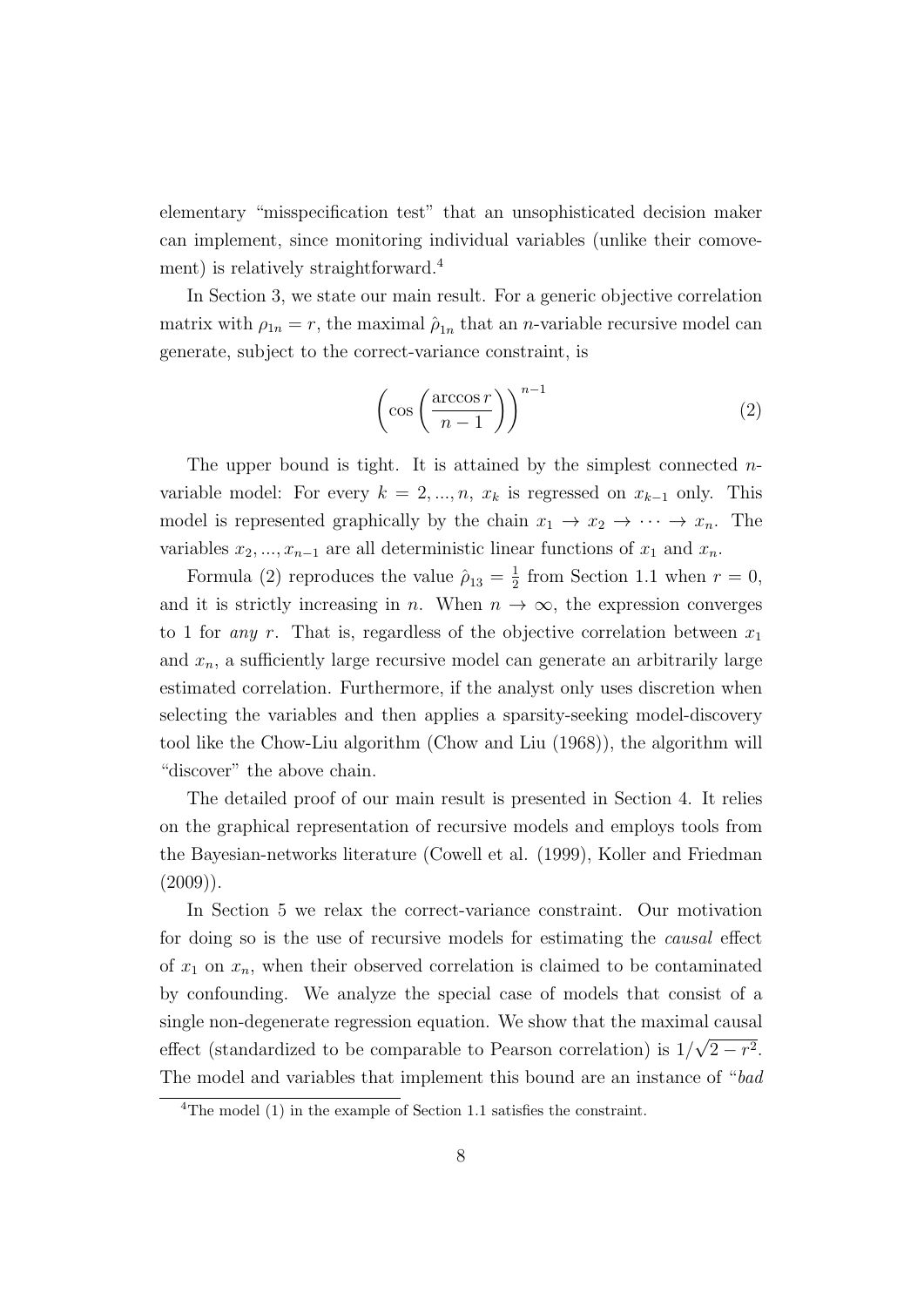controls".

Finally, in Section 6, we present partial analysis of our question for a non-Gaussian Bayesian network that involves uniformly distributed binary variables. Compared with the Gaussian case, the chain model  $x_1 \rightarrow x_2 \rightarrow$  $\cdots \rightarrow x_n$  is more limited in its ability to produce false correlations. For example, when  $\rho_{1n} = 0$ , the maximal estimated correlation given this model converges to  $1/e$  (from below) when  $n \to \infty$ .

### 2 The Model

Let p be an objective probability measure over n variables,  $x_1, ..., x_n$ . We interpret  $p$  as a "true" underlying distribution, or as an empirical distribution given by a finite random sample. For every  $A \subset \{1, ..., n\}$ , denote  $x_A = (x_i)_{i \in A}$ . Assume that the marginal of p on each of these variables has zero mean and unit variance. This will entail no loss of generality for our purposes. We use  $\rho_{ij}$  to denote the Pearson coefficient of correlation between the variables  $x_i, x_j$ , according to p. In particular, denote  $\rho_{1n} = r$ . The covariance matrix that characterizes p is therefore  $(\rho_{ij})$ .

An analyst estimates a recursive model that involves these variables. This model consists of a system of linear-regression equations. For every  $k =$  $1, ..., n$ , the  $k^{th}$  equation takes the form

$$
x_k = \sum_{j \in R(k)} \beta_{jk} x_j + \varepsilon_k
$$

where:

- $R(k) \subseteq \{1, ..., k-1\}$ . This restriction captures the model's recursive structure: An explanatory variable in one equation cannot appear as a dependent variable in a later equation.
- In the  $k^{th}$  equation, the  $\beta_{jk}$ 's are parameters to be estimated against p. The analyst assumes that each  $\varepsilon_k$  has zero mean and that it is uncorrelated with all other  $\varepsilon_j$ 's, as well as with  $(x_j)_{j \leq k}$ . The vector of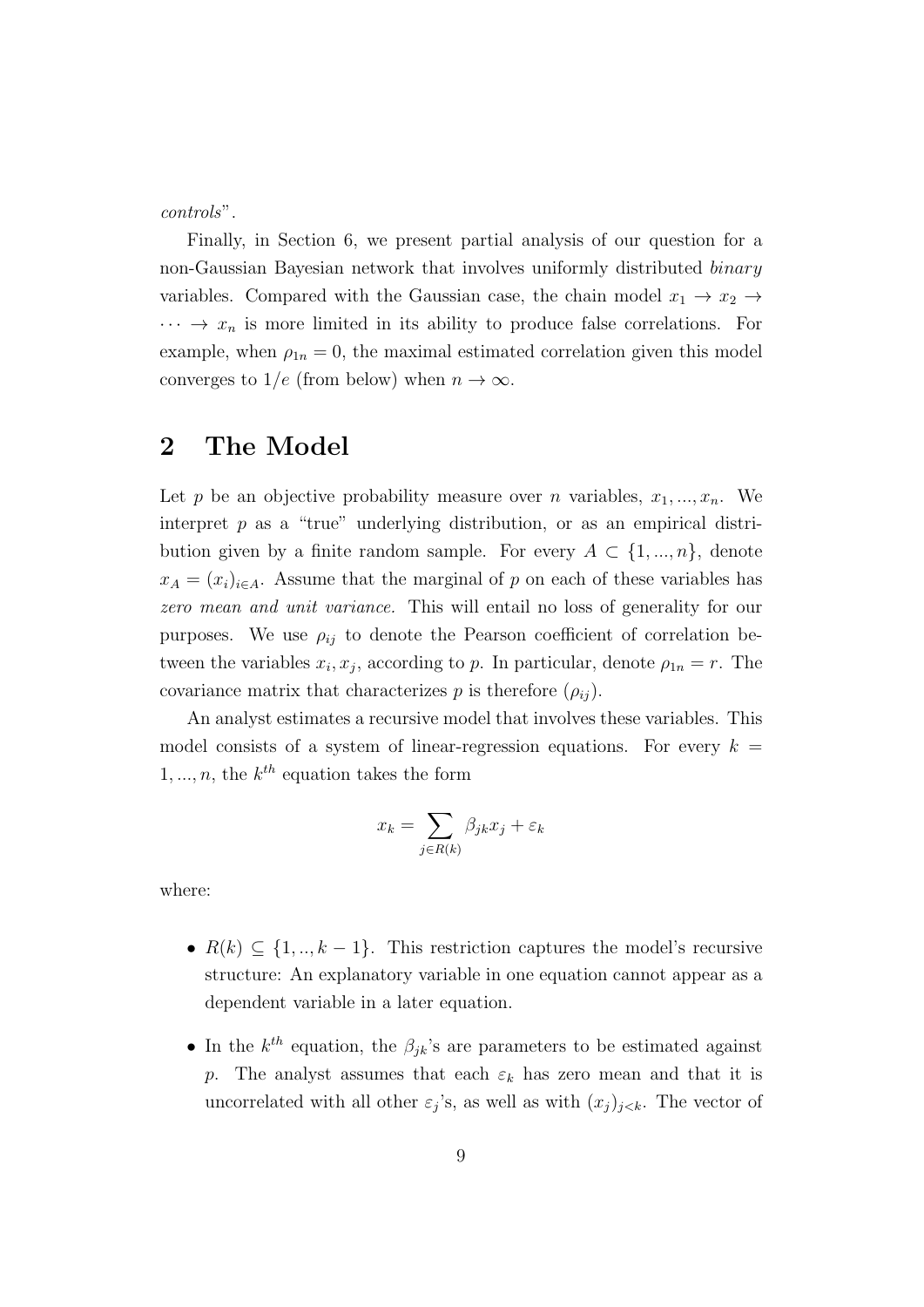coefficients  $\beta_k = (\beta_{jk})_{j \in R(k)}$  is selected to minimize the mean squared error of the  $k^{th}$  regression equation, which gives the standard Ordinary Least Squares estimate:

$$
\beta_k = \rho_{k,R(k)} \left( \rho_{R(k),R(k)} \right)^{-1} \tag{3}
$$

where  $\rho_{k,R(k)}$  denotes the row of correlations between  $x_k$  and each of the explanatory variables  $x_j$ ,  $j \in R(k)$ ; and  $\rho_{R(k),R(k)}$  denotes the submatrix of the correlations among the explanatory variables.

We refer to such a system of regression equations as an *n*-variable recursive model. The function R effectively defines a directed acyclic graph (DAG) over the set of nodes  $\{1, ..., n\}$ , such that a link  $i \rightarrow j$  exists whenever  $i \in R(j)$ . We will make use of the DAG representation in the proof of our main result, as well as in Section 6. DAGs are often interpreted as causal models (see Pearl (2009)). We will occasionally invoke the causal interpretation. However, in this section and the next, we will not explicitly address the question of causal inference, and rather emphasize the model's diagnostic and predictive functions.

Note that in the analyst's model, the partial ordering given by  $R$  is consistent with the natural enumeration of variables (i.e.,  $i \in R(j)$  implies  $i < j$ ). In particular, the equation for  $x_1$  has no explanatory variables, and  $x_n$  is not an explanatory variable in any equation. This restriction is made for notational convenience; relaxing it would not change our results. However, it has the additional advantage that the causal interpretation of the model-estimated correlation between  $x_1$  and  $x_n$  is sensible. Indeed, it is legitimate according to Pearl's (2009) rules for causal inference based on DAG-represented models. We will develop this point further in Section 5.

The analyst's assumption that  $\varepsilon_k$  is uncorrelated with  $x_{R(k)}$  is redundant, because it is an automatic consequence of his OLS procedure for estimating  $\beta_k$ . In contrast, his assumption that  $\varepsilon_k$  is uncorrelated with all other  $x_j$ ,  $j$  $k$ , is the basis for how he combines the individually estimated equations into a joint estimated distribution. It is fundamentally a conditional-independence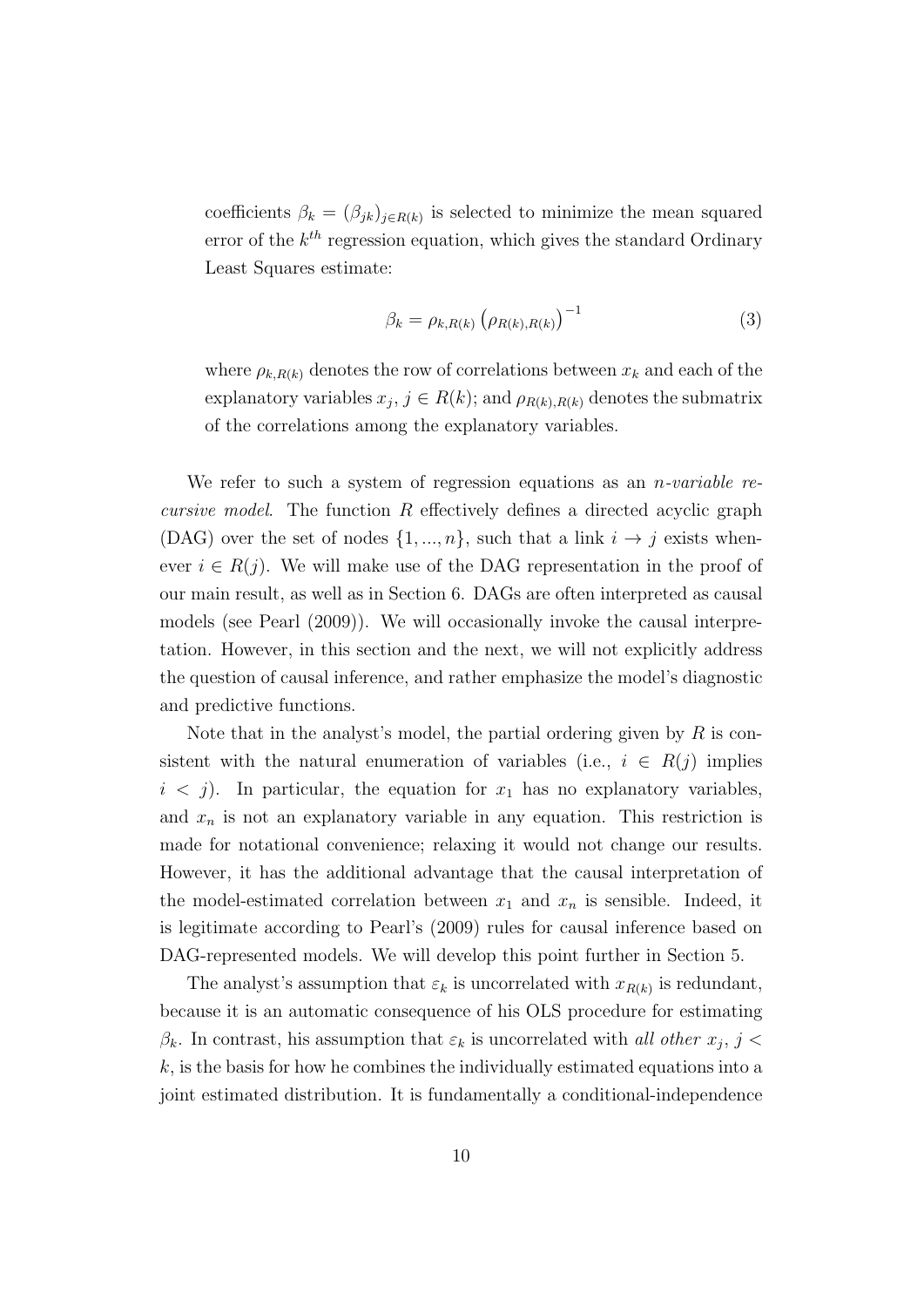assumption - namely, that  $x_k$  is independent of  $(x_j)_{j\in\{1,\ldots,k-1\}-R(k)}$  conditional on  $x_{R(k)}$ . This assumption will typically be false - indeed, it is what makes his model misspecified and what enables the analyst to "cheat" with his model.

Under this assumption, the analyst proceeds to estimate the correlation between  $x_1$  and  $x_n$ , according to the following recursive procedure. Consider the  $n^{th}$  equation. For every  $j \in R(n) - \{1\}$ , replace  $x_j$  with the R.H.S of the  $j<sup>th</sup>$  equation. This produces a new equation for  $x_n$ , with a different set of explanatory variables. Repeat the substitution for each one of these variables (except  $x_1$ ) until the only remaining explanatory variable is  $x_1$ . The procedure's final output is the equation

$$
x_n = \alpha x_1 + \sum_{j=1}^n \gamma_j \varepsilon_j
$$

The coefficients  $\alpha, \gamma_1, ..., \gamma_n$  are combinations of  $\beta$  parameters (which were obtained by OLS estimation of the individual equations). Likewise, the distribution of each error term  $\varepsilon_j$  is taken from the estimated  $j^{th}$  equation.<sup>5</sup>

The analyst uses this equation to estimate the variance of  $x_n$  and its covariance with  $x_1$ , implementing the normalization that all the  $x_k$ 's have zero mean and unit variance, and his (partly erroneous) assumption that the  $\varepsilon_k$ 's have zero covariance with  $x_1$  and among themselves:

$$
\widehat{Var}(x_n) = \alpha^2 \cdot Var(x_1) + \sum_{j=1}^n (\gamma_j)^2 Var(\varepsilon_j) = \alpha^2 + \sum_{j=1}^n (\gamma_j)^2 Var(\varepsilon_j)
$$

and

$$
\widehat{Cov}(x_1, x_n) = E\left[x_1\left(\alpha x_1 + \sum_{j=1}^n \gamma_j \varepsilon_j\right)\right] = \alpha \cdot Var(x_1) + \sum_{j=1}^n \gamma_j E(x_1 \varepsilon_j) = \alpha
$$

<sup>5</sup>E.g., suppose  $x_2 = \beta_{12}x_1 + \varepsilon_2$  and  $x_3 = \beta_{13}x_1 + \beta_{23}x_2 + \varepsilon_3$ . Then,  $\alpha = \beta_{23}\beta_{21} + \beta_{13}$ ,  $\gamma_2 = \beta_{23}$  and  $\gamma_3 = 1$ .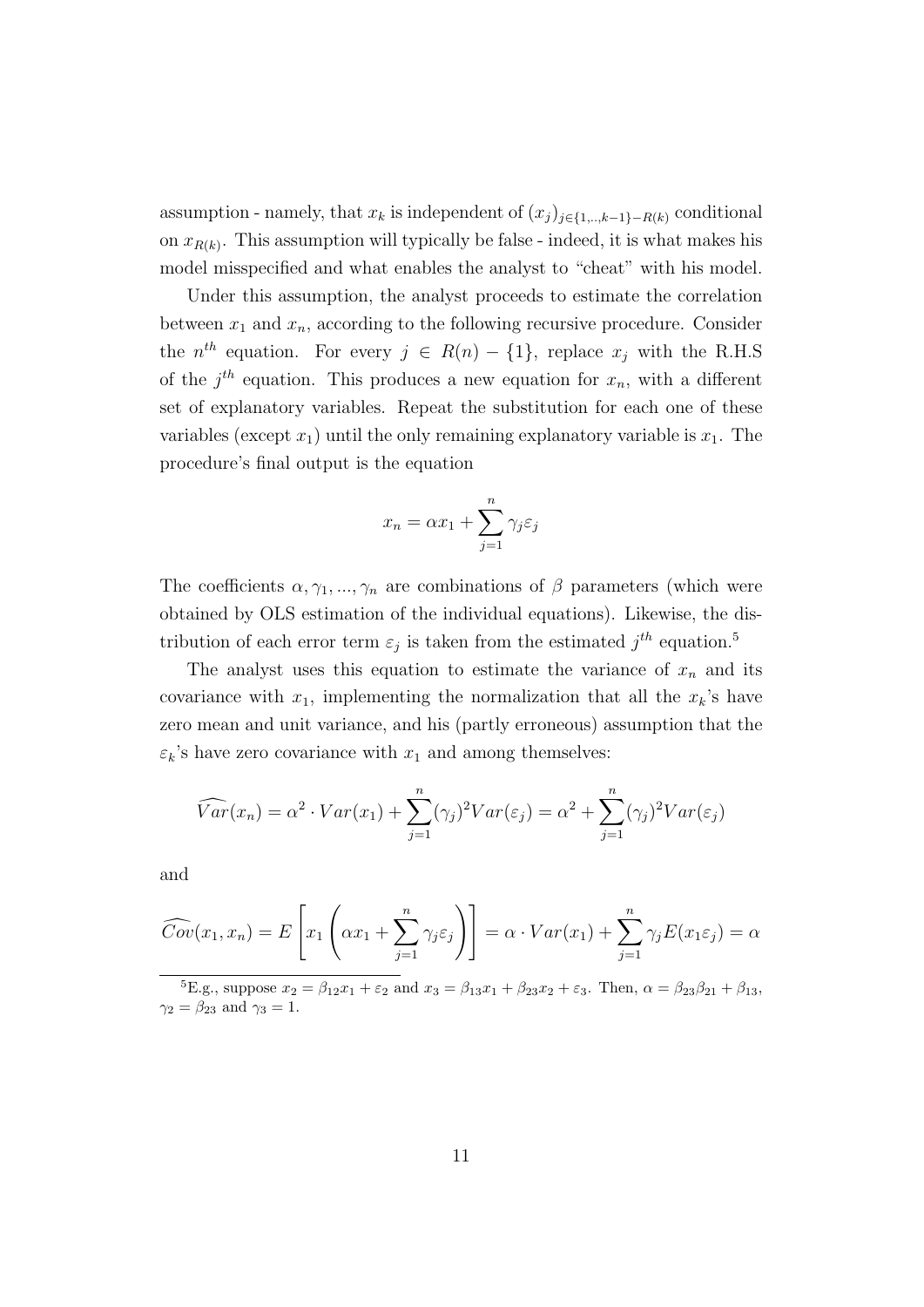Therefore, the estimated coefficient of correlation between  $x_1$  and  $x_n$  is

$$
\hat{\rho}_{1n} = \frac{Cov(x_1, x_n)}{\sqrt{Var(x_1)\widehat{Var}(x_n)}} = \frac{\alpha}{\sqrt{\widehat{Var}(x_n)}}
$$
(4)

In the Introduction, we discussed why this method for estimating  $\hat{\rho}_{1n}$ can be "legitimized". First, it may be impossible to directly compute  $\rho_{1n}$ , as in the "surrogate marker" example of Section 1.1. Second, suppose the data-generating process is a multivariate normal distribution that obeys the conditional-independence properties that the analyst's recursive model assumes (and that the DAG given by R represents). Suppose further that  $p$  is an empirical distribution given by a finite sample of independent draws from the underlying distribution. Then,  $\hat{\rho}_{1n}$  is the maximum-likelihood estimate of the true correlation between  $x_1$  and  $x_n$ . Of course, this "legitimacy" is ill-founded when the model is misspecified.<sup>6</sup>

We assume that the analyst faces the constraint that the estimated mean and variance of all individual variables must be correct. To motivate this constraint, suppose the analyst's interest in pairwise correlations arises from diagnostication or prediction tasks. An unsophisticated audience cannot be expected to discipline the analyst's opportunistic model selection with elaborate tests for model misspecification that involve conditional or unconditional correlations. However, monitoring individual variables is a much simpler task than monitoring correlations. E.g., it is relatively easy to disqualify an economic model that predicts highly volatile inflation if observed inflation is relatively stable. Likewise, a climatological model that underpredicts temperature volatility loses credibility, even for a lay audience. Beyond this justification, we simply find it intrinsically interesting to know the extent to which misspecified recursive models can distort pairwise correlations without distorting marginals.

 $6$ This is particularly relevant in high-dimensional settings. As Cai et. al. (2016, p. 3) note: "The standard and most natural estimator, the sample covariance matrix, performs poorly and can lead to invalid conclusions in the high-dimensional settings...To overcome the difficulty due to the high dimensionality, structural assumptions are needed in order to estimate the covariance or precision matrix consistently."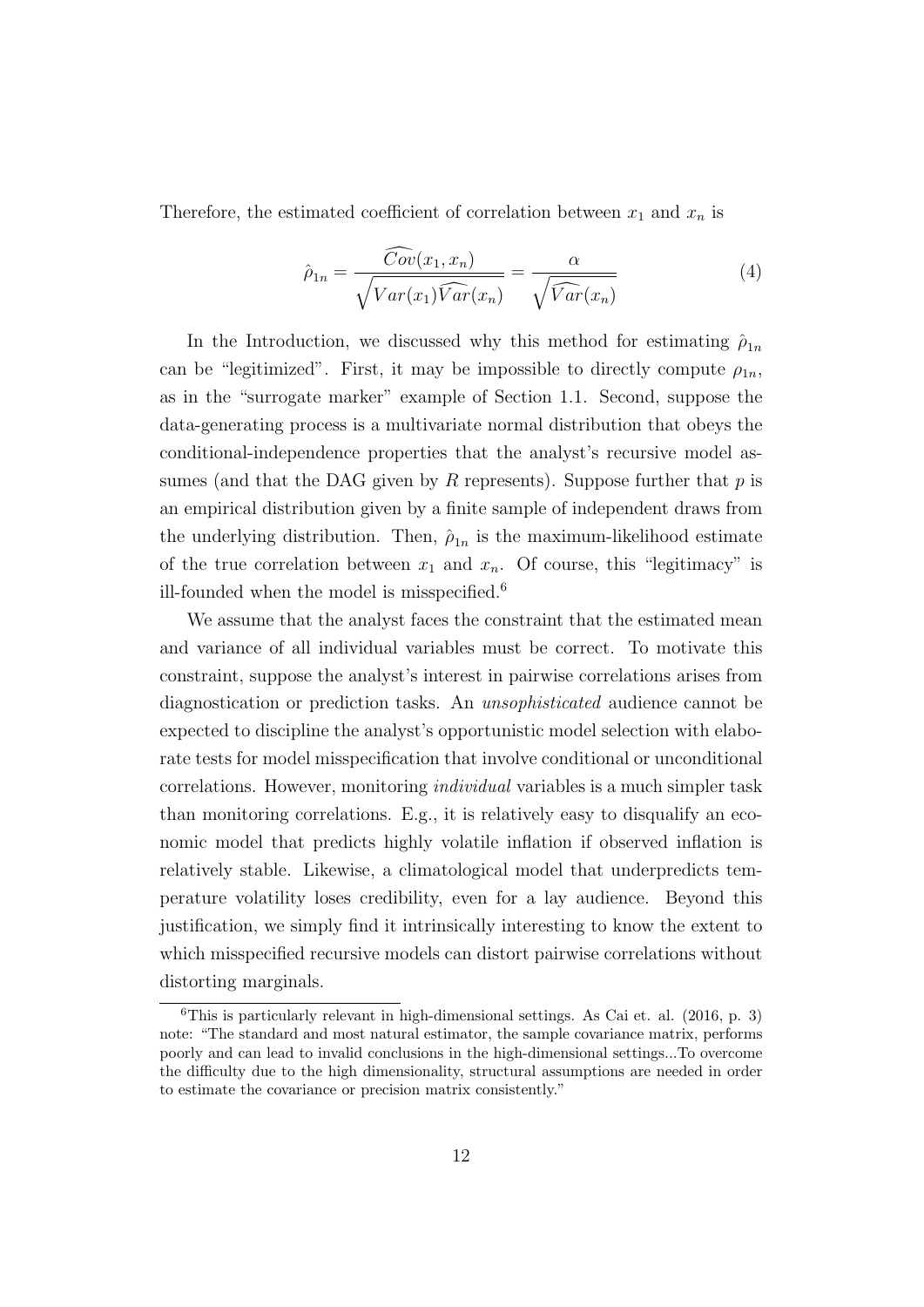The requirement that the estimated means of individual variables are undistorted has no bite: The OLS procedure for individual equations satisfies it. Thus, the constraint is reduced to the requirement that

$$
\widehat{Var}(x_k)=1
$$

for all k (we can calculate this estimated variance for every  $k > 1$ , using the same recursive procedure we applied to  $x_n$ ). This reduces (4) to

$$
\hat{\rho}_{1n} = \alpha
$$

Our objective is to examine how large this expression can be, given  $n$  and a generic objective covariance matrix.

#### Motivations for using recursive models

In Section 1.1, we gave an example for a primary motivation for using recursive models, namely extrapolating from partial data. Another is covariance estimation. Suppose a researcher obtains a finite sample of several variables. He believes the data-generating process obeys a recursive model, and wishes to learn the covariance matrix of this process. Accordingly, he estimates the model's parameters from all available data and uses the estimated parameters to compute the covariance matrix. Given the model, this procedure can be more reliable than computing the covariance matrix directly from the sample distribution. Indeed, it can be a consequence of maximum-likelihood estimation (e.g. see Cai et al. (2016)).<sup>7</sup>

Recursive models are also relevant because they satisfy a demand for mechanisms and stories, thanks to their underlying DAG structure. Suppose we are interested in the causal effect of one variable on another. Even when we can reliably measure it (e.g. by a randomized experiment), we often tend to be dissatisfied with mere measurement and look for mechanisms that transmit the causal effect. This contributes to our subjective sense that we understand the effect, and also suggests opportunities for future interven-

<sup>7</sup>Gaussian Bayesian Networks serve covariance estimation in diverse contexts: brain imaging data (Steimer et al. (2015)), call center data (Rajaratnam et al. (2007)), wireless communication (Wiesel and Hero (2011)), etc.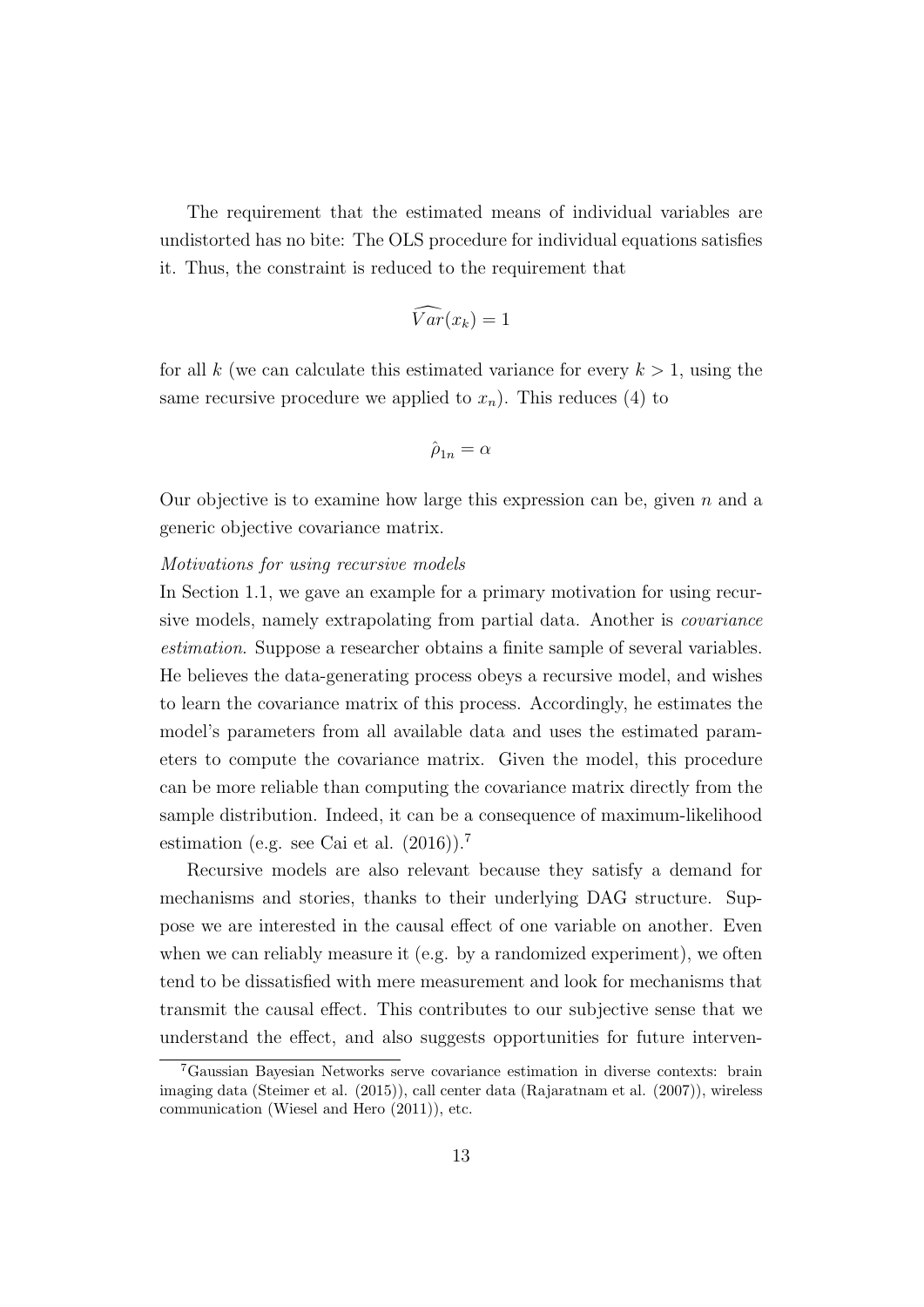tions.<sup>8</sup> A DAG is a way of articulating such a mechanism. In other contexts, causal models package observed correlations into "narratives". Since people are typically more comfortable with stories than with statistical tables or correlation matrices as a means of organizing empirical regularities, causal models help remembering and communicating these regularities. In Section 5 we will discuss another role of recursive models - namely, eliciting causal effects from observational data in the presence of confounding.

### 3 The Main Result

For every  $r, n$ , denote

$$
\theta_{r,n} = \frac{\arccos r}{n-1}
$$

We are now able to state our main result.

**Theorem 1** For almost every objective covariance matrix  $(\rho_{ij})$  satisfying  $\rho_{1n} = r$ , if the estimated recursive model satisfies  $\widehat{Var}(x_k) = 1$  for all k, then the estimated correlation between  $x_1$  and  $x_n$  satisfies

$$
\hat{\rho}_{1n} \leq (\cos \theta_{r,n})^{n-1}
$$

Moreover, this upper bound can be implemented by the following pair:

(i) A recursive model defined by  $R(k) = \{k-1\}$  for every  $k = 2, ..., n$ .

(ii) A multivariate Gaussian distribution satisfying, for every  $k = 1, ..., n$ :

$$
x_k = s_1 \cos((k-1)\theta_{r,n}) + s_2 \sin((k-1)\theta_{r,n})
$$
\n(5)

where  $s_1, s_2$  are independent standard normal variables.

<sup>8</sup>E.g., even when we know a genetic cause of a phenotype, a mechanism that involves other variables can inspire future medical interventions, since the gene itself is an unlikely locus of intervention.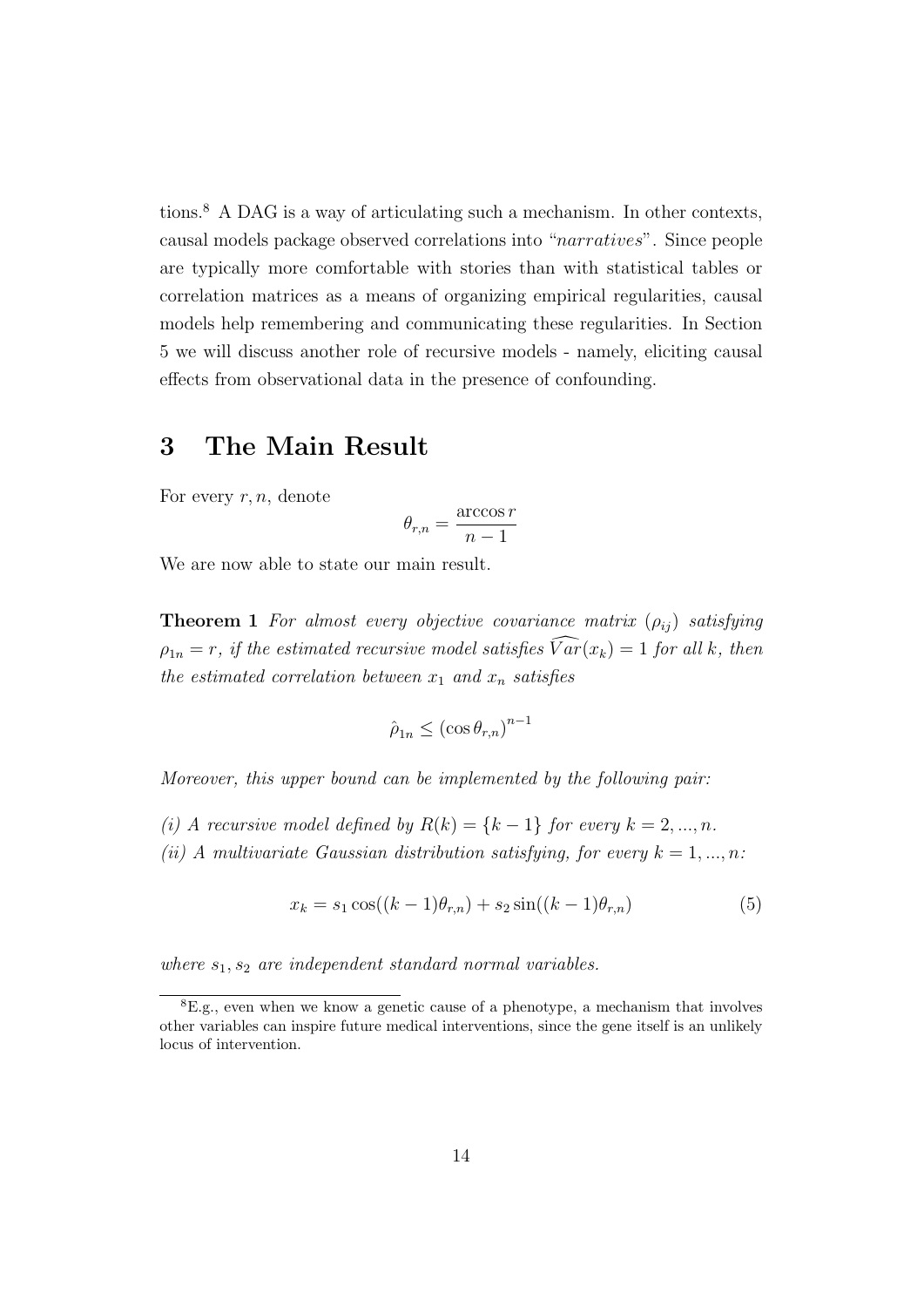Let us illustrate the upper bound given by Theorem 1 numerically for the case of  $r = 0$ , as a function of n:

> $n \hspace{1.5cm} 2 \hspace{.3cm} 3 \hspace{.3cm} 4 \hspace{.3cm} 5$ upper bound on  $\hat{\rho}_{1n}$  0 0.5 0.65 0.73

As we can see, the marginal contribution of adding a variable to the false correlation that the analyst's model can produce decays quickly. However, when  $n \to \infty$ , the upper bound converges to one. This is the case for any value of r. That is, even if the objective empirical correlation between  $x_1$ and  $x_n$  is strongly negative, a sufficiently large model can produce a large positive estimated correlation.

The recursive model that attains the upper bound has a simple structure. Its DAG representation is a single chain

 $1 \rightarrow 2 \rightarrow \cdots \rightarrow n$ 

Intuitively, this is the simplest connected  $n$ -node DAG, in terms of the number of links and size of  $R(k)$ . The distribution over the auxiliary variables  $x_2, \ldots, x_n$  in the upper bound's implementation has a simple structure, too: Every  $x_k$  is a different linear combination of two independent "factors",  $s_1$ and  $s_2$ . We can identify  $s_1$  with  $x_1$ , without loss of generality. The closer the variable lies to  $x_1$  along the chain, the larger the weight it puts on  $s_1$ .

#### Variable selection vs. model selection

Suppose the analyst selects the variables  $x_2, ..., x_{n-1}$  that will enter the model (in addition to  $x_1$  and  $x_n$ ), but then has no discretion over the model given these variables. Instead, he employs a standard procedure for "model discovery" that penalizes complexity (measured by the maximal size of  $R(k)$ ). Specifically, suppose that he employs the Chow-Liu algorithm (Chow and Liu (1968)), which only admits models with  $|R(k)| \leq 1$ . Then, it is easy to show that if  $x_2, ..., x_{n-1}$  are selected as in (5), the Chow-Liu algorithm will select the model given by the chain  $1 \rightarrow 2 \rightarrow \cdots \rightarrow n$ . In this sense, the crucial assumption in our exercise is that the analyst chooses model variables,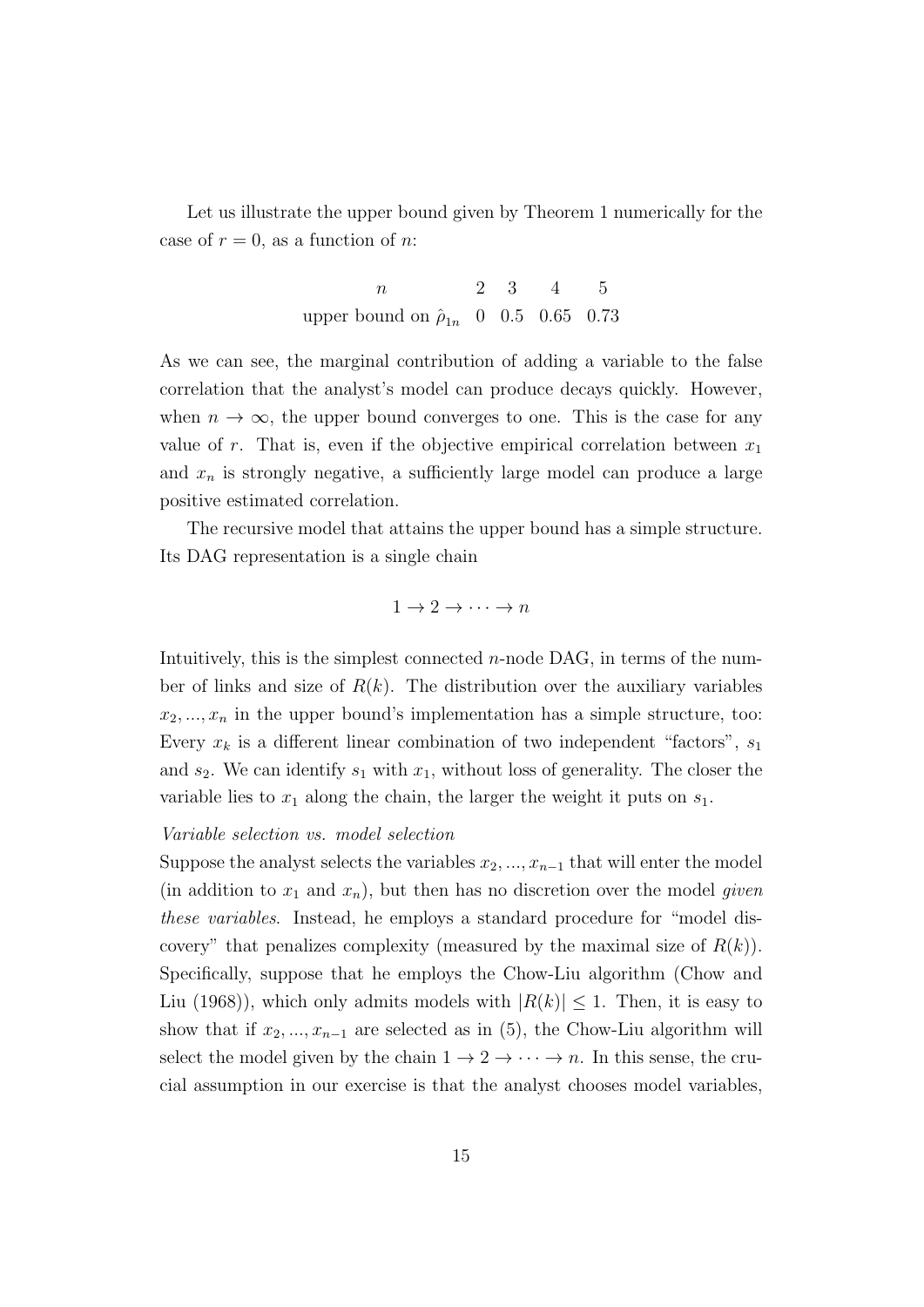whereas the selection of the model given these variables can be automatized.

#### Perfect DAGs

The Chow-Liu algorithm is a special case of procedures that restrict attention to recursive models whose representative DAG satisfies a property called perfection (see Cowell et al. (1999)). A DAG given by R is perfect if for every  $k > 1$ , if  $i, j \in R(k)$  and  $i < j$ , then  $i \in R(j)$ . The chain  $1 \to 2 \to \cdots \to n$  is trivially perfect. Perfect DAGs preserve marginals of individual variables for every objective distribution (see Spiegler (2017)). This enables us to state Theorem 1 more strongly for this subclass of recursive models.

Proposition 1 Consider a recursive model represented by a perfect DAG. For every objective covariance matrix  $(\rho_{ij})$  satisfying  $\rho_{1n} = r$ ,  $\hat{\rho}_{1n} \leq (\cos \theta_{r,n})^{n-1}$ .

That is, when we require the recursive model to be represented by a perfect DAG, the upper bound on  $\hat{\rho}_{1n}$  holds for any objective covariance matrix, and the undistorted-variance constraint is redundant.

#### General outline of the proof

The proof of Theorem 1 proceeds in three major steps. First, the constraint that the estimated model preserves the variance of individual variables for a generic objective distribution reduces the class of candidate recursive models to those that can be represented by perfect DAGs.

In the second step, we use the tool of *junction trees* in the Bayesiannetworks literature (Cowell et al. (1999)) to perform a further reduction in the class of relevant recursive models. Consider a recursive model represented by a non-chain perfect DAG. We show that the analyst can generate the same  $\hat{\rho}_{1n}$  with another objective distribution and a recursive model that takes the form of a chain  $1 \rightarrow \cdots \rightarrow n$  of length *n* at most.

To illustrate this argument, consider the following recursive model with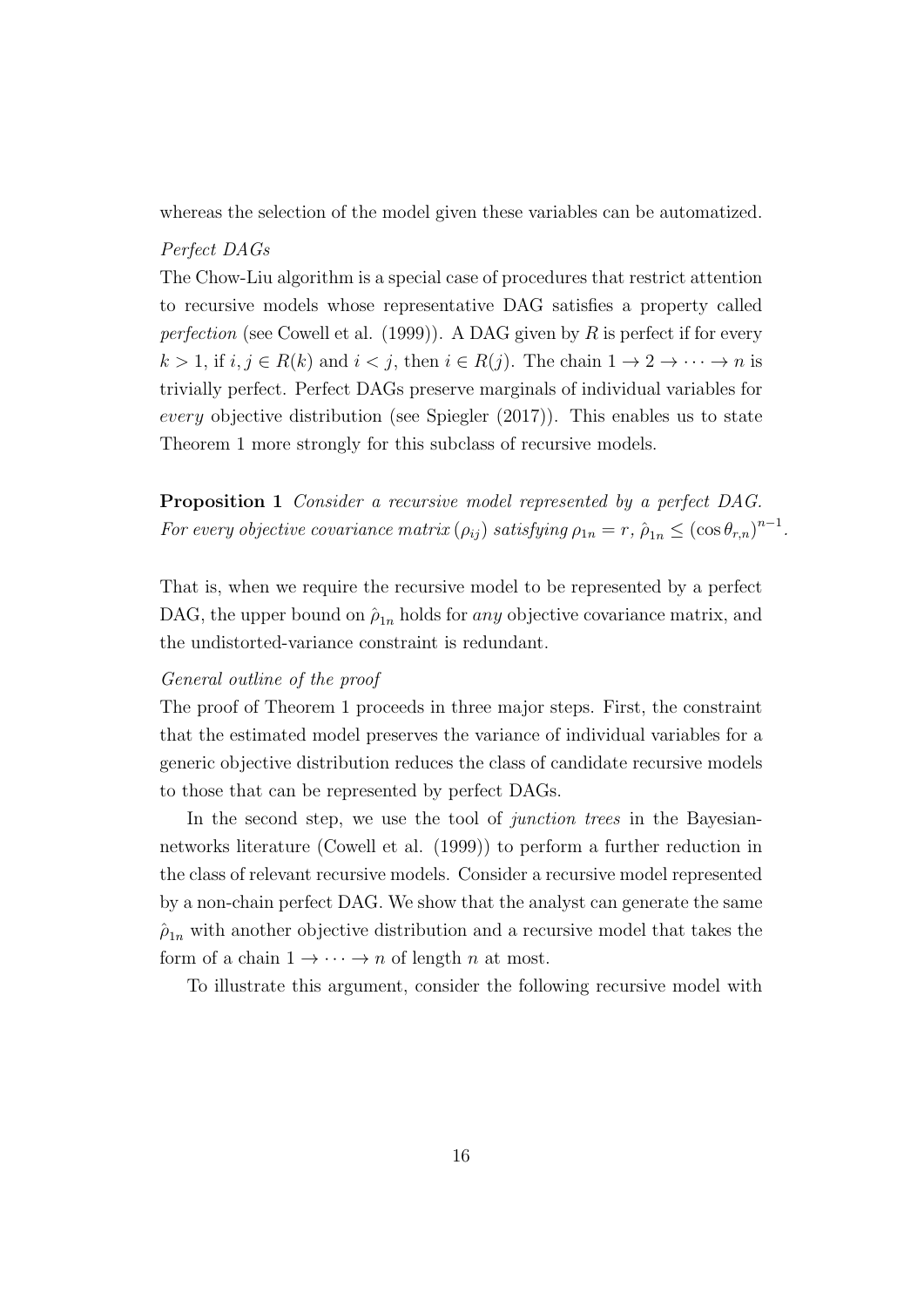$n=4$ :

$$
x_1 = \varepsilon_1
$$
  
\n
$$
x_2 = \beta_{12}x_1 + \varepsilon_2
$$
  
\n
$$
x_3 = \beta_{13}x_1 + \beta_{23}x_2 + \varepsilon_3
$$
  
\n
$$
x_4 = \beta_{24}x_2 + \beta_{34}x_3 + \varepsilon_4
$$

This recursive model has the following DAG representation:

$$
\begin{array}{ccc}\n1 & \rightarrow & 3 \\
\downarrow & \nearrow & \downarrow \\
2 & \rightarrow & 4\n\end{array}
$$

Because  $x_4$  depends on  $x_2$  and  $x_3$  only through their linear combination  $\beta_{24}x_2 + \beta_{34}x_3$ , we can replace  $(x_2, x_3)$  with a scalar variable  $x_5$ , such that the recursive model becomes

$$
x_1 = \varepsilon_1
$$
  
\n
$$
x_5 = \beta'_{15}x_1 + \varepsilon'_5
$$
  
\n
$$
x_4 = \beta'_{54}x_5 + \varepsilon_4
$$

This model is represented by the DAG  $1 \rightarrow 5 \rightarrow 3$ , which is a simple chain with fewer nodes than the original DAG.

This means that in order to calculate the upper bound on  $\hat{\rho}_{1n}$ , we can restrict attention to the chain model. But in this case, the analyst's objective function has a simple explicit form:

$$
\hat{\rho}_{1n} = \prod_{k=1}^{n-1} \rho_{k,k+1}
$$

Thus, in the third step, we derive the upper bound by finding the objective correlation matrix  $(\rho_{ij})$  that maximizes the R.H.S of this formula, subject to the constraint that  $\rho_{1n} = r$  and that the matrix is positive semi-definite (the defining property of covariance matrices). The solution to this problem has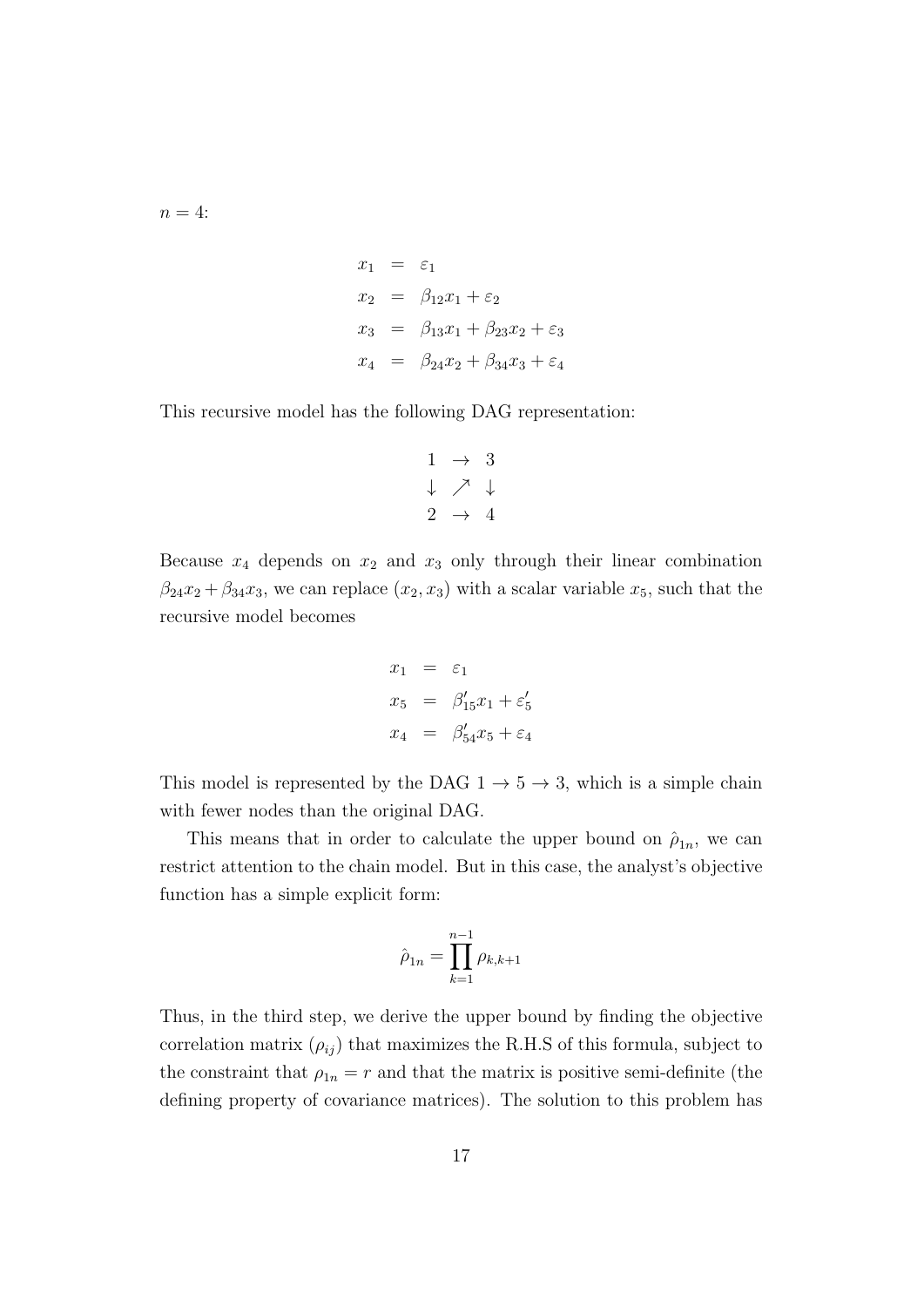a simple geometric interpretation.

### 4 Proof of Theorem 1

### 4.1 Preliminaries: Bayesian Networks

The proof relies on concepts and tools from the Bayesian-network literature (Cowell et al. (1999), Koller and Friedman (2009)). Therefore, we introduce a few definitions that will serve us in the proof.

A DAG is a pair  $G = (N, R)$ , where N is a set of nodes and  $R \subset N \times N$ is a pair of directed links. We assume throughout that  $N = \{1, ..., n\}$ . With some abuse of notation,  $R(i)$  is the set of nodes j for which the DAG includes a link  $j \to i$ . Recall that  $(N, R)$  is perfect if whenever  $i, j \in R(k)$  for some  $i, j, k \in N$ , it is the case that  $i \in R(j)$  or  $j \in R(i)$ .

A subset of nodes  $C \subseteq N$  is a *clique* if for every  $i, j \in C$ , *iRj* or *jRi*. We say that a clique is *maximal* if it is not contained in another clique. We use  $C$  to denote the collection of maximal cliques in a DAG. Observe that if  $(N, R)$  is perfect, then  $R(i)$  is a clique for every  $i \in N$ .

A node  $i \in N$  is ancestral if  $R(i)$  is empty. A node  $i \in N$  is terminal if there is no  $j \in N$  such that  $i \in R(j)$ . In line with our definition of recursive models in Section 2, we assume that 1 is ancestral and  $n$  is terminal. It is also easy to verify that we can restrict attention to DAGs in which  $n$  is the only terminal node - otherwise, we can remove the other terminal nodes from the DAG, without changing  $\hat{p}(x_n | x_1)$ . We will take these restrictions for granted henceforth.

The analyst's procedure for estimating  $\hat{\rho}_{1n}$ , as described in Section 2, has an equivalent description in the language of Bayesian networks, which we now describe.

Because the analyst estimates a linear model, it is as if he believes that the underlying distribution  $p$  is *multivariate normal*, where the estimated  $k^{th}$  equation is a complete description of the conditional distribution  $(p(x_k | x_{R(k)}))$ . Therefore, from now, we will proceed as if p were indeed a standardized multivariate normal with covariance matrix  $(\rho_{ij})$ , such that the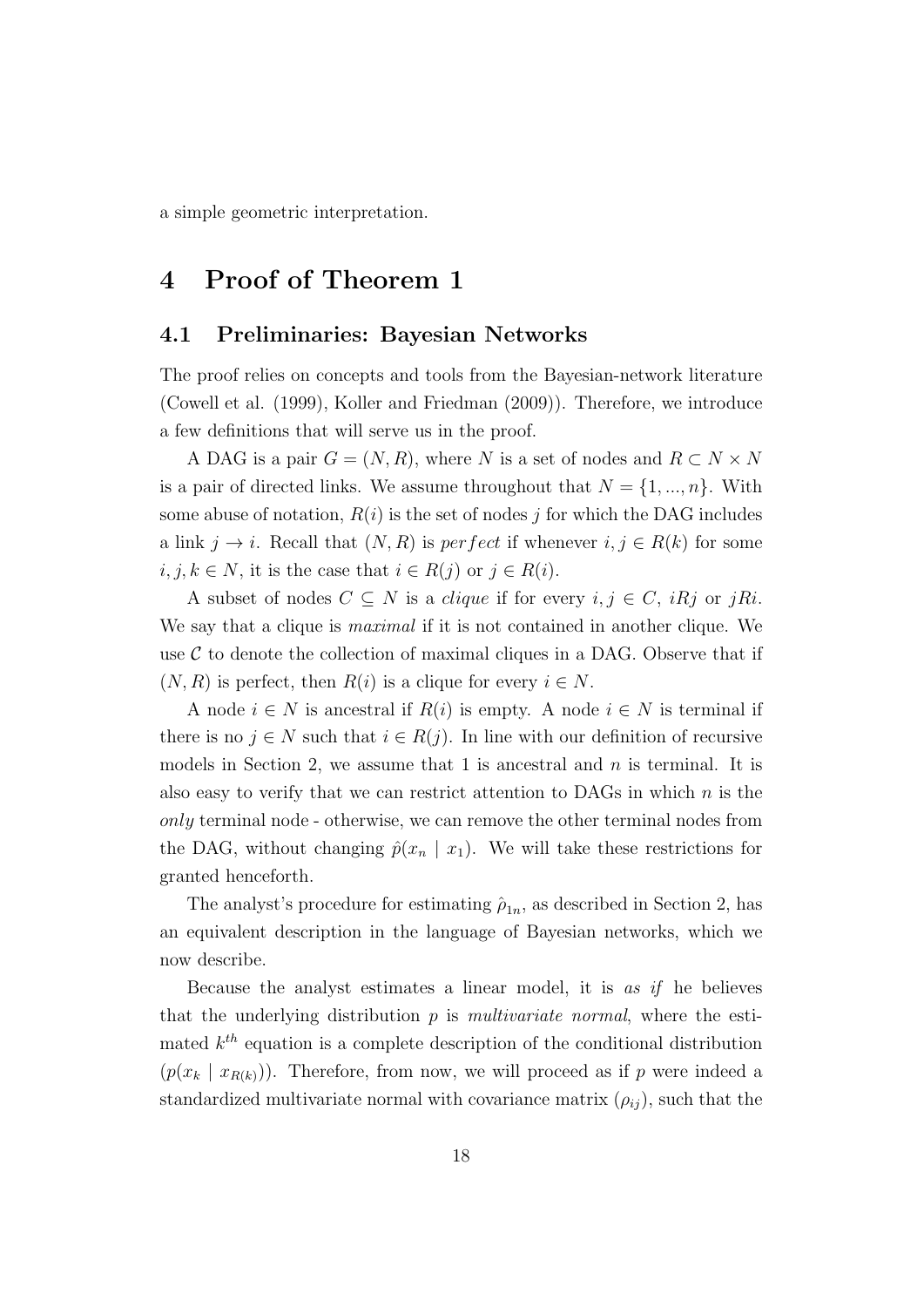k th regression equation corresponds to measuring the correct distribution of  $x_k$  conditional on  $x_{R(k)}$ . This is helpful expositionally and entails no loss of generality.

Given an objective distribution p over  $x_1, ..., x_n$  and a DAG G, define the Bayesian-network factorization formula:

$$
p_G(x_1, ..., x_n) = \prod_{k=1}^n p(x_k | x_{R(k)})
$$

We say that p is consistent with G if  $p<sub>G</sub> = p$ .

By Koller and Friedman (2009, Ch. 7), when  $p$  is multivariate normal,  $p<sub>G</sub>$  is reduced to the estimated joint distribution as described in Section 2. In particular, we can use  $p<sub>G</sub>$  to calculate the estimated marginal of  $x<sub>k</sub>$  for any  $k$ :

$$
p_G(x_k) = \int_{(x_j)_{j < k}} \prod_{j \le k} p(x_j \mid x_{R(j)})
$$

Likewise, the induced estimated distribution of  $x_n$  conditional on  $x_1$  is

$$
p_G(x_n \mid x_1) = \int\limits_{x_2, \dots, x_{n-1}} \prod_{k \in K} p(x_k \mid x_{R(k)}) \tag{6}
$$

This conditional distribution, together with the marginals  $p_G(x_1)$  and  $p_G(x_n)$ , induce the estimated correlation coefficient  $\hat{\rho}_{1n}$  given by (4).

Because we take  $p$  to be multivariate normal, the constraint that  $p<sub>G</sub>$  does not distort the mean and variance of individual variables is equivalent to the requirement that the estimated marginal distribution  $(p_G(x_k))$  coincides with the objective marginal distribution of  $x_k$ . This constraint necessarily holds if G is perfect. Furthermore, when G is perfect,  $p_G(x_C) \equiv p(x_C)$  for every clique C in G (see Spiegler  $(2017)$ ).

### 4.2 The Proof

Our first step is to establish that for generic  $p$ , perfection is necessary for the correct-marginal constraint.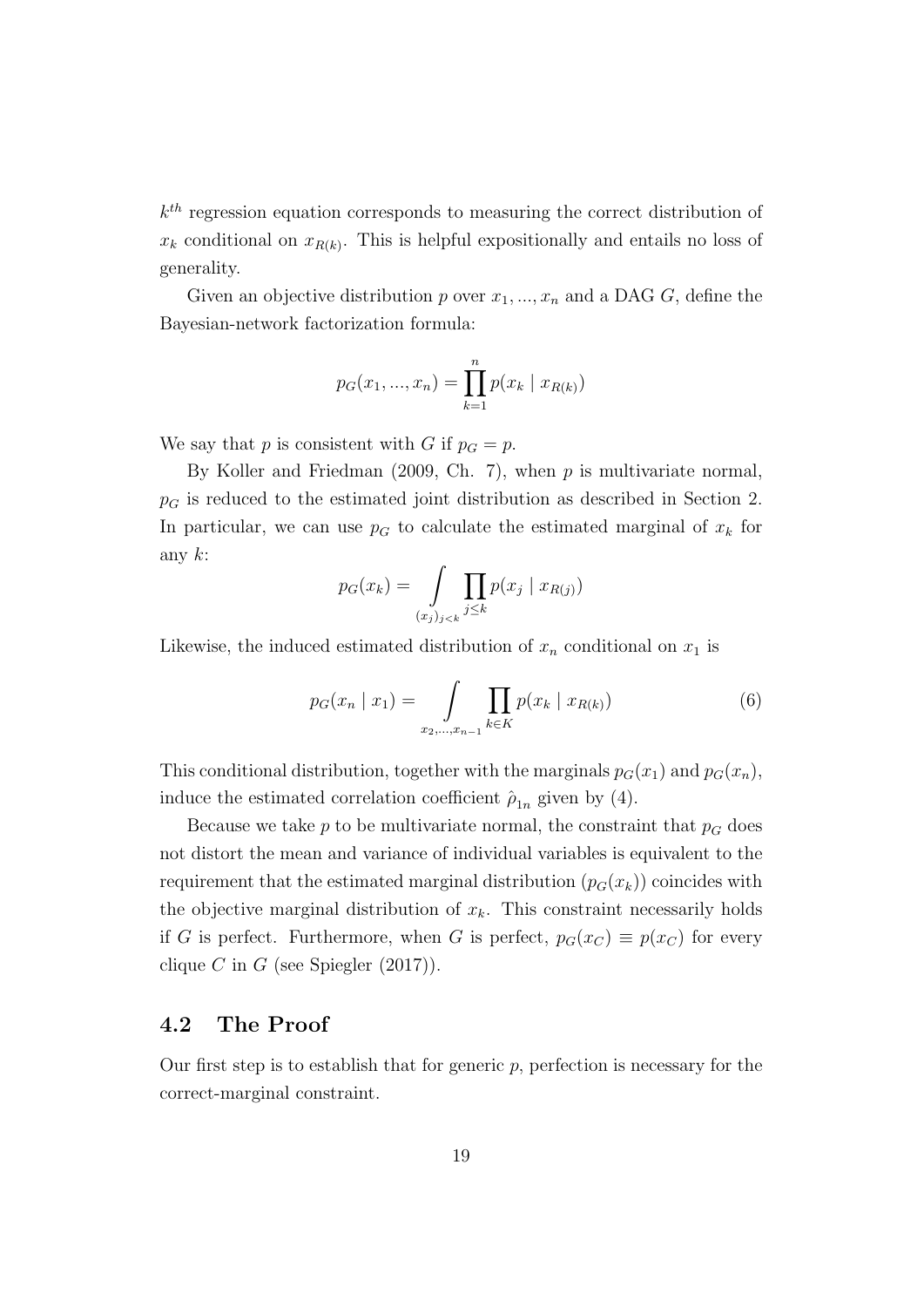**Lemma 1** Let  $n \geq 3$  and suppose that G is imperfect. Then, there exists  $k \in \{3, ..., n\}$  such that  $Var_G(x_k) \neq 1$  for almost all correlation submatrices  $(\rho_{ij})_{i,j=1,\dots,k-1}$  (and therefore, for almost all correlation matrices  $(\rho_{ij})_{i,j=1,...,n}$ ).

**Proof.** Recall that we list the variables  $x_1, ..., x_n$  such that  $R(i) \subseteq \{1, ..., i-\}$ 1} for every i. Consider the lowest k for which  $R(k)$  is not a clique. This means that there exist two nodes  $h, l \in R(k)$  that are unlinked in G, whereas for every  $k' < k$  and every  $h', l' \in R(k')$ , h' and l' are linked in G.

Our goal is to show that  $Var_G(x_k) \neq 1$  for almost all correlation submatrices  $(\rho_{ij})_{i,j=1,\dots,k-1}$ . Since none of the variables  $x_{k+1},...,x_n$  appear in the equations for  $x_1, ..., x_k$ , we can ignore them and treat  $x_k$  as the terminal node in G without loss of generality, such that G is defined over the nodes  $1, ..., k$ , and p is defined over the variables  $x_1, ..., x_k$ .

Let  $(\hat{\rho}_{ij})_{i,j=1,\dots,k-1}$  denote the correlation matrix over  $x_1, \dots, x_{k-1}$  induced by  $p_G$  - i.e.,  $\hat{\rho}_{ij}$  is the estimated correlation between  $x_i$  and  $x_j$ , whereas  $\rho_{ij}$ denotes their objective correlation. By assumption, the estimated marginals of  $x_1, ..., x_{k-1}$  are correct, hence  $\hat{\rho}_{ii} = 1$  for all  $i = 1, ..., k-1$ .

Furthermore, observe that in order to compute  $\hat{\rho}_{ij}$  over  $i, j = 1, ..., k$ 1, we do not need to know the value of  $\rho_{hl}$  (i.e. the objective correlation between  $x_h$  and  $x_l$ ). To see why, note that  $(\hat{\rho}_{ij})_{i,j=1,\dots,k-1}$  is induced by  $(p_G(x_1, ..., x_{k-1}))$ . Each of the terms in the factorization formula for  $p_G(x_1, ..., x_{k-1})$  is of the form  $p(x_i | x_{R(i)})$ ,  $i = 1, ..., k-1$ . To compute this conditional probability, we only need to know  $(\rho_{jj'})_{j,j'\in\{i\}\cup R(i)}$ . By the definition of  $k$ ,  $h$  and  $l$ , it is impossible for both  $h$  and  $l$  to be included in  ${i} \cup R(i)$ . Therefore, we can compute  $(\hat{\rho}_{ij})_{i,j=1,\dots,k-1}$  without knowing the objective value of  $\rho_{hl}$ . We will make use of this observation toward the end of this proof.

The equation for  $x_k$  is

$$
x_k = \sum_{i \in R(k)} \beta_{ik} x_i + \varepsilon_k \tag{7}
$$

Let  $\beta$  denote the vector  $(\beta_{ik})_{i \in R(k)}$ . Let A denote the correlation sub-matrix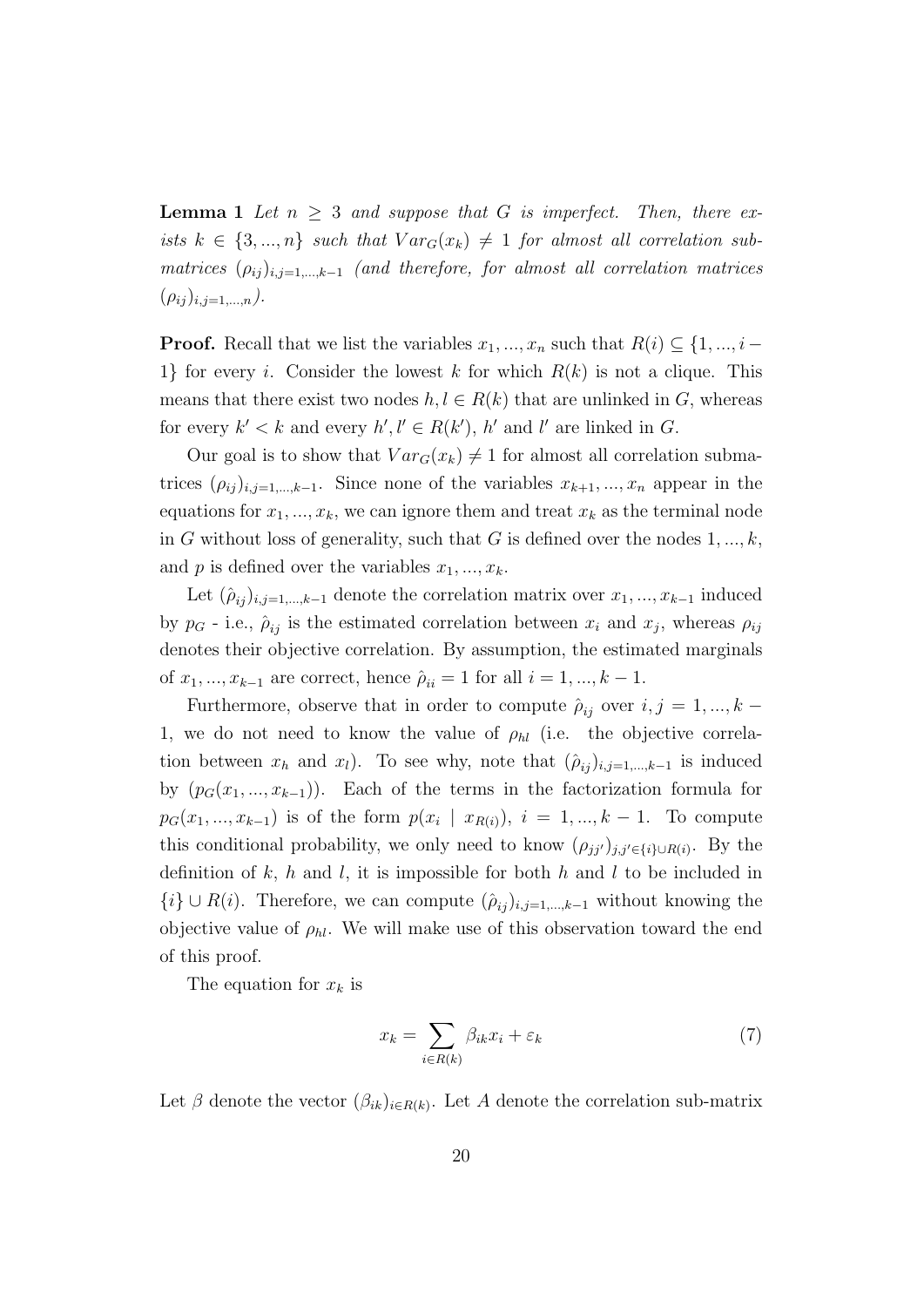$(\rho_{ij})_{i,j\in R(k)}$  that fully characterizes the objective joint distribution  $(p(x_{R(k)}))$ . Then, the objective variance of  $x_k$  can be written as

$$
Var(x_k) = 1 = \beta^T A \beta + \sigma^2 \tag{8}
$$

where  $\sigma^2 = Var(\varepsilon_k)$ .

In contrast, the estimated variance of  $x_k$ , denoted  $Var_G(x_k)$ , obeys the equation

$$
Var_G(x_k) = \beta^T C \beta + \sigma^2 \tag{9}
$$

where C denotes the correlation sub-matrix  $(\hat{\rho}_{ij})_{i,j\in R(k)}$  that characterizes  $(p_G(x_{R(k)}))$ . In other words, the estimated variance of  $x_k$  is produced by replacing the objective joint distribution of  $x_{R(k)}$  in the regression equation for  $x_k$  with its estimated distribution (induced by  $p_G$ ), without changing the values of  $\beta$  and  $\sigma^2$ .

The undistorted-marginals constraint requires  $Var_G(x_k) = 1$ . This implies the equation

$$
\beta^T A \beta = \beta^T C \beta \tag{10}
$$

We now wish to show that this equation fails for generic  $(\rho_{ij})_{i,j=1,\dots,k-1}$ .

For any subsets  $B, B' \subset \{1, ..., k-1\}$ , use  $\Sigma_{B \times B'}$  to denote the submatrix of  $(\hat{\rho}_{ij})_{i,j=1,\dots,k-1}$  in which the selected set of rows is B and the selected set of columns is B'. By assumption,  $h, l \in R(k)$  are unlinked. This means that according to  $G, x_h \perp x_l | x_M$ , where  $M \subset \{1, ..., k-1\} - \{h, l\}$ . Therefore, by Drton et al. (2008, p. 67),

$$
\Sigma_{\{h\}\times\{l\}} = \Sigma_{\{h\}\times M} \Sigma_{M\times M}^{-1} \Sigma_{M\times\{l\}} \tag{11}
$$

Note that equation (11) is precisely where we use the assumption that  $G$ is imperfect. If G were perfect, then all nodes in  $R(k)$  would be linked and therefore we would be unable to find a pair of nodes  $h, l \in R(k)$  that necessarily satisfies (11).

The L.H.S of (11) is simply  $\rho_{hl}$ . The R.H.S of (11) is induced by  $p_G(x_1, ..., x_{k-1})$ . As noted earlier, this distribution is pinned down by G and the entries in  $(\rho_{ij})_{i,j=1,\dots,k-1}$  except for  $\rho_{hl}$ . That is, if we are not informed of  $\rho_{hl}$  but we are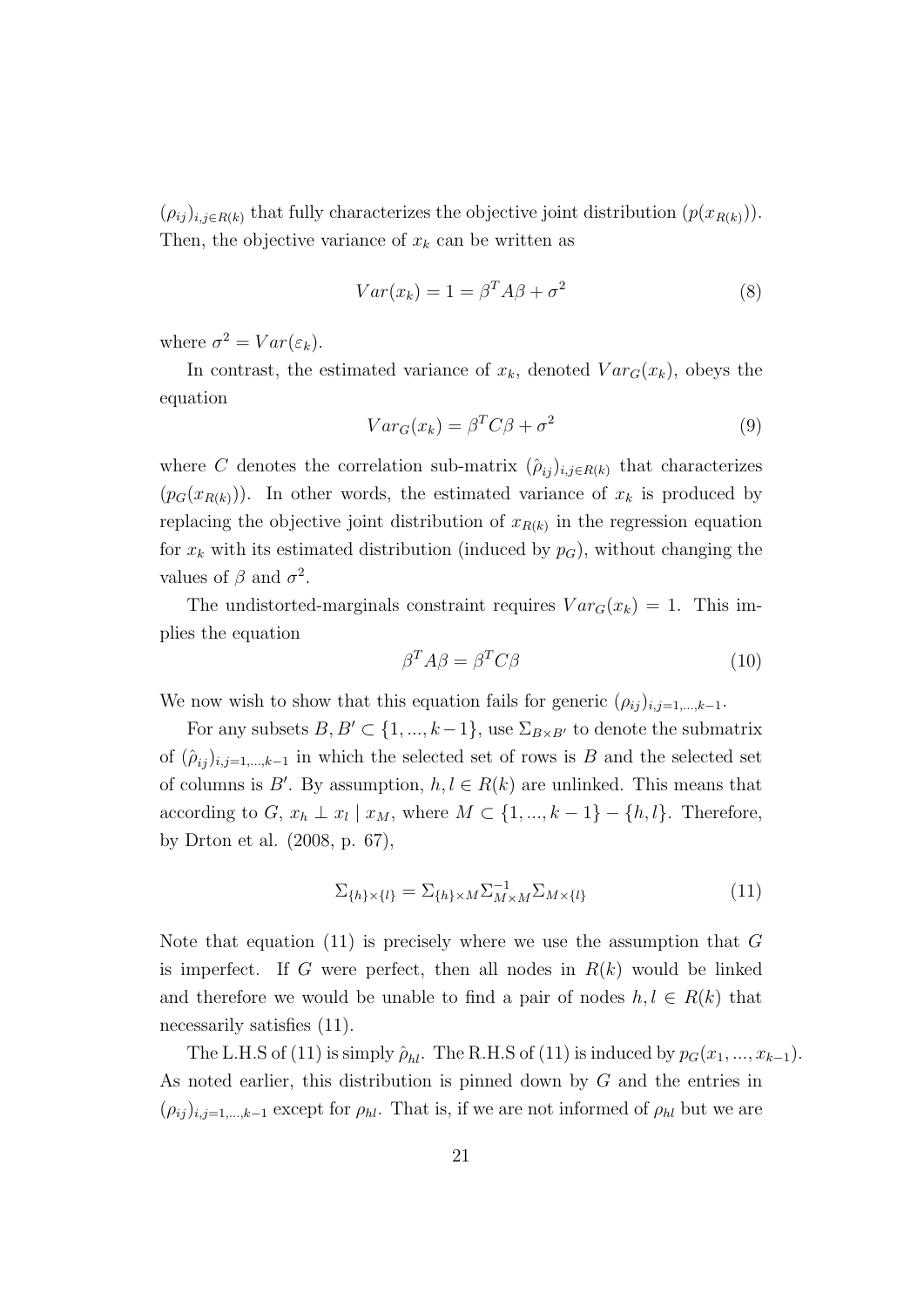informed of all the other entries in  $(\rho_{ij})_{i,j=1,\dots,k-1}$ , we are able to pin down the R.H.S of (11).

Now, when we draw the objective correlation submatrix  $(\rho_{ij})_{i,j=1,\dots,k-1}$  at random, we can think of it as a two-stage lottery. In the first stage, all the entries in this submatrix except  $\rho_{hl}$  are drawn. In the second stage,  $\rho_{hl}$  is drawn. The only constraint in each stage of the lottery is that  $(\rho_{ij})_{i,j=1,\dots,k-1}$ has to be positive-semi-definite and have 1's on the diagonal. Fix the outcome of the first stage of this lottery. Then, it pins down the R.H.S of (11). In the lottery's second stage, there is (for a generic outcome of the lottery's first stage) a continuum of values that  $\rho_{hl}$  could take for which  $(\rho_{ij})_{i,j=1,\dots,k-1}$ will be positive-semi-definite. However, there is only value of  $\rho_{hl}$  that will coincide with the value of  $\rho_{hl}$  that is given by the equation (11). We have thus established that  $A \neq C$  for generic  $(\rho_{ij})_{i,j=1,\dots,k-1}$ .

Recall once again that we can regards  $\beta$  as a parameter of p that is independent of A (and therefore of C as well), because A describes  $(p(x_{R(k)}))$ whereas  $\beta$ ,  $\sigma^2$  characterize  $(p(x_k | x_{R(k)}))$ . Then, since we can assume  $A \neq C$ , (10) is a non-tautological quadratic equation of  $\beta$  (because we can construct examples of  $p$  that violate it). By Caron and Traynor (2005), it has a measure-zero set of solutions  $\beta$ . We conclude that the constraint  $Var_G(x_k) = 1$  is violated by almost every  $(\rho_{ij})$ .

Corollary 1 For almost every  $(\rho_{ij})$ , if a DAG G satisfies  $E_G(x_k) = 0$  and  $Var_G(x_k) = 1$  for all  $k = 1, ..., n$ , then G is perfect.

**Proof.** By Lemma 1, for every imperfect DAG  $G$ , the set of covariance matrices  $(\rho_{ij})$  for which  $p_G$  preserves the mean and variance of all individual variables has measure zero. The set of imperfect DAGs over  $\{1, ..., n\}$  is finite, and the finite union of measure-zero sets has measure zero as well. It follows that for almost all  $(\rho_{ij})$ , the property that  $p_G$  preserves the mean and variance of individual variables is violated unless  $G$  is perfect.

The next step is based on the following definition.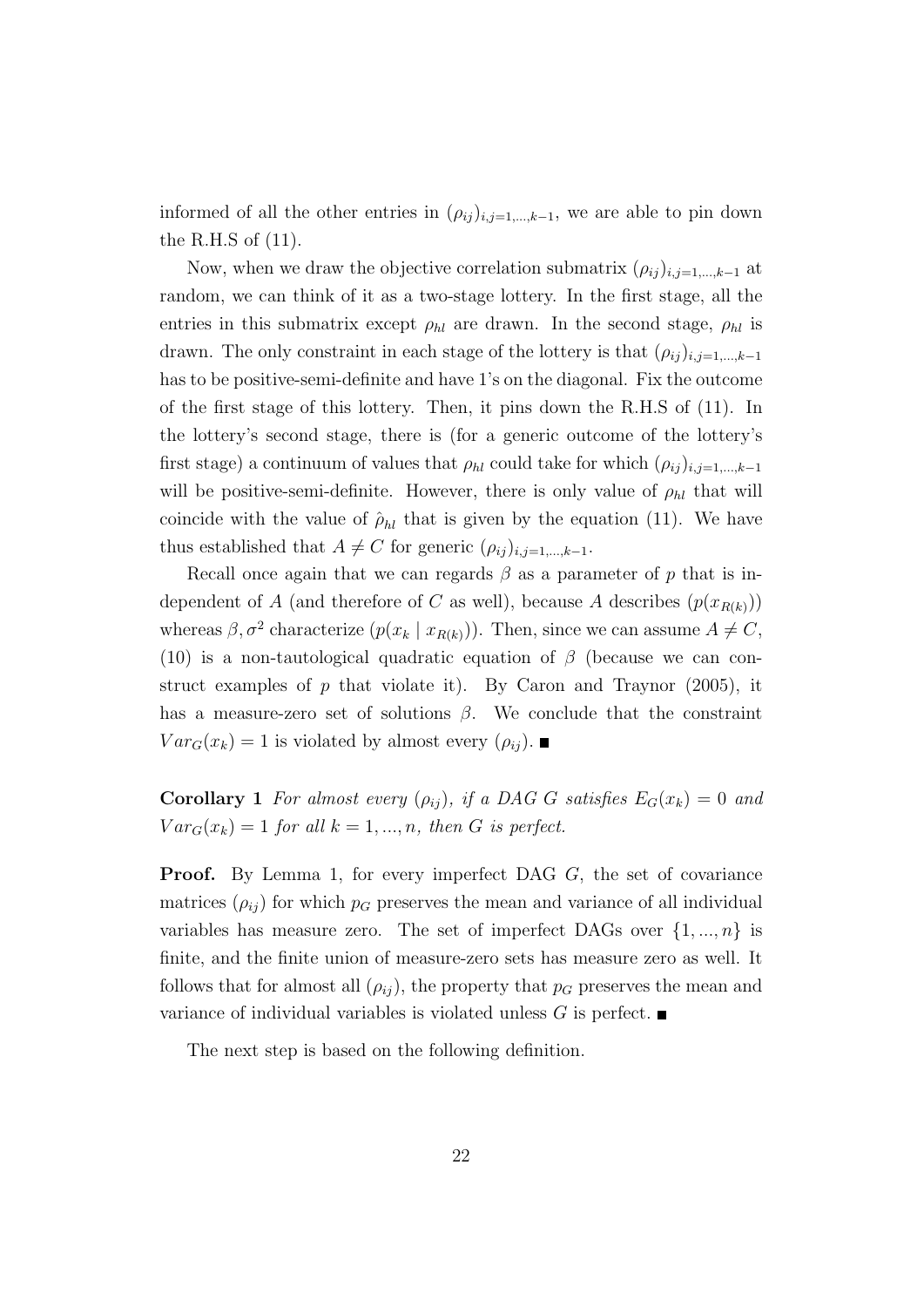**Definition 1** A DAG  $(N, R)$  is linear if 1 is the unique ancestral node, n is the unique terminal node, and  $R(i)$  is a singleton for every non-ancestral node.

A linear DAG is thus a causal chain  $1 \rightarrow \cdots \rightarrow n$ . Every linear DAG is perfect by definition.

**Lemma 2** For every Gaussian distribution with correlation matrix  $\rho$  and non-linear perfect DAG G with n nodes, there exists a Gaussian distribution with correlation matrix  $\rho'$  and a linear DAG G' with weakly fewer nodes than G, such that  $\rho_{1n} = \rho'_{1n}$  and the false correlation induced by G' on  $\rho'$  is exactly the same as the false correlation induced by G on  $\rho$ : cov<sub>G'</sub>(x<sub>1</sub>, x<sub>n</sub>) =  $cov_G(x_1, x_n).$ 

**Proof.** The proof proceeds in two main steps.

Step 1: Deriving an explicit form for the false correlation using an auxiliary "cluster recursion" formula

The following is standard material in the Bayesian-network literature. For any distribution  $p_G(x)$  corresponding to a perfect DAG, we can rewrite the distribution as if it factorizes according to a tree graph, where the nodes in the tree are the maximal cliques of  $G$ . This tree satisfies the *running* intersection property (Koller and Friedman (2009, p. 348)): If  $i \in C, C'$  for two tree nodes, then  $i \in C''$  for every  $C''$  along the unique tree path between  $C'$  and  $C''$ . Such a tree graph is known as the "junction tree" corresponding to G and we can write the following "cluster recursion" formula (Koller and Friedman (2009, p. 363)):

$$
p_G(x) = p_G(x_{C_r}) \prod_i p_G(x_{C_i}|x_{C_{r(i)}}) = p(x_{C_r}) \prod_i p(x_{C_i}|x_{C_{r(i)}})
$$

where  $C_r$  is an arbitrary selected root clique node and  $C_{r(i)}$  is the upstream neighbor of clique i (the one in the unique path from  $C_i$  to the root  $C_r$ ). The second equality is due to the fact that G is perfect, hence  $p_G(x_C) \equiv p(x_C)$ for every clique  $C$  of  $G$ .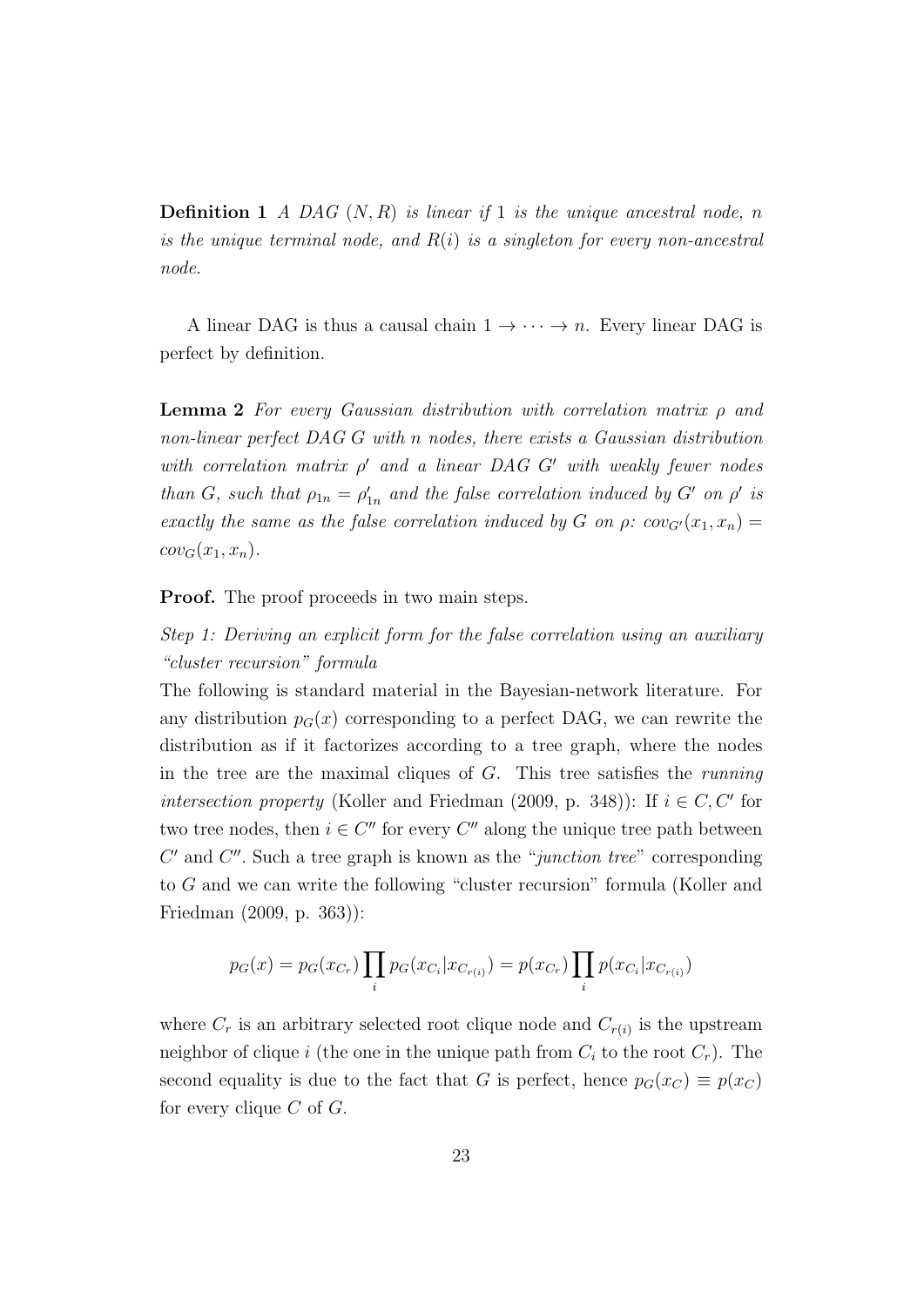Let  $C_1, C_K \in \mathcal{C}$  be two cliques that include the nodes 1 and n, respectively. Furthermore, for a given junction tree representation of the DAG, select these cliques to be minimally distant from each other - i.e.,  $1, n \notin C$  for every C along the junction-tree path between  $C_1$  and  $C_K$ . We now derive an upper bound on K. Recall the running intersection property: If  $i \in C_j, C_k$  for some  $1 \leq j < k \leq K$ , then  $i \in C_h$  for every h between k and j. Since the cliques  $C_1, ..., C_K$  are maximal, it follows that every  $C_k$  along the sequence must introduce at least one new element  $i \notin \bigcup_{j \leq k} C_j$  (in particular,  $C_1$  includes some  $i > 1$ ). As a result, it must be the case that  $K \leq n-1$ . Furthermore, since  $G$  is assumed to be non-linear, the inequality is  $strict$ , because at least one  $C_k$  along the sequence must contain at least three elements and therefore introduce at least two new elements. Thus,  $K \leq n-2$ .

Since  $p<sub>G</sub>$  factorizes according to the junction tree, it follows that the distribution over the variables covered by the cliques along the path from  $C_1$ to  $C_K$  factorize according to a linear DAG  $1 \to C_1 \to \cdots \to C_K \to n$ , as follows:

$$
p_G(x_1, x_{C_1}, ..., x_{C_K}, x_n) = p(x_1) \prod_{k=1}^K p(x_{C_k} | x_{C_{k-1}}) p(x_n | x_{C_K})
$$
(12)

where  $C_0 = \{1\}$ . The length of this linear DAG is  $K + 2 \leq n$ . While this factorization formula superficially completes the proof, note that the variables  $x_{C_k}$  are typically *multivariate* normal variables, whereas our objective is to show that we can replace them with scalar (i.e. univariate) normal variables without changing  $cov_G(x_1, x_n)$ .

Recall that we can regard  $p$  as a multivariate normal distribution without loss of generality. Furthermore, under such a distribution and any two subsets of variables  $C, C'$ , the distribution of  $x_C$  conditional on  $x_{C'}$  can be written  $x_C = Ax_{C'} + \eta$ , where A is a matrix that depends on the means and covariances of p, and  $\eta$  is a zero-mean vector that is uncorrelated with  $x_{C'}$ . Applying this property to the junction tree, we can describe  $p_G(x_1, x_{C_1}, ..., x_{C_K}, x_n)$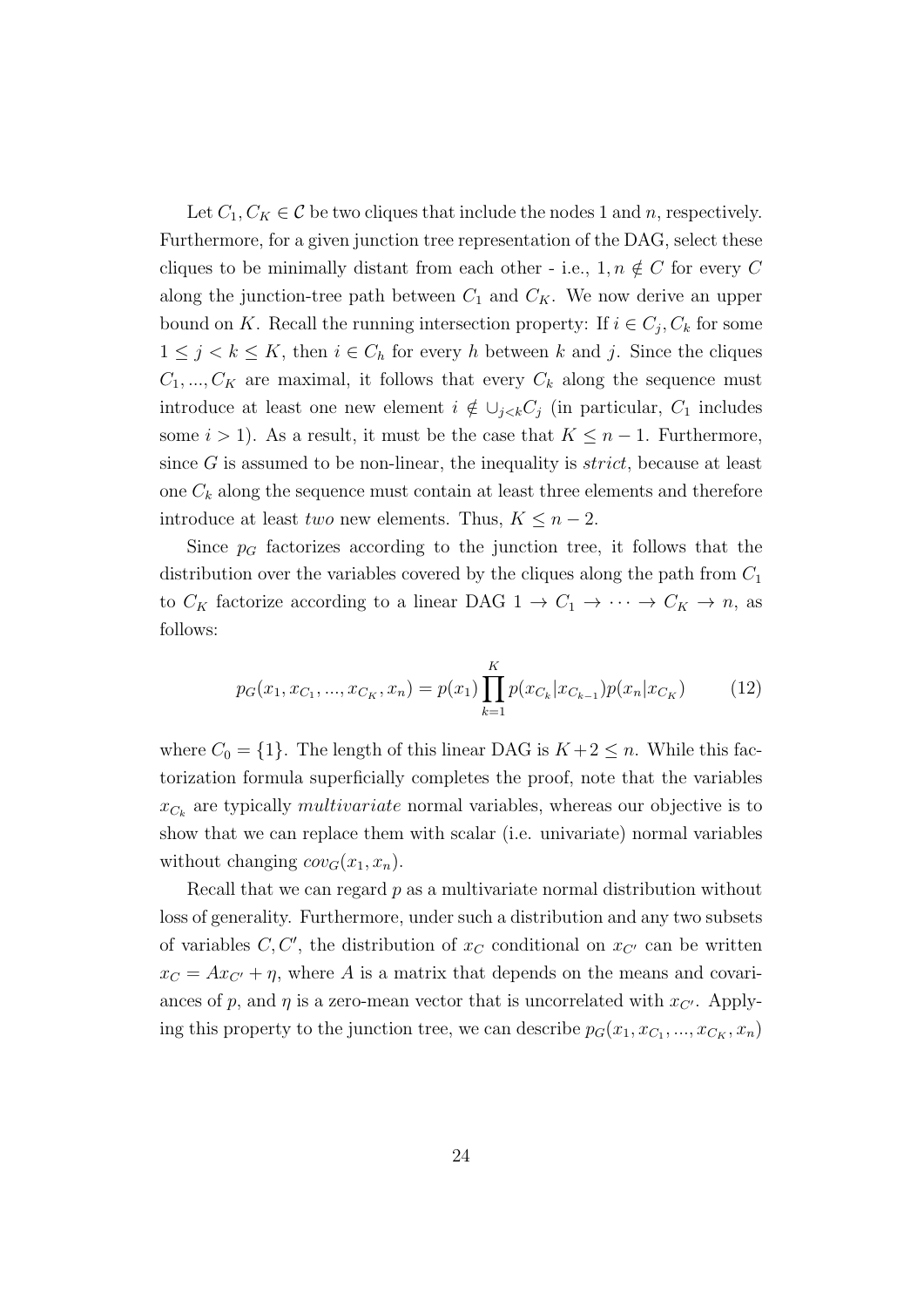via the following recursion:

$$
x_1 \sim N(0, 1)
$$
\n
$$
x_{C_1} = A_1 x_1 + \eta_1
$$
\n
$$
\vdots
$$
\n
$$
x_{C_k} = A_k x_{C_{k-1}} + \eta_k
$$
\n
$$
\vdots
$$
\n
$$
x_{C_K} = A_K x_{C_{K-1}} + \eta_K
$$
\n
$$
x_n = A_{K+1} x_{C_K} + \eta_n
$$
\n(13)

where each equation describes an objective conditional distribution - in particular, the equation for  $x_{C_k}$  describes  $(p(x_{C_k}|x_{C_{k-1}}))$ . The matrices  $A_k$  are functions of the vectors  $\beta_i$  in the original recursive model. The  $\eta_k$ 's are all zero mean and uncorrelated with the explanatory variables  $x_{C_{k-1}}$ , such that  $E(x_{C_k}|x_{C_{k-1}}) = A_k x_{C_{k-1}}$ . Furthermore, according to  $p_G$  (i.e. the analyst's estimated model), each  $x_k$  (with  $k > 1$ ) is conditionally independent of  $x_1, \ldots, x_{k-1}$  given  $x_{R(k)}$ . Since the junction-tree factorization (12) represents exactly the same distribution  $p<sub>G</sub>$ , this means that every  $\eta<sub>k</sub>$  is uncorrelated with all other  $\eta_j$ 's as well as with  $x_1, ..., x_{C_{k-2}}$ . Therefore,

$$
E_G(x_1x_n) = A_{K+1}A_K \cdots A_1
$$

Since  $p_G$  preserves the marginals of individual variables,  $Var_G(x_k) = 1$  for all k. In particular  $Var_G(x_1) = Var_G(x_n) = 1$  Then,

$$
\rho_G(x_1, x_n) = A_{K+1} A_K \cdots A_1
$$

Step 2: Defining a new distribution over scalar variables For every  $k$ , define the variable

$$
z_k = (A_{K+1}A_K \cdots A_{k+1}) x_{C_k} = \alpha_k x_{C_k}
$$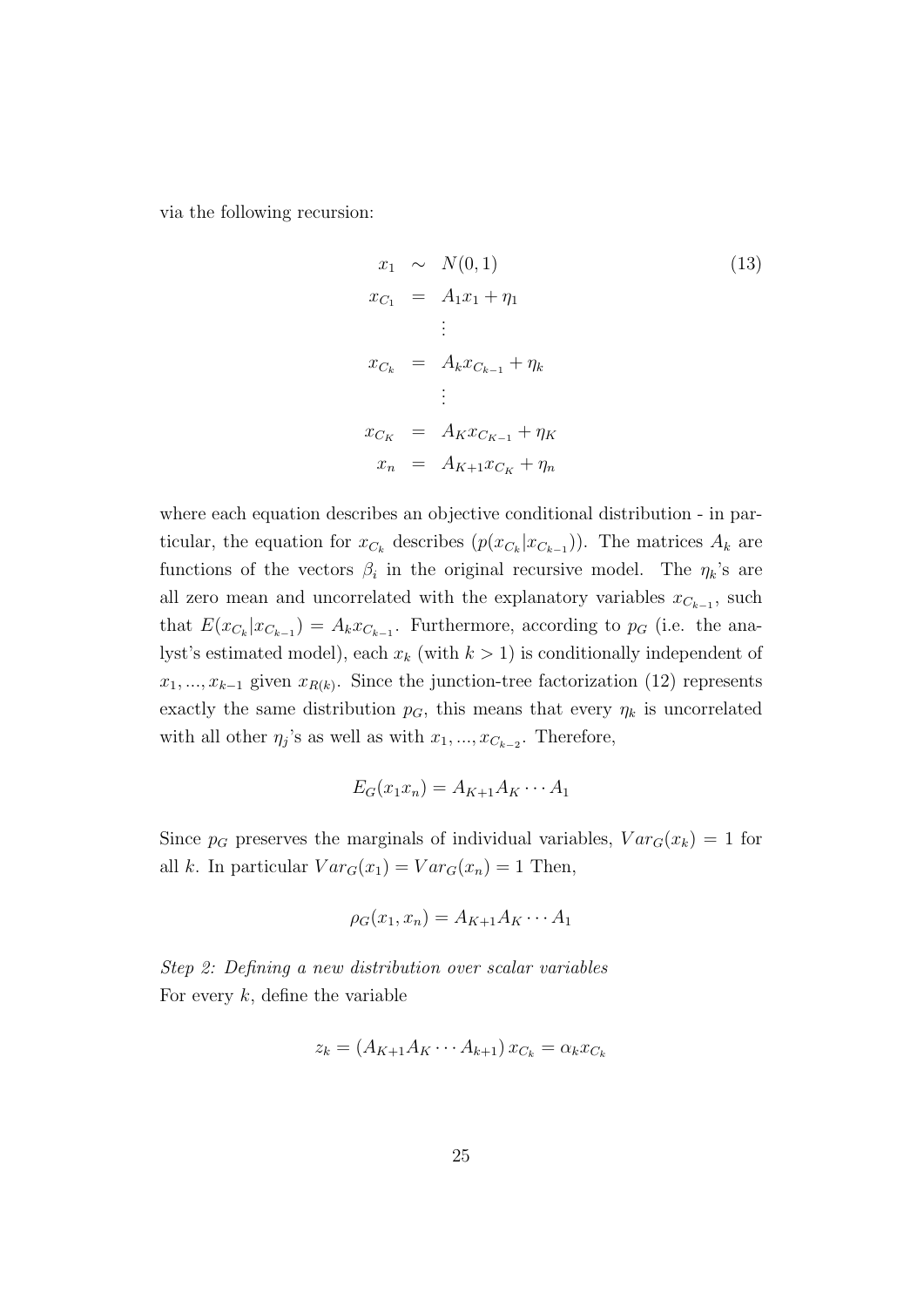Plugging the recursion  $(13)$ , we obtain a recursion for z:

$$
z_k = \alpha_k x_{C_k}
$$
  
=  $\alpha_k (A_k x_{C_{k-1}} + \eta_k)$   
=  $z_{k-1} + \alpha_k \eta_k$ 

Given that  $p$  is taken to be multivariate normal, the equation for  $z_k$  measures the objective conditional distribution  $(p_G(z_k \mid z_{k-1}))$ . Since  $p_G$  does not distort the objective distribution over cliques,  $(p_G(z_k \mid z_{k-1}))$  coincides with  $(p(z_k \mid z_{k-1}))$ . This means that an analyst who fits a recursive model given by the linear DAG  $G': x_1 \to z_1 \to \cdots \to z_K \to x_n$  will obtain the following estimated model, where every  $\varepsilon_k$  is a zero-mean scalar variable that is assumed by the analyst to be uncorrelated with the other  $\varepsilon_j$ 's as well as with  $z_1, ..., z_k$  (and as before, the assumption holds automatically for  $z_k$  but is typically erroneous for  $z_j$ ,  $j < k$ ):

$$
x_1 \sim N(0, 1)
$$
  
\n
$$
z_1 = \alpha_1 A_1 x_1 + \varepsilon_2
$$
  
\n
$$
\vdots
$$
  
\n
$$
z_{k+1} = z_k + \varepsilon_{k+1}
$$
  
\n
$$
\vdots
$$
  
\n
$$
x_n = z_K + \varepsilon_n
$$

Therefore,  $E_{G'}(x_1, x_n)$  is given by

$$
E_{G'}(x_1x_n) = A_{K+1}A_K \cdots A_1
$$

Since G' is perfect,  $Var_{G}(x_n) = 1$ , hence

$$
\rho_{G'}(x_1, x_n) = A_{K+1}A_K \cdots A_1 = \rho_G(x_1, x_n)
$$

We have thus reduced our problem to finding the largest  $\hat{\rho}_{1n}$  that can be attained by a linear DAG  $G: 1 \rightarrow \cdots \rightarrow n$  of length n at most.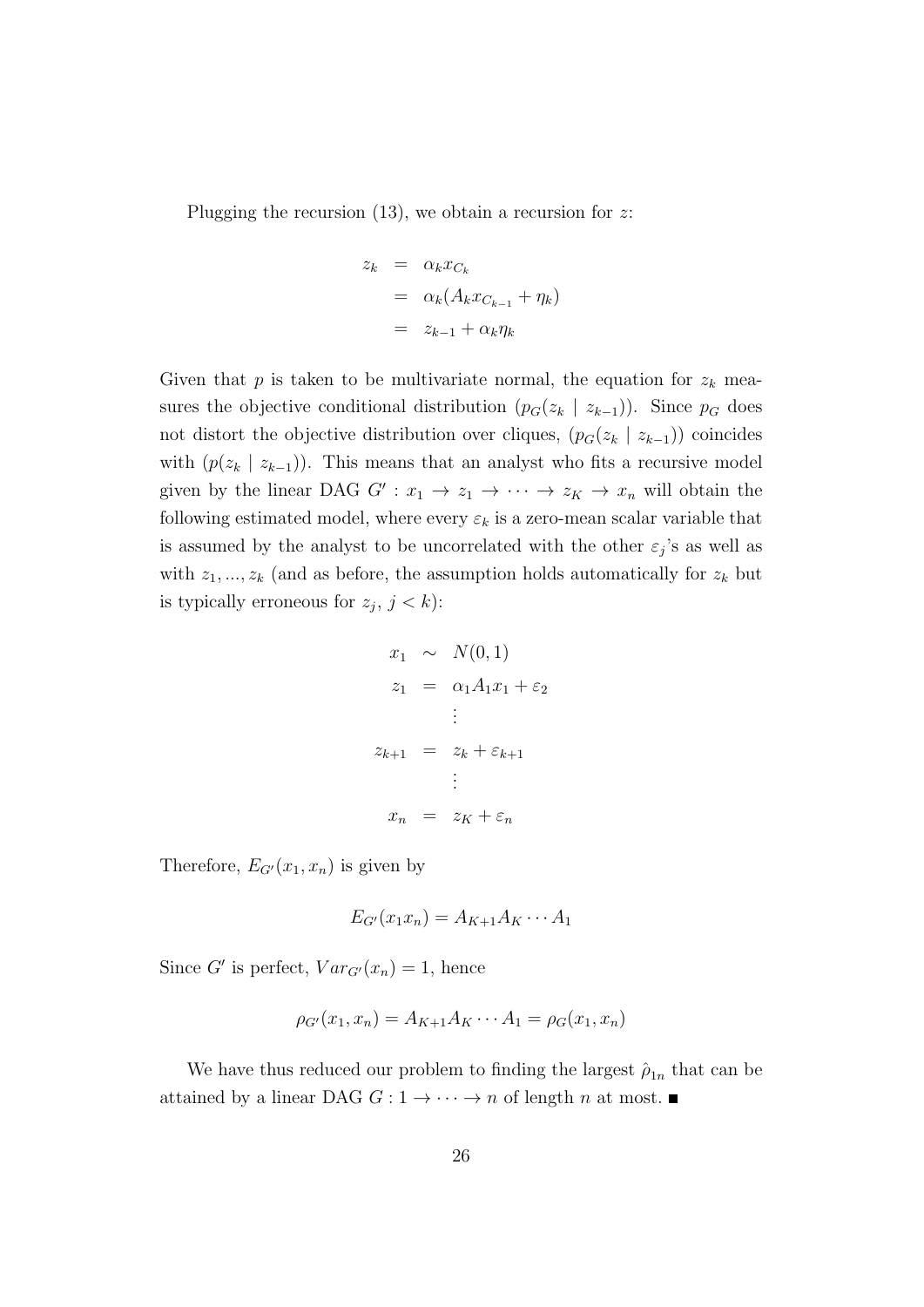To solve the reduced problem we have arrived at, we first note that

$$
\hat{\rho}_{1n} = \prod_{k=1}^{n-1} \rho_{k,k+1} \tag{14}
$$

Thus, the problem of maximizing  $\hat{\rho}_{1n}$  is equivalent to maximizing the product of terms in a symmetric  $n \times n$  matrix, subject to the constraint that the matrix is positive semi-definite, all diagonal elements are equal to one, and the  $(1, n)$ entry is equal to r:

$$
\rho_{1n}^* = \max_{\substack{\rho_{ij} = \rho_{ji} \text{ for all } i,j \\ (\rho_{ij}) \text{ is P.S.D} \\ \rho_{ii} = 1 \text{ for all } i \\ \rho_{1n} = r}} \prod_{i=1}^{n-1} \rho_{i,i+1}
$$

Note that the positive semi-definiteness constraint is what makes the problem nontrivial. We can arbitrarily increase the value of the objective function by raising off-diagonal terms of the matrix, but at some point this will violate positive semi-definiteness. Since positive semi-definiteness can be rephrased as the requirement that  $(\rho_{ij}) = AA^T$  for some matrix A, we can rewrite the constrained maximization problem as follows:

$$
\rho_{1n}^* = \max_{\substack{a_i^T a_i = 1 \text{ for all } i}} \prod_{i=1}^{n-1} a_i a_{i+1}^T
$$
\n
$$
(15)
$$

Denote  $\alpha = \arccos r$ . Since the solution to (15) is invariant to a rotation of all vectors  $a_i$ , we can set

$$
a_1 = e_1
$$
  

$$
a_n = e_1 \cos \alpha + e_2 \sin \alpha
$$

without loss of generality. Note that  $a_1, a_n$  are both unit norm and have dot product r. Thus, we have eliminated the constraint  $a_1^T a_n = r$  and reduced the variables in the maximization problem to  $a_2, ..., a_{n-1}$ .

Now consider some  $k = 2, ..., n - 1$ . Fix  $a_j$  for all  $j \neq k$ , and choose  $a_k$  to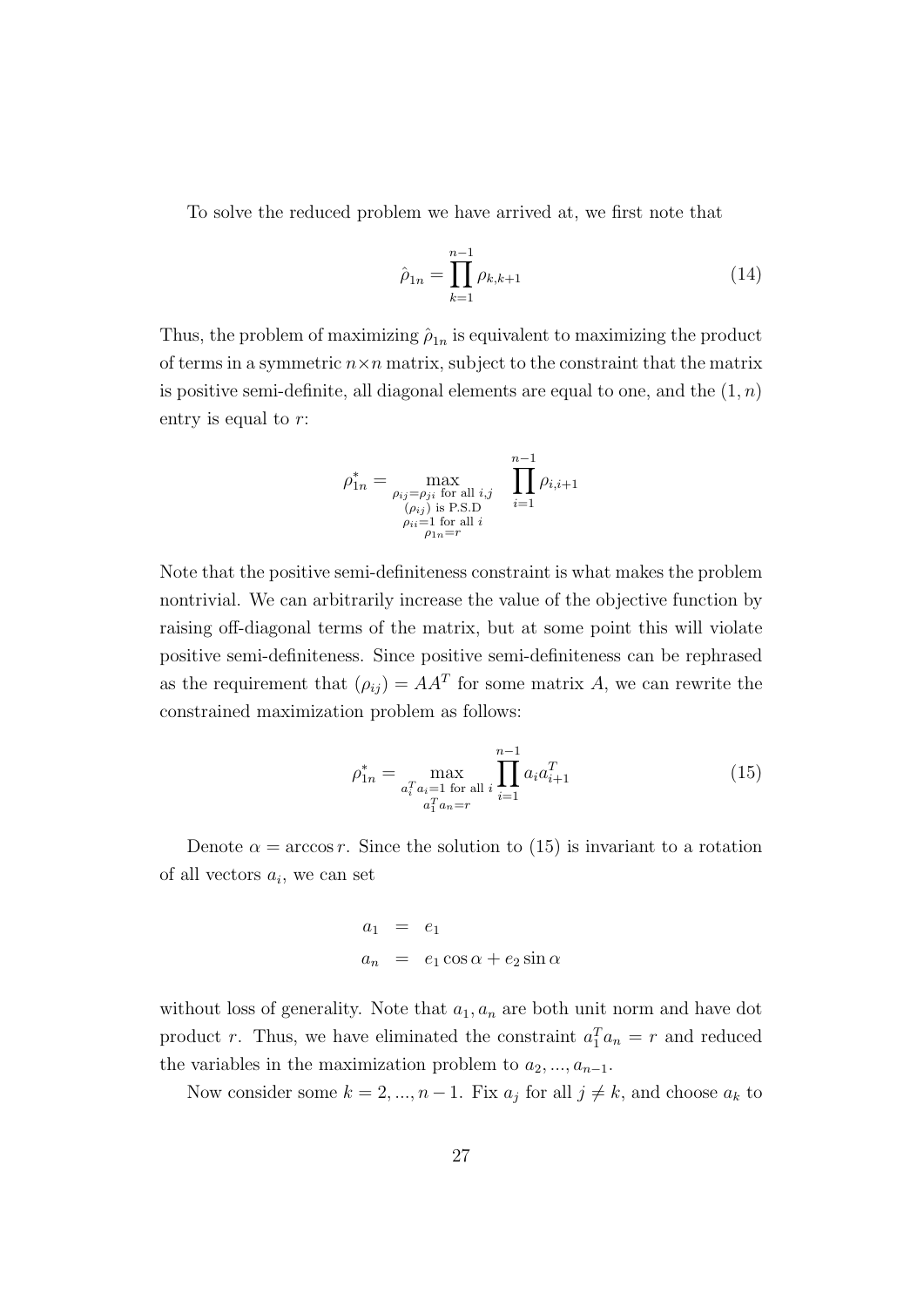maximize the objective function. As a first step, we show that  $a_k$  must be a linear combination of  $a_{k-1}, a_{k+1}$ . To show this, we write  $a_k = u + v$ , where u, v are orthogonal vectors, u is in the subspace spanned by  $a_{k-1}, a_{k+1}$  and v is orthogonal to the subspace. Recall that  $a_k$  is a unit-norm vector, which implies that

$$
||u||^2 + ||v||^2 = 1
$$
\n(16)

The terms in the objective function (15) that depend on  $a_k$  are simply  $(a_{k-1}^T u)(a_{k+1}^T u)$ . All the other terms in the product do not depend on  $a_k$ , whereas the dot product between  $a_k$  and  $a_{k=1}, a_{k+1}$  is invariant to v:  $a_{k-1}^T(u+)$  $v) = a_{k=1}^{T} u.$ 

Suppose that  $v$  is nonzero. Then, we can replace  $a_k$  with another unitnorm vector  $u/||u||$ , such that  $(a_{k-1}^T u)(a_{k+1}^T u)$  will be replaced by

$$
\frac{(a_{k-1}^T u)(a_{k+1}^T u)}{\|u\|^2}
$$

By (16) and the assumption that v is nonzero,  $||u|| < 1$ , hence the replacement is an improvement. It follows that  $a_k$  can be part of an optimal solution only if it lies in the subspace spanned by  $a_{k-1}, a_{k+1}$ . Geometrically, this means that  $a_k$  lies in the plane defined by the origin and  $a_{k-1}, a_{k+1}$ .

Having established that  $a_k, a_{k-1}, a_{k+1}$  are coplanar, let  $\alpha$  be the angle between  $a_k$  and  $a_{k-1}$ , let  $\beta$  be the angle between  $a_k$  and  $a_{k+1}$ , and let  $\gamma$  be the (fixed) angle between  $a_{k-1}$  and  $a_{k+1}$ . Due to the coplanarity constraint,  $\alpha + \beta = \gamma$ . Fixing  $a_j$  for all  $j \neq k$  and applying a logarithmic transformation to the objective function, the optimal  $a_k$  must satisfy

$$
\log \cos(\alpha) + \log \cos(\gamma - \alpha)
$$

Differentiating this expression with respect to  $\alpha$  and setting the derivative to zero, we obtain  $\alpha = \beta = \gamma/2$ . Since this must hold for any  $k = 2, ..., n-1$ , we conclude that at the optimum, any  $a_k$  lies on the plane defined by the origin and  $a_{k-1}, a_{k+1}$  and is at the same angular distance from  $a_{k-1}, a_{k+1}$ . That is, an optimum must be a set of equiangular unit vectors on a great circle,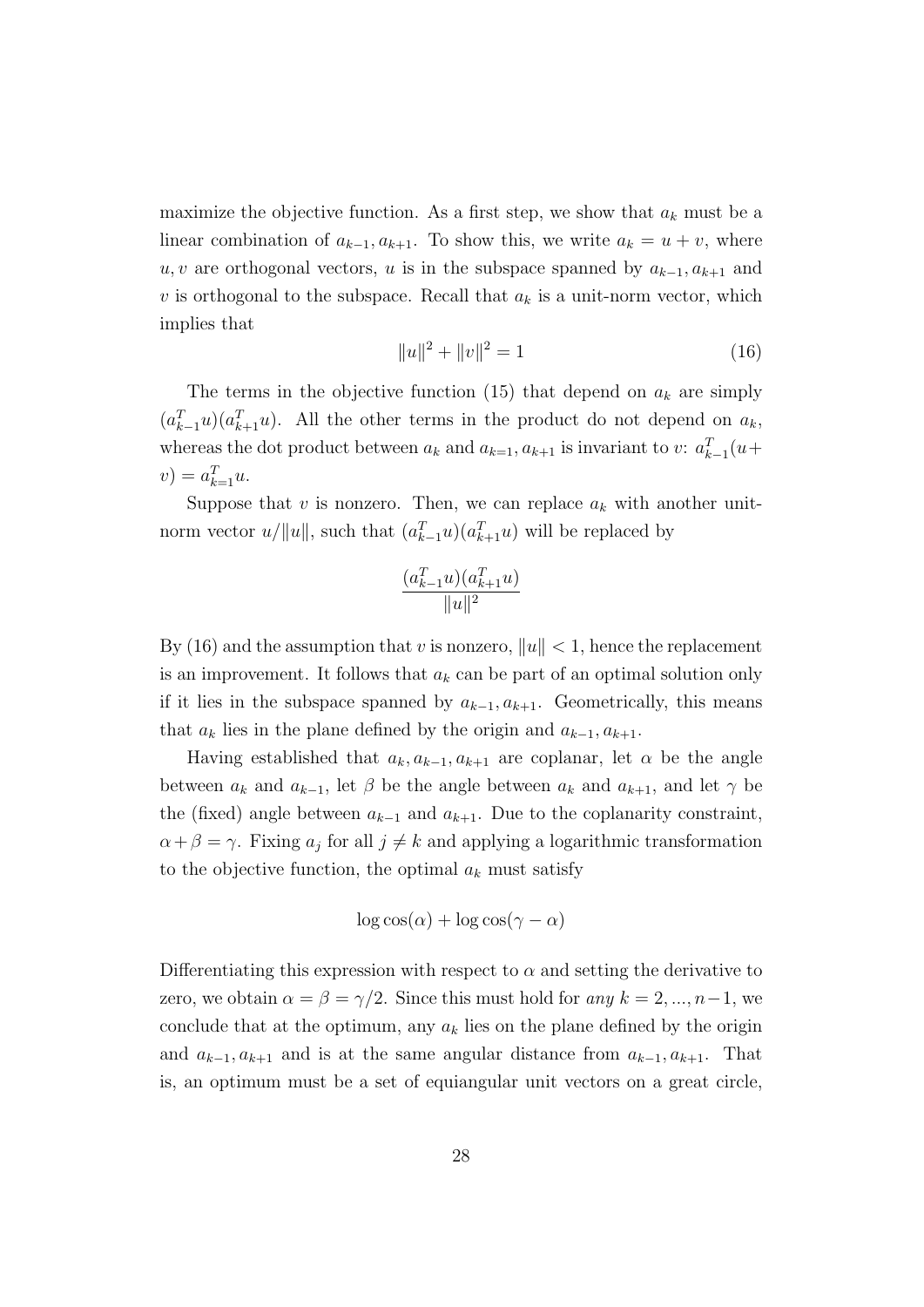

Figure 2: Geometric intuition for the proof.

equally spaced between  $a_1$  and  $a_n$ . The explicit formulas for these vectors are given by (5).

The formula for the upper bound has a simple geometric interpretation (illustrated by Figure 2). We are given two points on the unit  $n$ -dimensional sphere (representing  $a_1$  and  $a_n$ ) whose dot product is r, and we seek  $n -$ 2 additional points on the sphere such that the geometric average of the successive points' dot product is maximal. Since the dot product for points on the unit sphere decreases with the spherical distance between them, the problem is akin to minimizing the average distance between adjacent points. The solution is to place all the additional points equidistantly on the great circle that connects  $a_1$  and  $a_n$ .

Since by construction, every neighboring points  $a_k$  and  $a_{k+1}$  have a dot product of  $\cos \theta_{r,n}$ , we have  $\rho_{k,k+1} = \cos \theta_{r,n}$ , such that  $\hat{\rho}_{1n} = (\cos \theta_{r,n})^{n-1}$ . This completes the proof.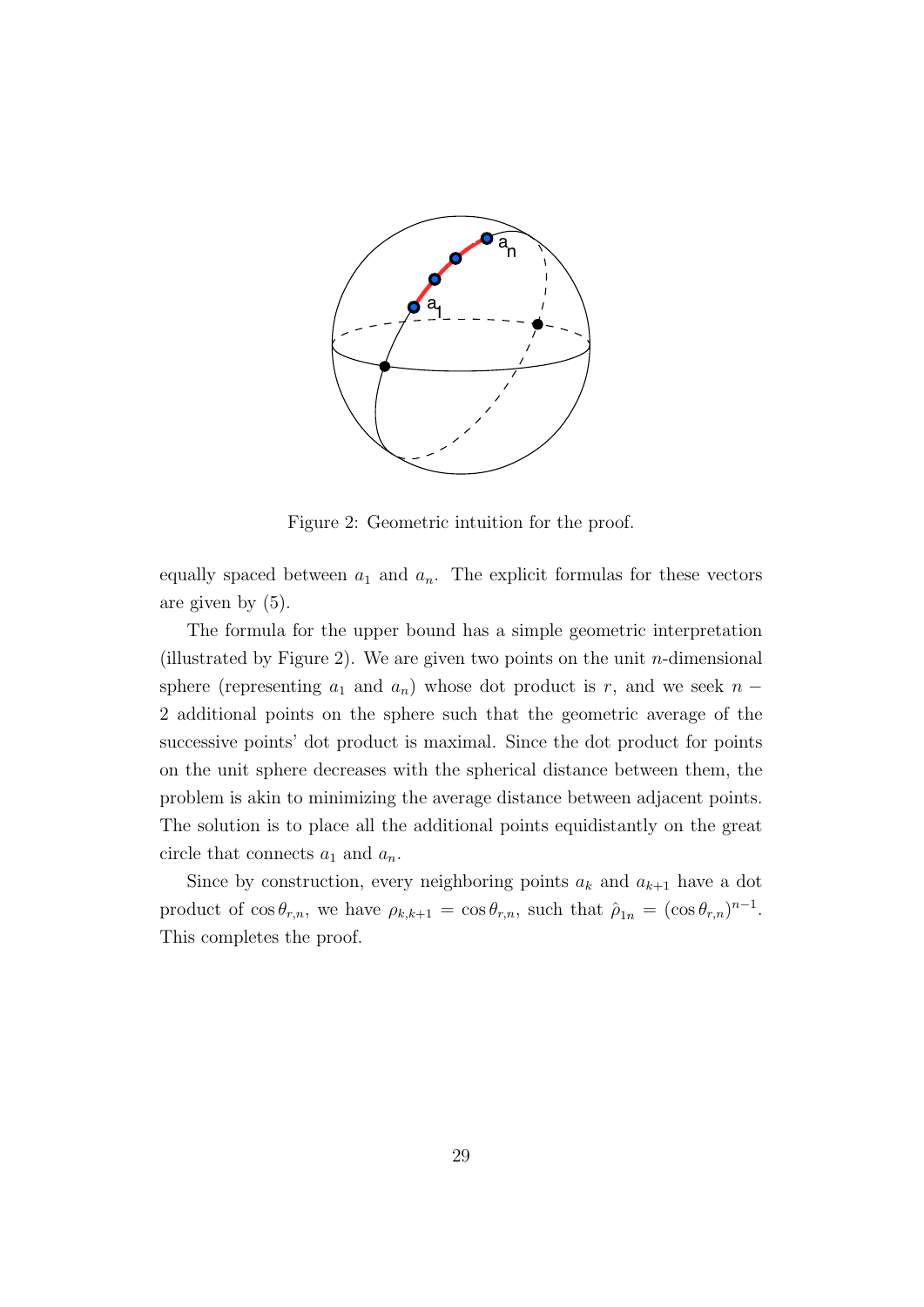# 5 Single-Equation Models: Causal Inference and Bad Controls

Analysts often propose models that take the form of a single linear-regression equation, consisting of a dependent variable  $x_n$  (where  $n > 2$ ), an explanatory variable  $x_1$  and  $n-2$  "*control*" variables  $x_2, ..., x_{n-1}$ . Using the language of Section 2, this corresponds to the specification  $R(k) = \emptyset$  for all  $k = 1, ..., n-1$ and  $R(n) = \{1, ..., n-1\}$ . That is, the only non-degenerate equation is the one for  $x_n$ , hence the term "single-equation model".

Using the graphical representation, the single-equation model corresponds to a DAG in which  $x_1, ..., x_{n-1}$  are all ancestral nodes that send links into  $x_n$ . Since this DAG is imperfect, Lemma 1 implies that for almost all objective covariance matrices, the estimated variance of  $x_n$  according to the singleequation model will differ from its objective value. (All the other variables are ancestral, and therefore their marginals are not distorted (see Spiegler (2017).) Accordingly, we relax the correct-variance constraint and look for the maximal estimated correlation  $\hat{\rho}_{1n}$  that such models can generate.

There is a clear rationale for focusing on this class of imperfect DAGs and relaxing the correct-variance constraint. So far, we have been fairly agnostic about the meaning of the estimated correlation  $\hat{\rho}_{1n}$ . One interpretation is that the analyst wants to persuade the audience that  $x_1$  is a diagnostic or predictive signal of  $x_n$ . From this point of view, there is no need to attach any causal meaning to  $\hat{\rho}_{1n}$ . Nevertheless, we have already noted that when  $x_1$  is not a dependent variable in any equation (i.e., it is an ancestral node in the DAG given by R),  $\hat{\rho}_{1n}$  also has a natural interpretation as the estimated causal effect of  $x_1$  on  $x_n$ .

However, as mentioned in Section 2, one reason for using a model when estimating the causal effect of one variable on another is that the observed correlation between the variables is not a reliable estimate of this effect, due to confounding. In this vein, suppose the analyst proposes a recursive model  $R^*$  postulating that the correlation between  $x_1$  and  $x_n$  is confounded by another variable  $x_k$ . Unlike the specification of Section 2,  $x_1$  is a dependent variable in some equation. The DAG representation of this phenomenon is as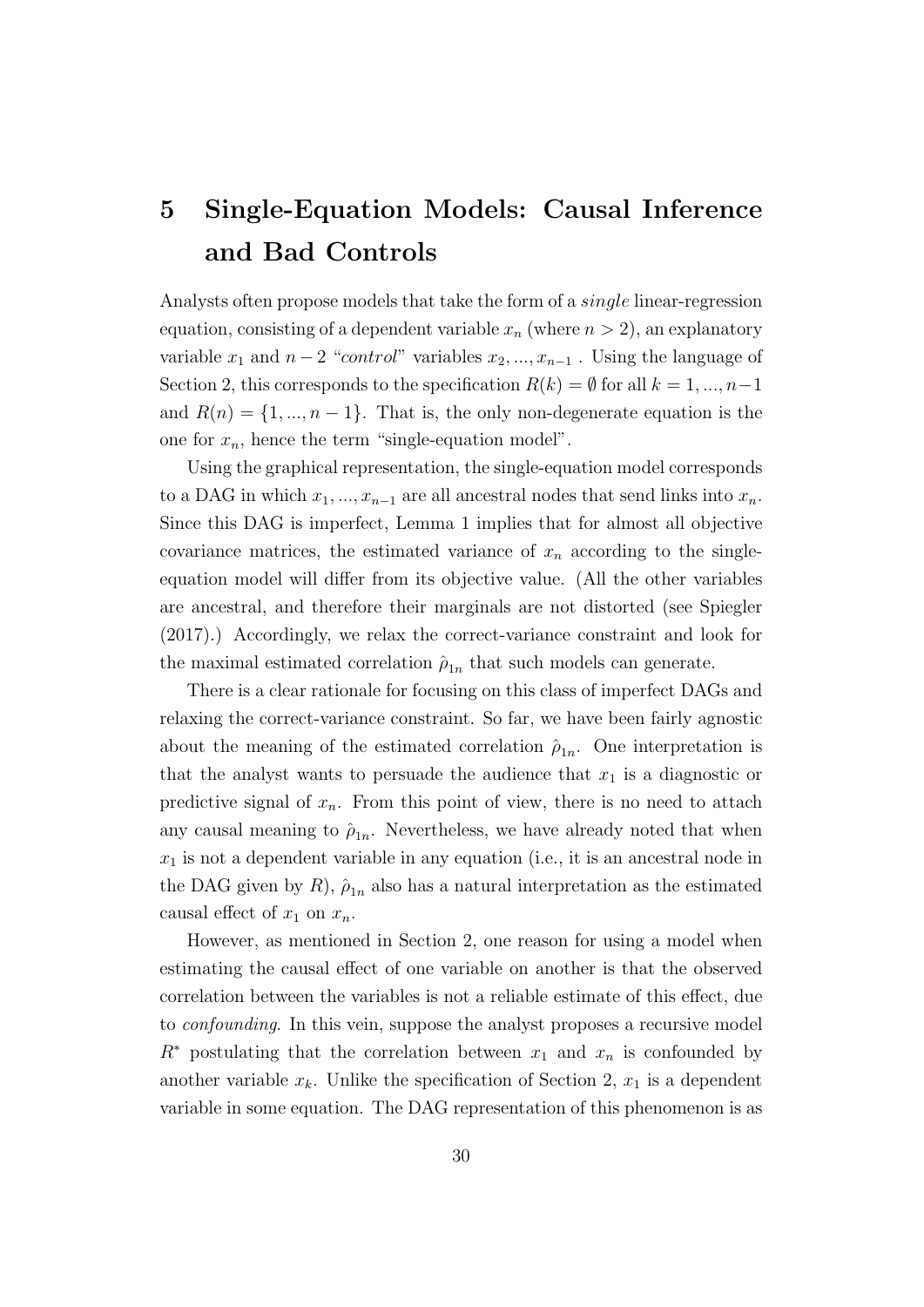follows: Both  $x_1$  and  $x_n$  are descendants of some other variable  $x_k$ , and there exists a directed path from  $x_k$  to  $x_n$  that does not pass through  $x_1$ . A special case of such a DAG  $R^*$  is the following:  $x_2, ..., x_{n-1}$  are all ancestral nodes; and each of them sends direct links into  $x_1$  as well as  $x_n$ . When our analyst claims that this model  $R^*$  explains the objective distribution  $p$ , he implies that the empirical correlation  $\rho_{1n}$  does not measure the average causal effect of  $x_1$  on  $x_n$ .

According to Pearl (2009), the procedure for eliciting the causal effect of  $x_1$  on  $x_n$  in the presence of confounding is as follows. Modify the DAG  $G = (N, R^*)$  by removing all the links that go into  $x_1$ , thus producing the *imperfect* DAG  $G' = (N, R)$ , where R is precisely the function we introduced at the beginning of this section. The DAG  $G'$  coincides with  $G$  except that  $x_1$  is an ancestral node. The estimated causal effect of  $x_1$  on  $x_n$  according to the original model G is then calculated according to  $p_{G'}$ . For example, suppose the analyst proposes a model represented by the DAG

$$
\begin{array}{ccc}\nx_2 \\
\swarrow & \downarrow \\
x_1 & \to & x_3\n\end{array} (17)
$$

Then, in order to estimate the causal effect of  $x_1$  on  $x_3$ , the analyst would compute  $\hat{\rho}_{1n}$  under the following auxiliary DAG,

$$
\begin{array}{ccc}\nx_2 \\
\downarrow \\
x_1 & \to & x_3\n\end{array}
$$

The quantity  $\hat{\rho}_{1n}$  summarizes this causal effect - standardized according to the estimated variance of  $x_n$ . There is no reason to demand this estimated variance to coincide with the empirically observed variance, because  $G'$  does not purport to describe the empirical distribution; rather, it intends to describe a *counterfactual* distribution in which  $x_1$  is truly randomized instead of being affected by the variables  $x_2, \ldots, x_{n-1}$ . Thus, the combination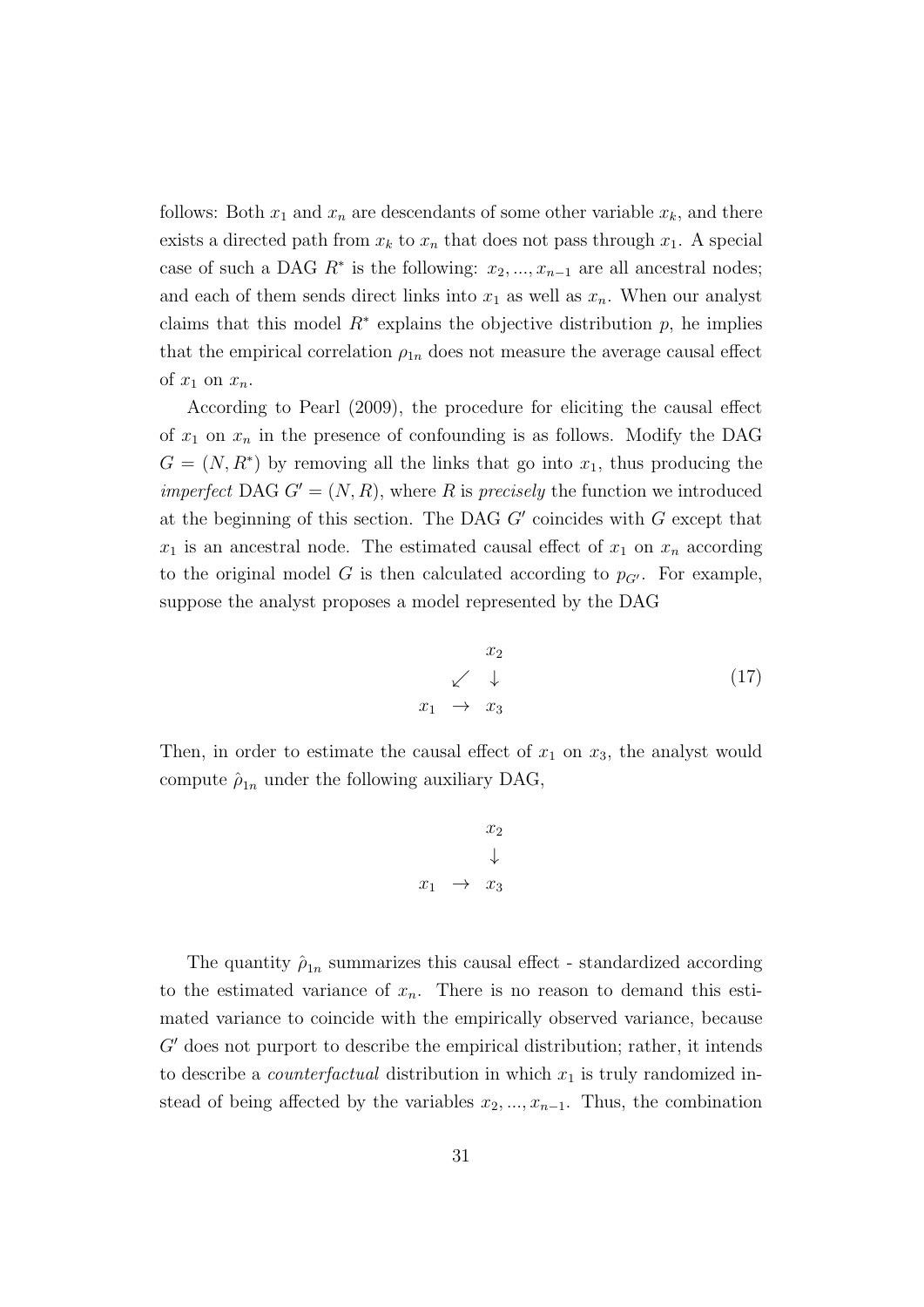of a model that corresponds to an imperfect DAG and the relaxation of the correct-variance constraint is a consequence of the analyst's claim that he is trying to elicit a causal effect from an empirical distribution in the presence of confounding effects.

**Proposition 2** A single-equation model  $x_n = \sum_{i=1}^{n-1} \beta_i x_i + \varepsilon$  can generate an estimated coefficient  $\hat{\rho}_{1,n}$  of at most

$$
\frac{1}{\sqrt{2-r^2}}
$$

This bound is tight, and can be implemented with  $n = 3$ , such that  $x_2 =$  $\delta \cdot x_1 +$ √  $\overline{1-\delta^2} \cdot x_3$ , where  $\delta = \sqrt{1/(1+r^2)}$ .<sup>9</sup>

**Proof.** Because  $x_2, ..., x_{n-1}$  are Gaussian without loss of generality, we can replace their linear combination  $(\sum_{i=2}^{n-1} \beta_i x_i)/(\sum_{i=2}^{n-1} \beta_i)$  (where the  $\beta_i$ 's are determined by the objective  $p$ ) by a single Gaussian variable  $z$  that has mean zero, but its variance need not be one. Its objective distribution conditional on  $x_1, x_n$  can be written as a linear equation  $z = \delta x_1 + \gamma x_n + \eta$ , where  $\eta$  is uncorrelated with  $x_1, x_n$  and has variance  $\sigma^2$ . Since  $x_1$  and  $x_n$  are standardized normal variables, the objective variance of  $z$  is

$$
Var(z) = \delta^2 + \gamma^2 + 2\delta\gamma r + \sigma^2
$$

The analyst's model can be written as

$$
x_n = \frac{1}{\gamma}z - \frac{\delta}{\gamma}x_1 - \frac{1}{\gamma}\eta\tag{18}
$$

Our objective is to find the values of  $\delta$ ,  $\gamma$  and  $\sigma$  that maximize

$$
\hat{\rho}_{1,n} = \frac{\hat{E}(x_1, x_n)}{\sqrt{\widehat{Var}(x_n)\widehat{Var}(x_1)}}
$$

<sup>&</sup>lt;sup>9</sup>When  $r = 0$ , the upper bound is approximated arbitrarily well, by setting  $\delta$  slightly below 1.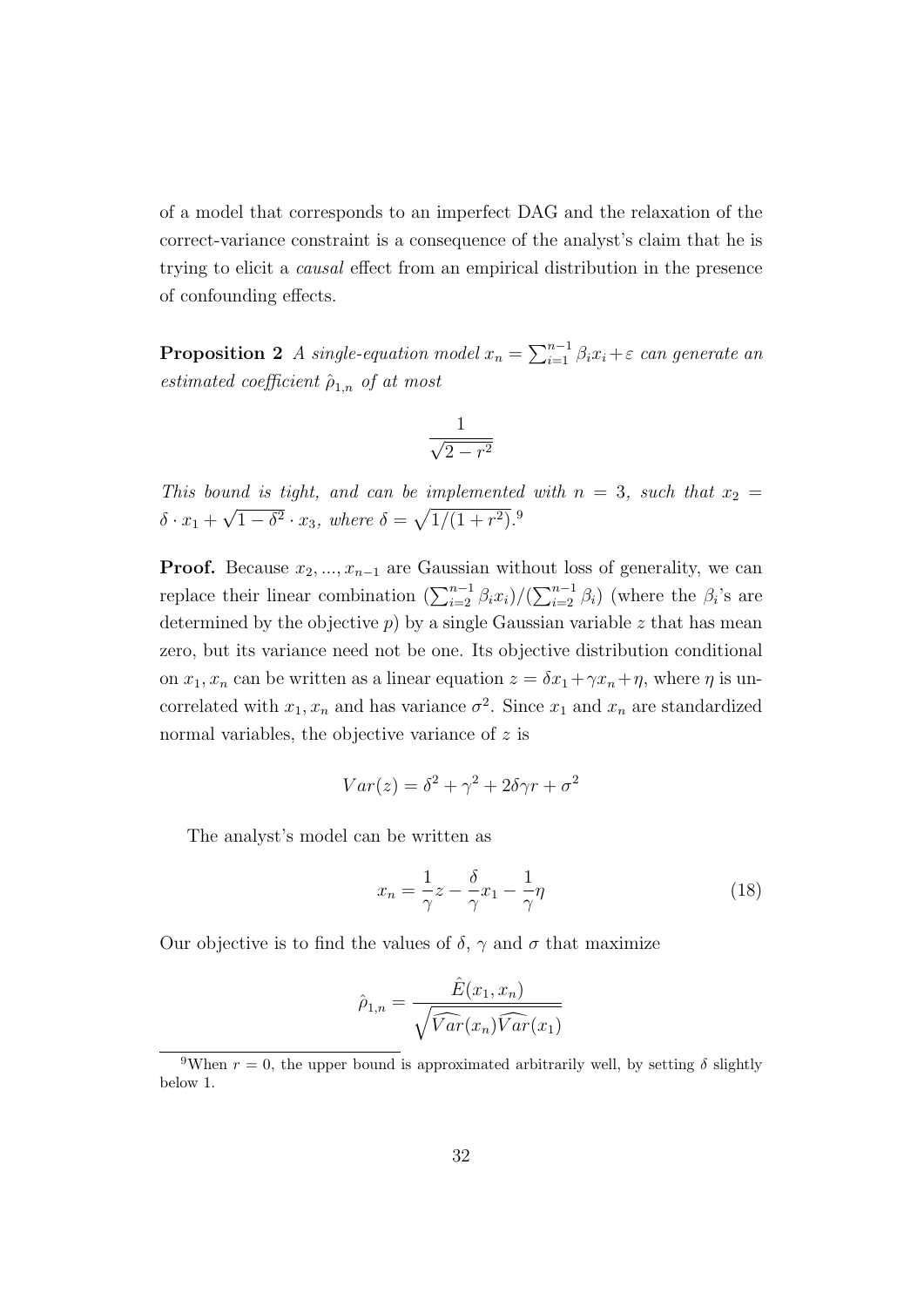Because  $x_1$  and  $x_n$  are standardized normal, it follows from (18) that  $E(x_1, x_n) =$  $-\delta/\gamma$ . The analyst's model does not distort the variance of  $x_1$ . The reason is that the node that represents  $x_1$  in the DAG representation of the model is ancestral. By Spiegler (2017), the estimated model does not distort the marginals of such variables. Therefore,  $\widehat{Var}(x_1) = 1$ . And since the analyst's model regards  $z$ ,  $x_1$  and  $\eta$  as independent,

$$
\widehat{Var}(x_n) = \left(\frac{1}{\gamma}\right)^2 Var(z) + \left(\frac{\delta}{\gamma}\right)^2 + \left(\frac{\sigma}{\gamma}\right)^2
$$
  
=  $\left(\frac{1}{\gamma}\right)^2 (\delta^2 + \gamma^2 + 2\delta\gamma r + \sigma^2) + \left(\frac{\delta}{\gamma}\right)^2 + \left(\frac{\sigma}{\gamma}\right)^2$ 

It is clear from this expression that in order to maximize  $\hat{\rho}_{1,n}$ , we should set  $\sigma = 0$ . It follows that

$$
\hat{\rho}_{1,n}=-\frac{\frac{\delta}{\gamma}}{\sqrt{1+2(\frac{\delta}{\gamma})^2+2r\frac{\delta}{\gamma}}}
$$

This attains a maximum of 1/ √  $2-r^2$  at  $\delta/\gamma=-1/r$ . Since without loss of generality we can set  $\gamma =$ √  $1 - \delta^2$  such that  $z \sim N(0, 1)$ , the upper bound is attained at

$$
\delta = \sqrt{\frac{1}{1+r^2}}
$$

$$
\gamma = -\sqrt{\frac{r^2}{1+r^2}}
$$

When  $r = 0$ , we approximate the upper bound arbitrarily well, by setting  $\delta \approx 1$ .

Thus, to magnify the estimated causal effect of  $x_1$  on  $x_3$ , the analyst would select a single "control" variable  $x_2$  that is a deterministic linear combination of  $x_1$  and  $x_3$  (with a positive weight on one variable and a negative weight on the other). This collinearity inflates the estimated variance of  $x_3$ to  $\overline{Var}(x_3) = (2/r^2) - 1$ . This is more than compensated by the increase in the estimated covariance between  $x_1$  and  $x_3$ .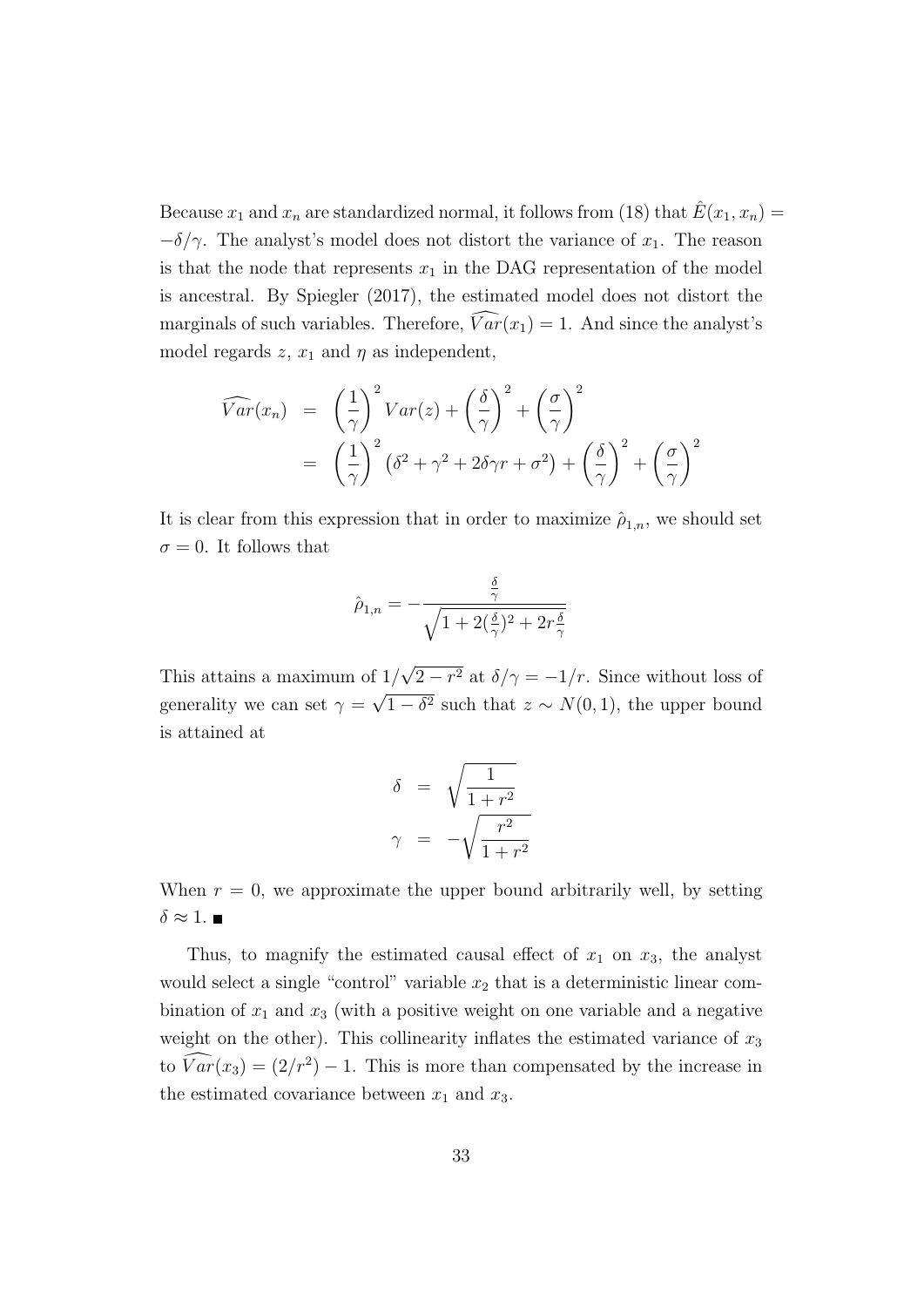The analyst justifies the use of the "control" variable  $x_2$  by the original model  $R^*$ , in which  $x_2$  acts as a confounder of the causal effect of  $x_1$  on  $x_3$ . In other words, the original model  $R^*$  is represented by the DAG depicted in (17). Suppose the true causal model that underlies the objective distribution is different:  $x_2$  is a descendant of  $x_1$  or  $x_3$  rather than their parent. Then, adding  $x_2$  to the regression means that the analyst controls for a "posttreatment" variable (where  $x_1$  is viewed as the treatment). In other words,  $x_2$  is a "bad control" (Angrist and Pischke (2008), p. 64).<sup>10</sup>

### 6 Uniform Binary Variables

The general Bayesian-network formulation of our problem in Section 4.1 is equivalent to its presentation in Section 2 when the objective distribution  $p$  is multivariate normal. Once we depart from Gaussian environments, the general problem is largely open. In this section, we present partial analysis of a specific non-Gaussian setting. Suppose the variables  $x_1, ..., x_n$  all take values in  $\{-1, 1\}$ , and restrict attention to the class of objective distributions p whose marginal on each variable is uniform - i.e.,  $p(x_i = 1) = \frac{1}{2}$  for every  $i = 1, \ldots, n$ . As in our main model, fix the correlation between  $x_1$  and  $x_n$  to be  $r$  - that is,

$$
\rho_{1n} = p(x_n = 1 | x_1 = 1) - p(x_n = 1 | x_1 = -1) = r
$$

The question of finding the distribution  $p$  (in the above restricted domain) and the DAG G that maximize the induced  $\hat{\rho}_{in}$  subject to  $p_G(x_n = 1) = \frac{1}{2}$  is generally open. However, when we fix  $G$  to be the linear DAG

$$
1\to 2\to \cdots \to n
$$

we are able to find the maximal  $\hat{\rho}_{1n}$ . It makes sense to consider this specific DAG, because it proved to be the one most conducive to generating false

<sup>10</sup>See also http://causality.cs.ucla.edu/blog/index.php/2019/08/14/a-crash-course-ingood-and-bad-control/.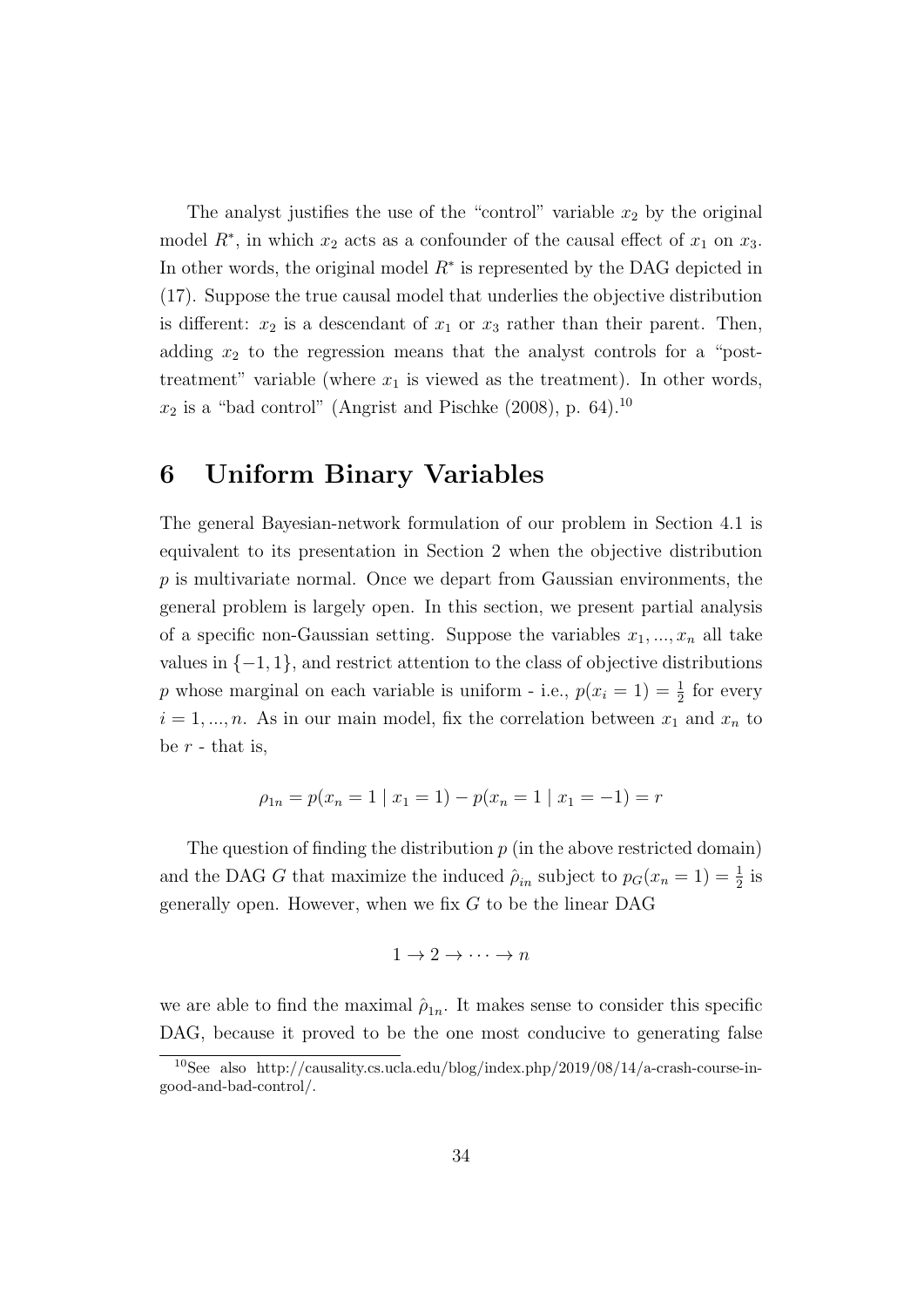correlations in the case of linear-regression models.

Given the DAG  $G$  and the objective distribution  $p$ , the correlation between  $x_i$  and  $x_j$  that is induced by  $p_G$  is

$$
\hat{p}_{ij} = p_G(x_j = 1 | x_i = 1) - p_G(x_j = 1 | x_i = -1)
$$

Let  $j > i$ . Given the structure of the linear DAG, we can write

$$
p_G(x_j \mid x_i) = \sum_{x_{i+1}, \dots, x_{j-1}} p(x_{i+1} \mid x_i) p(x_{i+2} \mid x_{i+1}) \cdots p(x_j \mid x_{j-1}) \tag{19}
$$

In particular,

$$
p_G(x_n \mid x_1) = \sum_{x_2, \dots x_{n-1}} p(x_2 \mid x_1) p(x_3 \mid x_2) \cdots p(x_n \mid x_{n-1}) \qquad (20)
$$

$$
= \sum_{x_2} p(x_2 \mid x_1) p_G(x_n \mid x_2)
$$

Note that  $p_G(x_n \mid x_2)$  has the same expression that we would have if we dealt with a linear DAG of length  $n - 1$ , in which 2 is the ancestral node:  $2 \to \cdots \to n$ . Applying algebraic manipulation to (20), we obtain that  $\hat{\rho}_{1n}$ is equal to

$$
[p(x_2 = 1 | x_1 = 1) - p(x_2 = 1 | x_1 = -1)] [p_G(x_n = 1 | x_2 = 1) - p_G(x_n = 1 | x_2 = -1)]
$$

and therefore

$$
\hat{\rho}_{1n} = \rho_{12} \cdot \hat{\rho}_{2n}
$$

This formula will enable us to apply an inductive proof to our result.

We can now derive an upper bound on  $\hat{\rho}_{in}$  for the environment of this section - i.e., the estimated model is a linear DAG, and the objective distribution has uniform marginals over binary variables.

**Proposition 3** For every  $n$ ,

$$
\hat{\rho}_{1n} \le \left(1 - \frac{1-r}{n-1}\right)^{n-1}
$$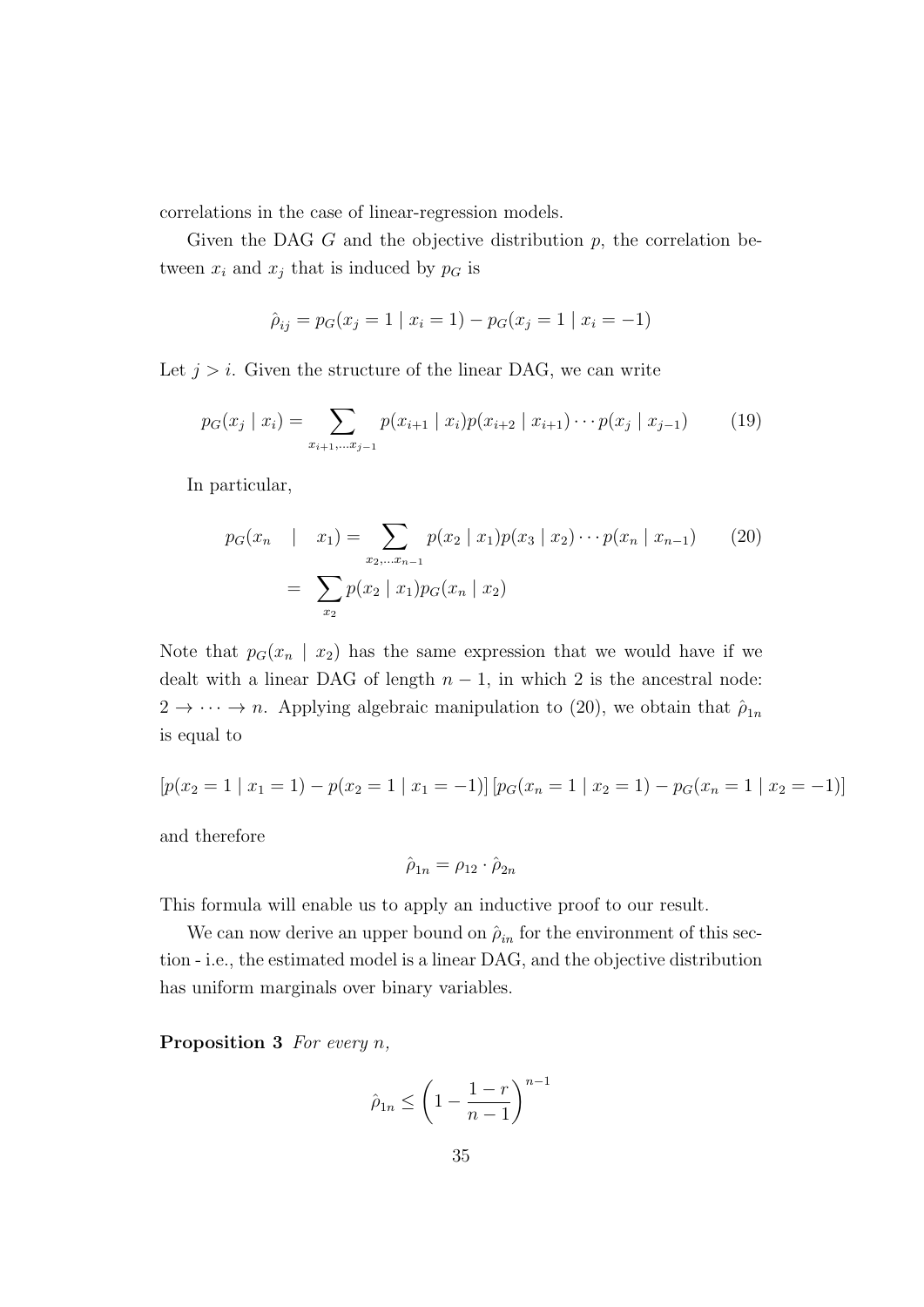**Proof.** The proof is by induction on n. Let  $n = 2$ . Then,  $p_G(x_2 | x_1) =$  $p(x_2 | x_1)$ , and therefore  $\hat{\rho}_{12} = r$ , which confirms the formula.

Suppose that the claim holds for some  $n = k \geq 2$ . Now let  $n = k + 1$ . Consider the distribution of  $x_2$  conditional on  $x_1, x_n$ . Denote  $\alpha_{x_1, x_n} = p(x_2 =$  $1 | x_1, x_n$ ). We wish to derive a relation between  $\rho_{12}$  and  $\rho_{2n}$ . Denote

$$
q = \frac{1+r}{2} = p(x_n = 1 | x_1 = 1) = p(x_n = -1 | x_1 = -1)
$$

Then,

$$
p(x_2 = 1 | x_1 = 1) = p(x_n = 1 | x_1 = 1) \cdot \alpha_{1,1} + p(x_n = -1 | x_1 = 1) \cdot \alpha_{1,-1}
$$
  
=  $q\alpha_{1,1} + (1-q)\alpha_{1,-1}$ 

Likewise,

$$
p(x_2 = 1 | x_1 = 0) = p(x_n = 1 | x_1 = 0) \cdot \alpha_{-1,1} + p(x_n = 0 | x_1 = 0) \cdot \alpha_{-1,-1}
$$
  
=  $q\alpha_{-1,-1} + (1-q)\alpha_{-1,1}$ 

The objective correlation between  $x_1$  and  $x_2$  is thus

$$
\rho_{12} = q(\alpha_{1,1} - \alpha_{-1,-1}) + (1-q)(\alpha_{1,-1} - \alpha_{-1,1}) \tag{21}
$$

Let us now turn to the joint distribution of  $x_n$  and  $x_2$ . Because the marginals on both  $x_2$  and  $x_n$  are uniform,  $p(x_n | x_2) = p(x_2 | x_n)$ . Therefore, we can obtain  $\rho_{2n}$  in the same manner that we obtained  $\rho_{12}$ :

$$
\rho_{2n} = q(\alpha_{1,1} - \alpha_{-1,-1}) + (1 - q)(\alpha_{-1,1} - \alpha_{1,-1}) \tag{22}
$$

We have thus established a relation between  $\rho_{12}$  and  $\rho_{2n}$ .

Recall that  $\hat{\rho}_{2n}$  is the estimated correlation between  $x_2$  and  $x_n$  under the objective distribution p and the linear DAG 2  $\rightarrow \cdots \rightarrow n$ , when  $p(x_2 =$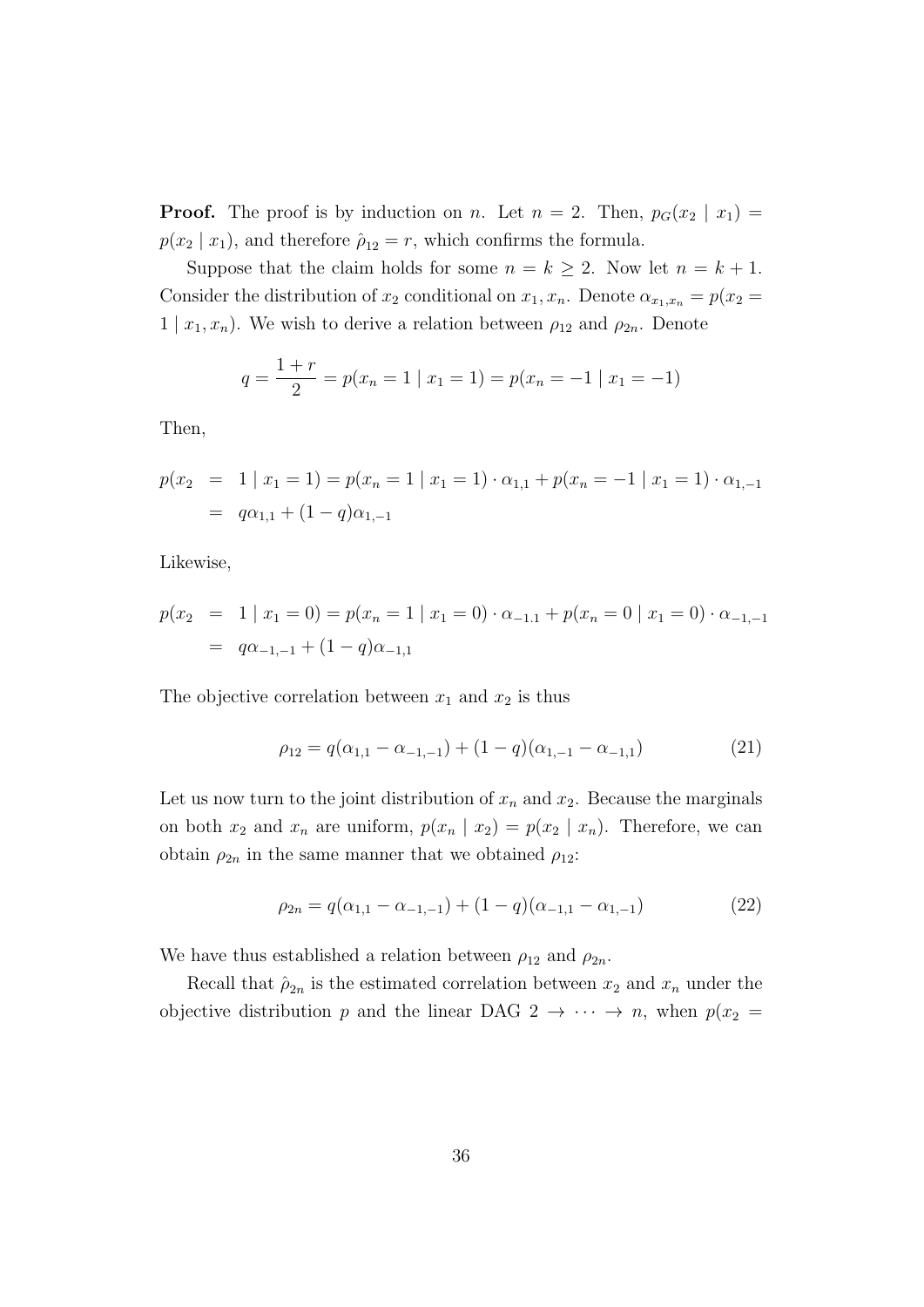$x_n$ ) =  $\tilde{q}$ . Therefore, by the inductive step,

$$
\hat{\rho}_{1n} = \rho_{12} \cdot \hat{\rho}_{2n} \tag{23}
$$
\n
$$
\leq [q(\alpha_{1,1} - \alpha_{-1,-1}) + (1-q)(\alpha_{1,-1} - \alpha_{-1,1})] \cdot \left(1 - \frac{1-\rho_{2n}}{k-1}\right)^{k-1}
$$

Both  $\rho_{12}$  and  $\rho_{2n}$  increase in  $\alpha_{1,1}$  and decrease in  $\alpha_{-1,-1}$ , such that we can set  $\alpha_{1,1} = 1$  and  $\alpha_{-1,-1} = 0$  without lowering the R.H.S of (23). This enables us to write

$$
\rho_{12} = q + (1 - q)(\alpha_{1,-1} - \alpha_{-1,1})
$$

such that

$$
\rho_{2n} = 1 + r - \rho_{12}
$$

Therefore, we can transform (23) into

$$
\hat{\rho}_{1n} \le \max_{\rho_{12}} \quad \rho_{12} \cdot \left(1 - \frac{\rho_{12} - r}{k - 1}\right)^{k - 1}
$$

The R.H.S is a straightforward maximization problem. Performing a logarithmic transformation and writing down the first-order condition, we obtain

$$
\rho_{12}^*=1-\frac{1-r}{k}
$$

and

$$
\left(1 - \frac{\rho_{12}^* - r}{k - 1}\right)^{k - 1} = \left(1 - \frac{1 - r}{k}\right)^{k - 1}
$$

such that

$$
\hat{\rho}_{1n} \le \left(1 - \frac{1-r}{k}\right)^k
$$

which completes the proof.

How does this upper bound compare with the Gaussian case? For illustration, let  $r = 0$ . It is easy to see that for  $n = 3$ , we obtain  $\hat{\rho}_{13} = \frac{1}{3}$  $\frac{1}{3}$ , which is below the value of  $\frac{1}{2}$  we were able to obtain in the Gaussian case. And as  $n \to \infty$ ,  $\hat{\rho}_{1n} \to 1/e$ . That is, unlike the Gaussian case, the maximal estimated correlation that the linear DAG can generate is bounded (far) away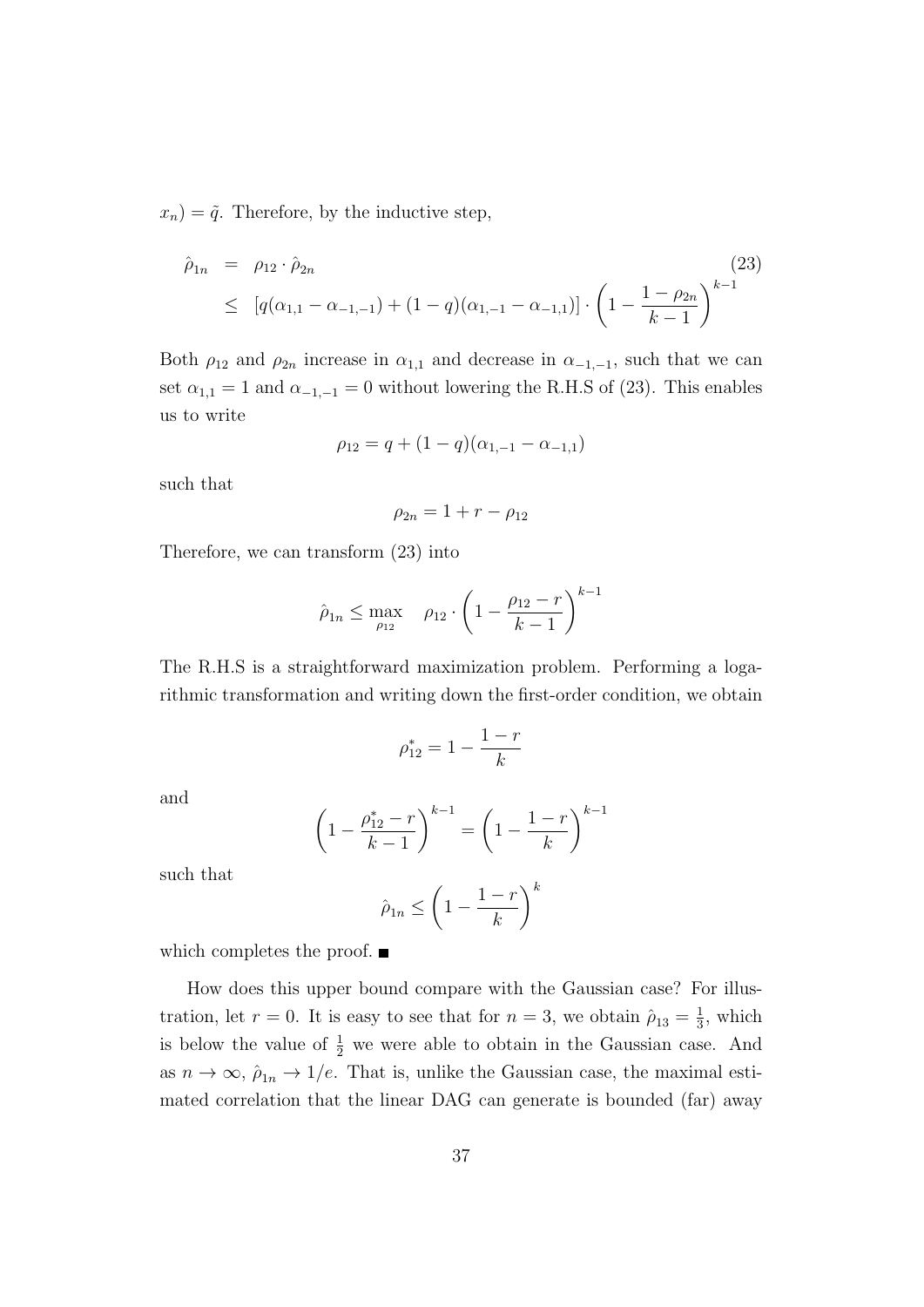from one.

The upper bound obtained in this result is tight. The following is one way to implement it. For the case  $r = 0$ , take the exact same Gaussian distribution over  $x_1, ..., x_n$  that we used to implement the upper bound in Theorem 1, and now define the variable  $y_k = sign(x_k)$  for each  $k = 1, ..., n$ . Clearly, each  $y_k \in \{-1, 1\}$  and  $p(y_k = 1) = p(y_k = -1) = \frac{1}{2}$  since each  $x_k$ has zero mean. To find the correlations between different  $y_k$  variables, we use the following lemma.

**Lemma 3** Let  $w_1, w_2$  be two unit vectors in  $\mathbb{R}^2$  and let z be a multivariate Gaussian with zero mean and unit covariance. Then,

$$
E(sign(w_1^T z) sign(w_2^T z)) = 1 - \frac{2\theta}{\pi}
$$

where  $\theta$  is the angle between the two vectors.

**Proof.** This follows from the fact that the product  $sign(w_1^T z) sign(w_2^T z)$  is equal to 1 whenever  $z$  is on the same side of the two hyperplanes defined by  $w_1$  and  $w_2$ , and  $-1$  otherwise. Since the Gaussian distribution of z is circularly symmetric, the probability that  $z$  lies on the same side of the two hyperplanes depends only on the angle between them.

Returning to the definition of the Gaussian distribution over  $x_1, ..., x_n$ that we used to implement the upper bound in Theorem 1, we see that in the case of  $r = 0$ , the angle between  $w_1$  and  $w_n$  will be  $\frac{\pi}{2}$ , so that by the above lemma,  $y_1$  and  $y_n$  will be uncorrelated. At the same time, the angle between any  $w_k$  and  $w_{k-1}$  is by construction  $\frac{\pi}{2}$ 1  $\frac{1}{n-1}$  because the vectors were chosen at equal angles along the great circle. Substituting this angle into the lemma, we obtain that the correlation between  $y_k$  and  $y_{k-1}$  is  $1-\frac{1}{n-1}$  $\frac{1}{n-1}$ .

For the case where  $r \neq 0$ , the same argument holds, except that we need to choose the original vectors  $w_1, w_n$  so that the correlation between  $y_1$  and  $y_n$  will be r (these will not be the same vectors that give a correlation of r between the Gaussian variables  $x_1$  and  $x_n$ ) and then choose the rest of the vectors at equal angles along the great circle. By applying the lemma again,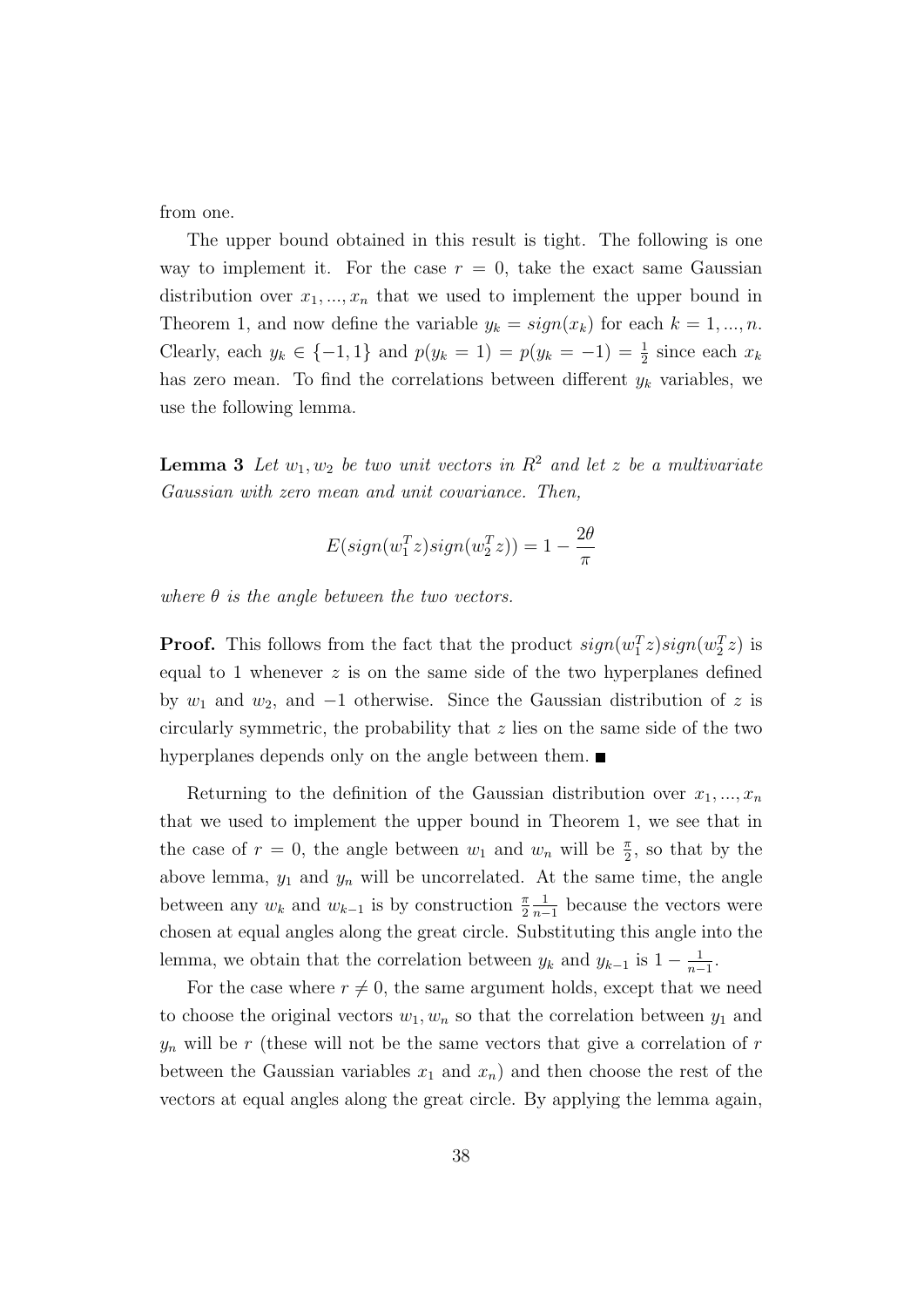we obtain that the angle between  $y_k$  and  $y_{k-1}$  is  $1-\frac{1-r}{n-1}$  $\frac{1-r}{n-1}$ , which again attains the upper bound.

This method of implementing the upper bound also explains why false correlations are harder to generate in the uniform binary case, compared with the case of linear-regression models. The variable  $y_k$  is a coarsening of the original Gaussian variable  $x_k$ . It is well-known that when we coarsen Gaussian variables, we weaken their mutual correlation. Therefore, the correlation between any consecutive variables  $y_k, y_{k+1}$  in the construction for the uniform binary case is lower than the corresponding correlation in the Gaussian case. As a result, the maximal correlation that the model generates is also lower.

The obvious open question is whether the restriction to linear DAGs entails a loss of generality. We conjecture that in the case of uniform binary variables, a non-linear perfect DAG can generate larger estimated correlations for sufficiently large  $n$ .

### 7 Conclusion

This paper performed a worst-case analysis of estimated correlations in misspecified recursive models. We showed that within this class, the worst case can be very bad indeed, growing quickly in the number of model variables.

Within our framework, several questions are left open. First, we do not know whether Theorem 1 would continue to hold if we replaced the quantifier "for almost every  $p$ " with "for every  $p$ ". Second, we do not know how much bite the undistorted-variance constraint has outside the single-equation case. Third, we lack complete characterizations for recursive models outside the linear-regression family (beyond our partial characterization for models that involve uniform binary variables in Section 6). Finally, it would be interesting to devise a small collection of misspecification or robustness tests that would be effective in trading off the belief errors that result from misspecified models and the benefits of using such models.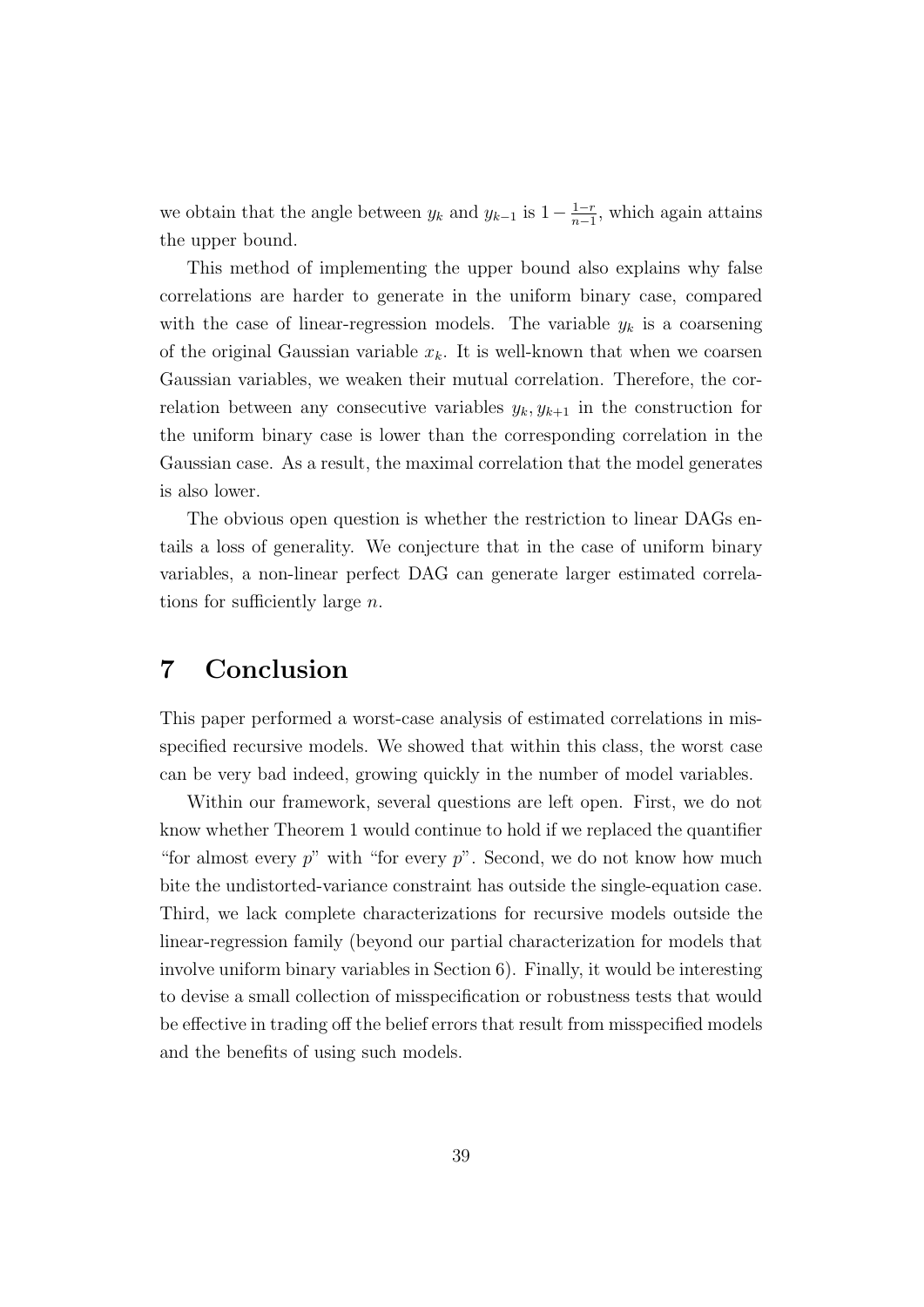#### Related literature

There is a huge literature on misspecified models in various branches of Economics and Statistics, which is too vast to survey in detail here. A few recent references can serve as entry points for the interested reader: Esponda and Pouzo (2016), Bonhomme and Weidner (2018) and Molavi (2019).

The "analyst" story that motivated our exercise brings to mind the phenomenon of researcher bias. A few works in Economics have explicitly modeled this bias and its implications for statistical inference. (Of course, there is a larger literature on how econometricians should cope with researcher/publication bias, but here we only describe exercises that contain explicit models of the researcher's behavior.) Leamer (1974) suggests a method of discounting evidence when linear regression models are constructed after some data have been partially analyzed. Lovell (1983) considers a researcher who chooses  $k$  out of  $n$  independent variables as explanatory variables in a single regression with the aim of maximizing the coefficient of correlation between the chosen variables and the dependent variable. He argues that a regression coefficient that appears to be significant at the  $\alpha$  level should be regarded as significant at only the  $1 - (1 - \alpha)^{n/k}$  level. Glaeser (2008) suggests a way of correcting for this form of data mining in the coefficient estimate.

More recently, Di-Tillio, Ottaviani and Sorensen (2017,2019) characterize data distributions for which strategic sample selection (e.g., selecting the k highest observations out of n) benefits an evaluator who must take an action after observing the selected sample realizations. Finally, Spiess (2018) proposes a mechanism-design framework to align the preferences of the researcher with that of "society": A social planner first chooses a menu of possible estimators, the investigator chooses an estimator from this set, and the estimator is then applied to the sampled observations.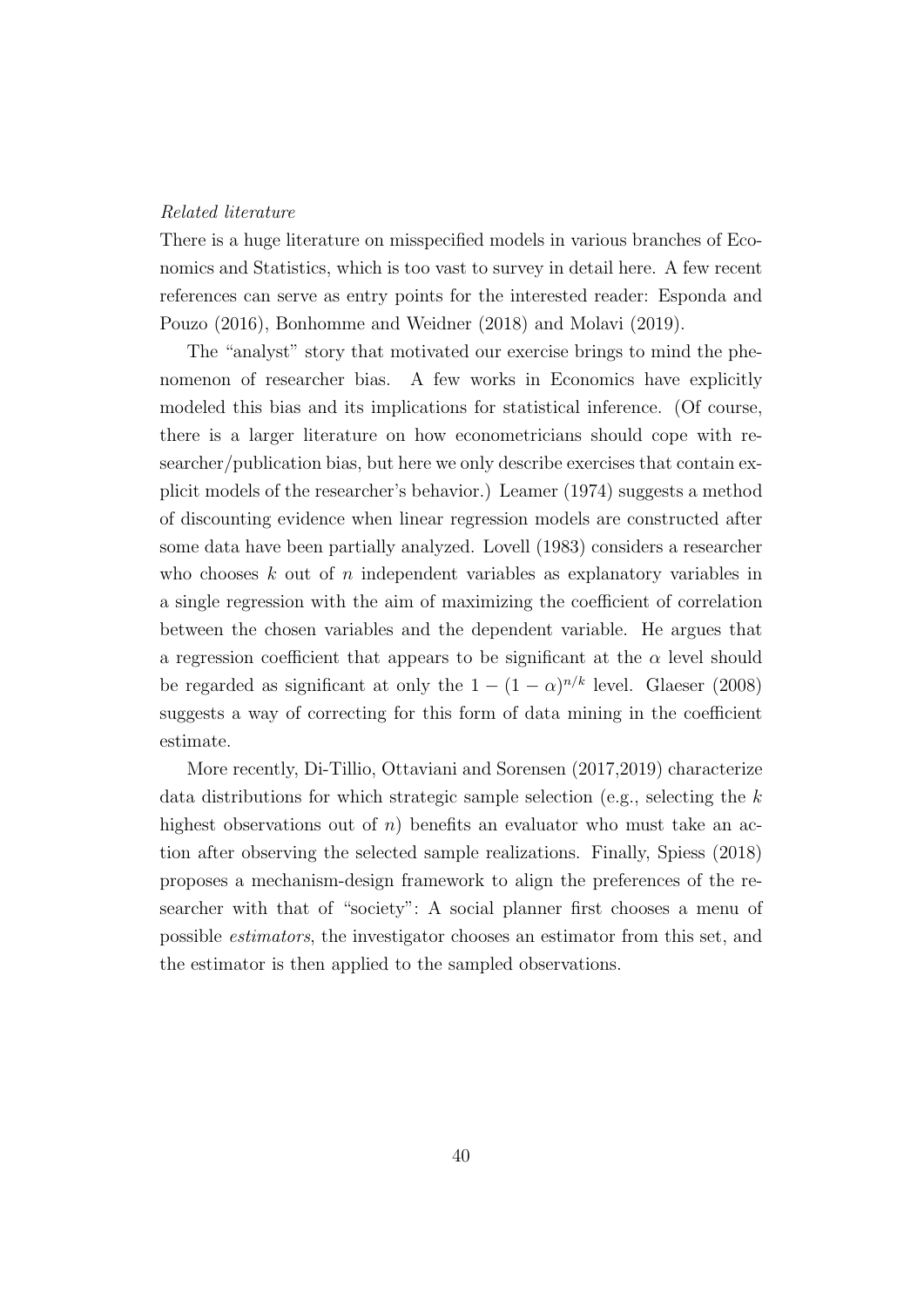# References

- [1] Angrist, J. and J. Pischke (2008), Mostly Harmless Econometrics: An Empiricist's Companion, Princeton University Press.
- [2] Bonhomme, S. and M. Weidner (2018), Minimizing Sensitivity to Model Misspecification, arXiv preprint arXiv:1807.02161.
- [3] Cai, T., Ren, Z., and Zhou, H. H. (2016). Estimating Structured High-Dimensional Covariance and Precision Matrices: Optimal Rates and Adaptive Estimation, Electronic Journal of Statistics, 10, 1-59.
- [4] Caron, R. and T. Traynor (2005), The Zero Set of a Polynomial, WSMR Report: 05-02.
- [5] Cowell, R., P. Dawid, S. Lauritzen and D. Spiegelhalter (1999), Probabilistic Networks and Expert Systems, Springer, London.
- [6] Drton, M., B. Sturmfels and S. Sullivant (2008), Lectures on Algebraic Statistics, Vol. 39, Springer Science & Business Media.
- [7] Dworczak, P. ad G. Martini (2019), The Simple Economics of Optimal Persuasion, Journal of Political Economy 127, 1993-2048.
- [8] Eliaz, K. and R. Spiegler (2018), A Model of Competing Narratives, mimeo.
- [9] Esponda, I. and D. Pouzo (2016), Berk–Nash Equilibrium: A Framework for Modeling Agents with Misspecified Models, Econometrica 84, 1093- 1130.
- [10] Fleming, T. and D. DeMets (1996), Surrogate End Points in Clinical Trials: Are we Being Misled?, Annals of internal medicine 125, 605-613.
- [11] Glaeser, E. (2008), Researcher Incentives and Empirical Methods, in The Foundations of Positive and Normative Economics (Andrew Caplin and Andrew Schotter, eds.), Oxford: Oxford University, 300-319.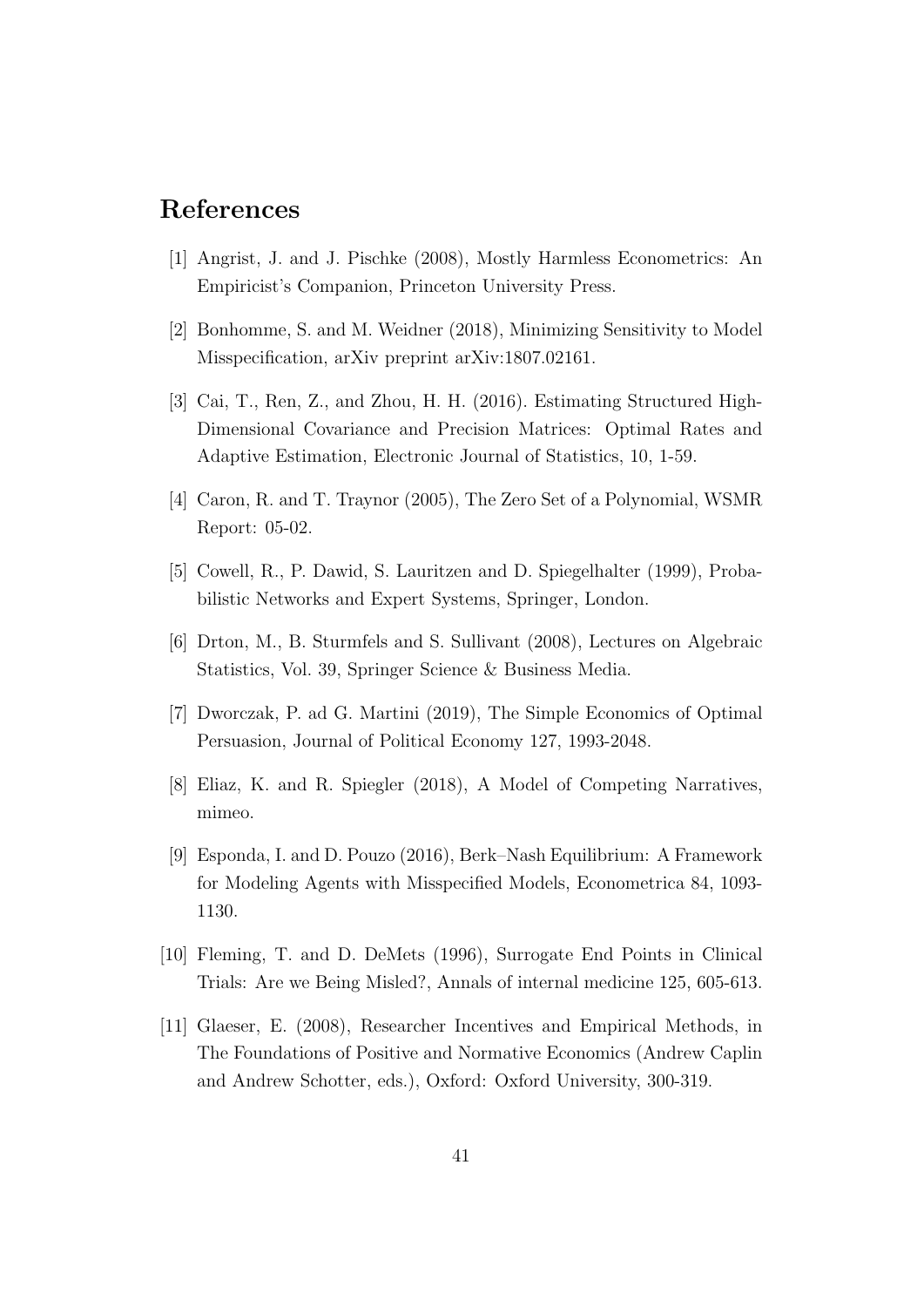- [12] Jehiel, P. (2005), Analogy-Based Expectation Equilibrium, Journal of Economic Theory, 123, 81-104.
- [13] Katz, R. (2004), Biomarkers and Surrogate Markers: An FDA Perspective, NeuroRx 1, 189-195.
- [14] Leamer, E. (1974), False Models and Post-Data Model Construction, Journal of the American Statistical Association, 69(345), 122-131.
- [15] Molavi, P. (2019), Macroeconomics with Learning and Misspecification: A General Theory and Applications, mimeo.
- [16] Lovell, M. (1983), Data Mining, The Review of Economics and Statistics, 65(1), 1-12.
- [17] Di Tillio, A., M. Ottaviani, and P. Sorensen (2017), Persuasion Bias in Science: Can Economics Help? Economic Journal 127, F266–F304.
- [18] Di Tillio, A., M. Ottaviani, and P. Sorensen (2019), Strategic Selection Bias, Working Paper.
- [19] Pearl, J. (2009), Causality: Models, Reasoning and Inference, Cambridge University Press, Cambridge.
- [20] Koller, D. and N. Friedman. (2009). Probabilistic Graphical Models: Principles and Techniques, MIT Press, Cambridge MA.
- [21] Monteal Olea, J., P. Ortoleva, M. Pai and A. Prat (2018), Competing Models, mimeo.
- [22] Piccione, M. and A. Rubinstein (2003), Modeling the Economic Interaction of Agents with Diverse Abilities to Recognize Equilibrium Patterns, Journal of the European Economic Association, 1, 212-223.
- [23] Rajaratnam, B., H. Massam and C. M. Carvalho (2007), Flexble Covariance Estimation in Graphical Gaussian Models, Annals Statistics 36, 2818-2849.